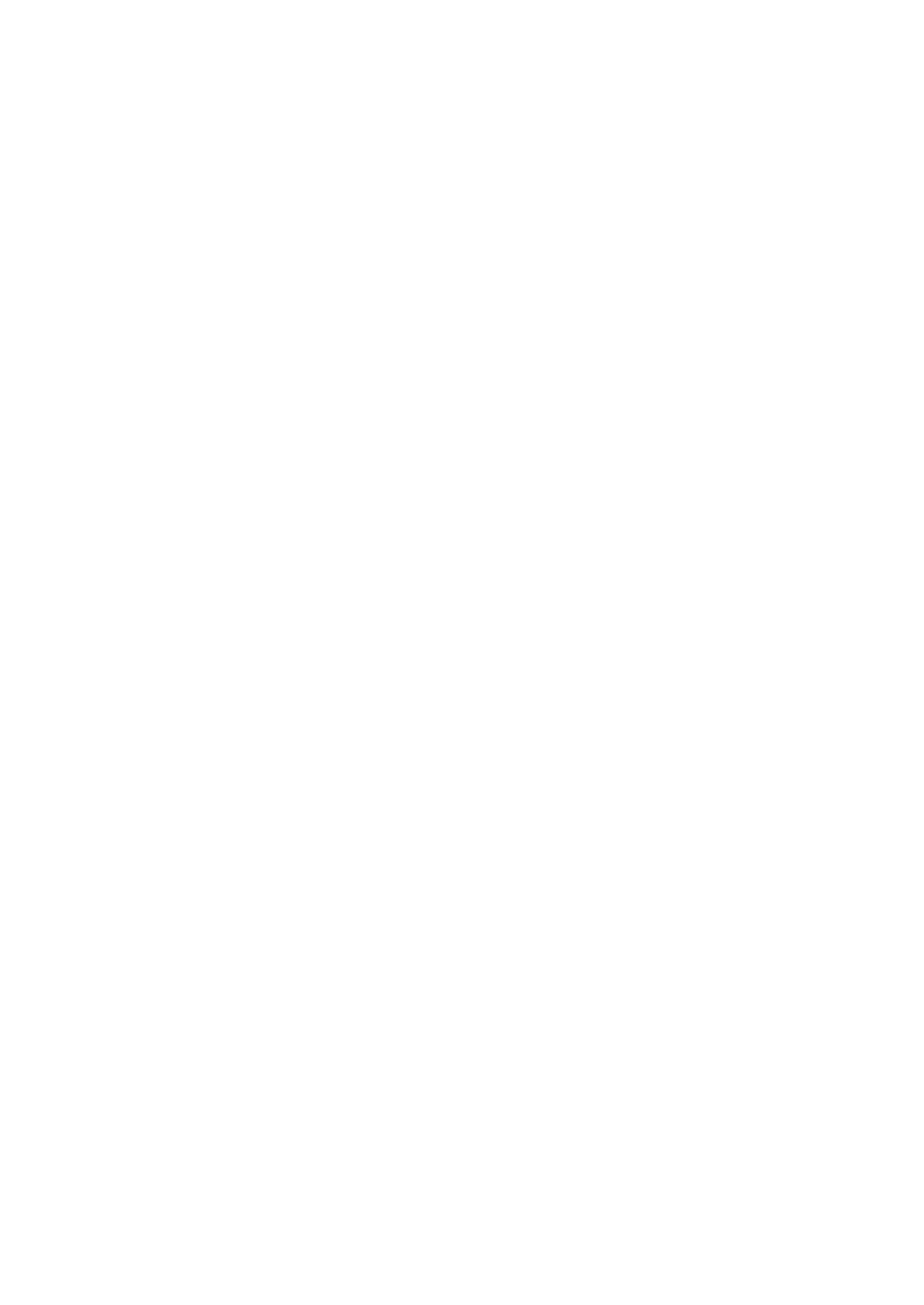

# **Monetary policy trade-offs and forward guidance**

August 2013

In the letter accompanying the 2013 remit for the Monetary Policy Committee (MPC), the Chancellor of the Exchequer asked the MPC to provide more information about the trade-offs inherent in setting monetary policy to meet a forward-looking inflation target while giving due consideration to the desirability of avoiding undue output volatility. The Committee was also asked to provide an assessment of whether it would be appropriate, given the current exceptional economic circumstances, to deploy explicit forward guidance – including intermediate thresholds – in order to meet its objectives more effectively. This document sets out the MPC's response to those requests.

#### **The Monetary Policy Committee**

Mark Carney, Governor Charles Bean, Deputy Governor responsible for monetary stability Paul Tucker, Deputy Governor responsible for financial stability Ben Broadbent Spencer Dale Paul Fisher Ian McCafferty David Miles Martin Weale

This document is available in PDF at: **[www.bankofengland.co.uk/publications/Documents/inflationreport/2013/](www.bankofengland.co.uk/publications/Documents/inflationreport/2013/ir13augforwardguidance.pdf)  ir13augforwardguidance.pdf**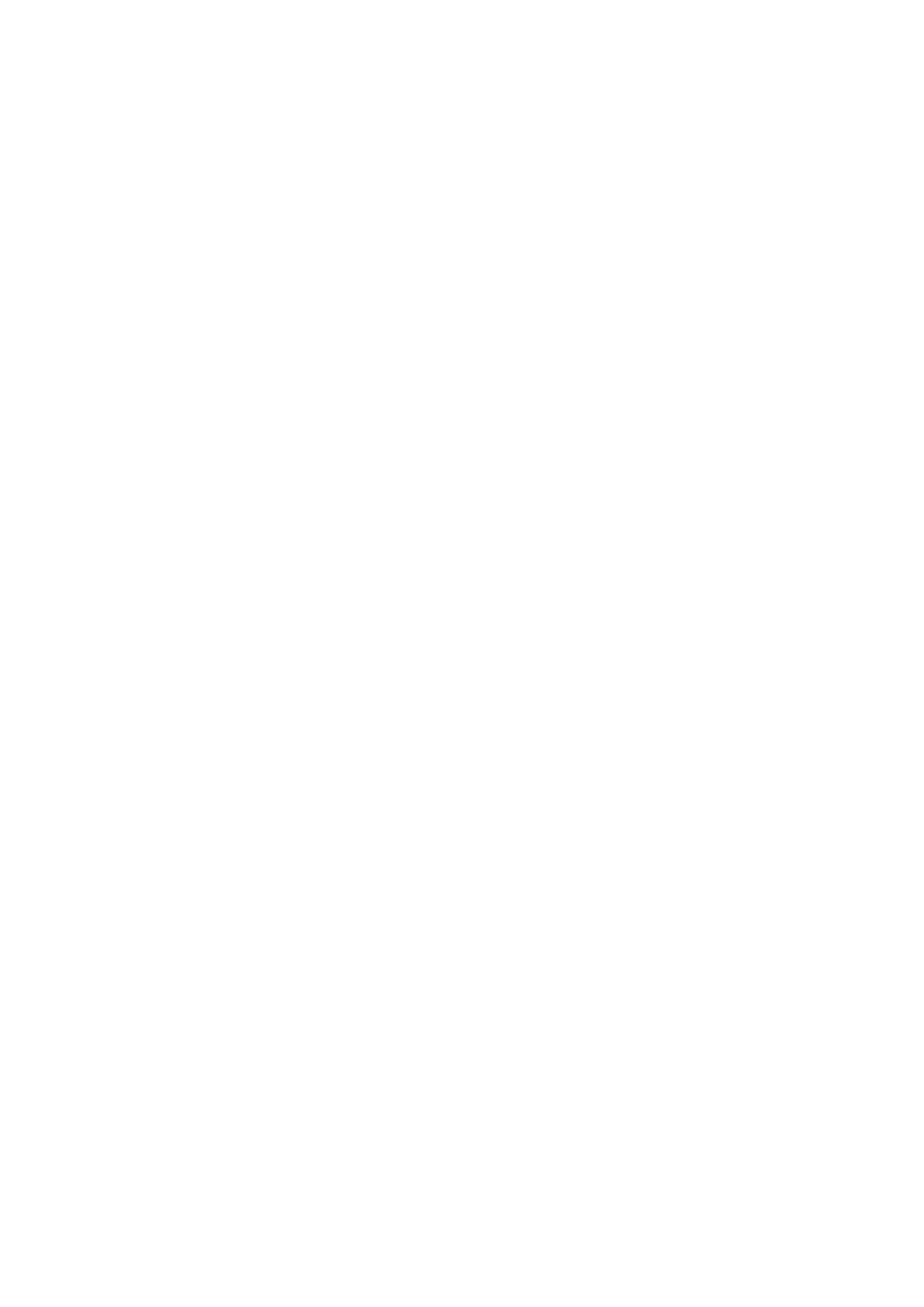# **Contents**

| <b>Executive summary</b>                                                                    | 5  |
|---------------------------------------------------------------------------------------------|----|
| 1. Introduction                                                                             | 9  |
| 2. Challenges facing monetary policy in the current economic environment                    | 10 |
| 2.1 The current economic environment                                                        | 10 |
| 2.2 Challenges facing monetary policy in present circumstances                              | 13 |
| 3. The role of forward guidance in present circumstances                                    | 16 |
| 3.1 Greater clarity about the trade-off                                                     | 16 |
| 3.2 Reduced uncertainty about the future path of monetary policy                            | 17 |
| 3.3 Exploring the scope for expansion without jeopardising price and financial stability 19 |    |
| 4. Implementing forward guidance                                                            | 21 |
| 4.1 Open-ended guidance                                                                     | 21 |
| 4.2 Time-contingent guidance                                                                | 21 |
| 4.3 State-contingent guidance                                                               | 22 |
| 4.4 The MPC's view                                                                          | 22 |
| 5. Design considerations                                                                    | 23 |
| 5.1 Choice of the price stability and activity indicators                                   | 23 |
| 5.1.1 Nominal GDP indicators                                                                | 23 |
| 5.1.2 Real activity indicators                                                              | 26 |
| 5.1.3 Price stability indicators                                                            | 32 |
| 5.1.4 The MPC's assessment for the price stability and real activity indicators             | 33 |
| 5.1.5 The financial stability indicator                                                     | 34 |
| 5.2 Setting the unemployment rate threshold                                                 | 34 |
| 5.3 Setting the price stability knockouts                                                   | 35 |
| 5.4 Setting the financial stability knockout                                                | 38 |
| 5.5 The MPC's monthly policy decision under forward guidance                                | 38 |
| ANNEX: International experience of forward guidance at the zero lower bound                 | 39 |
| 1. Introduction                                                                             | 39 |
| 2. Where and when forward guidance at the zero lower bound has been provided                | 39 |
| 2.1 Open-ended guidance                                                                     | 39 |
| 2.2 Time-contingent guidance                                                                | 40 |
| 2.3 State contingent threshold based guidance                                               | 40 |
| 3. The effectiveness of forward guidance                                                    | 41 |
| References                                                                                  | 44 |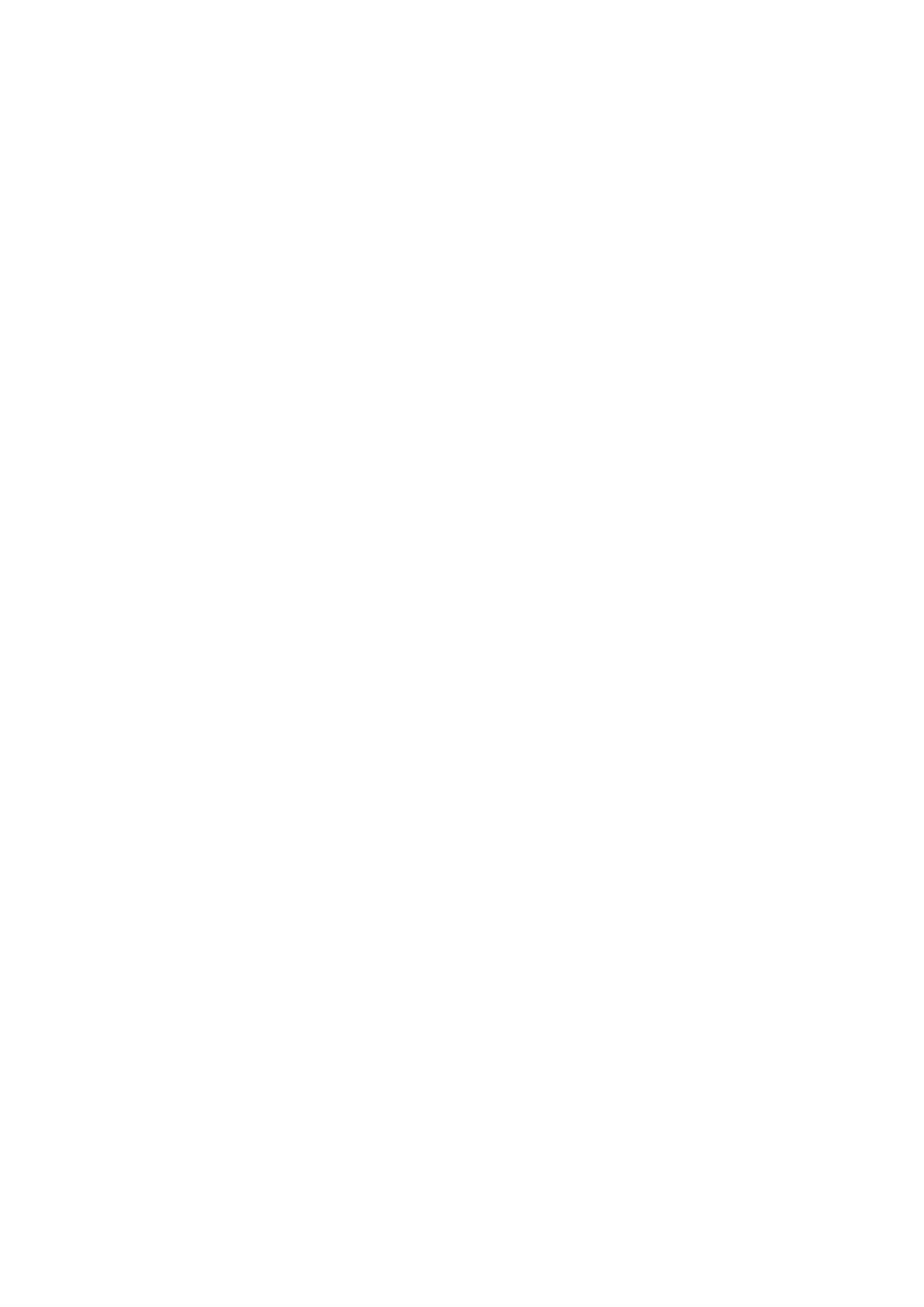## **Executive summary**

At its meeting on 1 August 2013, the Monetary Policy Committee (MPC) agreed its intention not to raise Bank Rate from its current level of 0.5% at least until the Labour Force Survey (LFS) headline measure of the unemployment rate had fallen to a 'threshold' of 7%, subject to the conditions below.

The MPC stands ready to undertake further asset purchases while the LFS unemployment rate remains above 7% if it judges that additional monetary stimulus is warranted. But until the unemployment threshold is reached, and subject to the conditions below, the MPC intends not to reduce the stock of asset purchases financed by the issuance of central bank reserves and, consistent with that, intends to reinvest the cashflows associated with all maturing gilts held in the Asset Purchase Facility.

This proposition linking Bank Rate and asset sales to the unemployment threshold would cease to hold if any of the following three 'knockouts' were breached:

- in the MPC's view, it is more likely than not that CPI inflation 18 to 24 months ahead will be 0.5 percentage points or more above the 2% target;<sup>1</sup>
- medium-term inflation expectations no longer remain sufficiently well anchored;
- the Financial Policy Committee (FPC) judges that the stance of monetary policy poses a significant threat to financial stability that cannot be contained by the substantial range of mitigating policy actions available to the FPC, the Financial Conduct Authority and the Prudential Regulation Authority in a way consistent with their objectives.

In essence, the MPC judges that, until the margin of slack within the economy has narrowed significantly, it will be appropriate to maintain the current exceptionally stimulative stance of monetary policy, provided that such an approach remains consistent with its primary objective of price stability and does not endanger financial stability.

This approach is consistent with the MPC's objectives, as defined by its remit. The MPC's primary objective is to maintain price stability – as defined by the Government's 2% inflation target – and, subject to that, to support the Government's economic policies, including those for growth and employment. The inflation target applies at all times. The remit also recognises that the actual inflation rate will, on occasion, depart from the 2% target as a result of shocks and disturbances. In the face of such disturbances, particularly when they are large or persistent, the MPC may be confronted with a trade-off between the speed with which it returns inflation to the target and the scope for economic expansion. The remit allows the Committee to extend or reduce the period over which it intends to return inflation to the target, provided that such an approach remains consistent with meeting the inflation target in the medium term.

Unlike the first decade of the MPC's existence, the UK economy has been subject to substantial disturbances during the past six years, including not only the global financial crisis and the attendant need for significant private and public sector balance sheet repair, but also the repercussions of the continuing adjustment within the euro area and several significant cost shocks. As a consequence, output has remained depressed while inflation has been persistently above the 2% target. Moreover, employment has remained surprisingly resilient and productivity unusually weak, leading to considerable uncertainty about the supply capacity of the economy and the extent to which the deterioration in supply performance will reverse as demand recovers. As a result, the Committee has been faced with the need to balance the risk of achieving an insufficiently rapid restoration in activity against the risk that continued elevated inflation results in medium-term inflation expectations becoming less well anchored to the target. In addition, the scope for further cuts in Bank Rate has been limited since early 2009, complicating the conduct of monetary policy.

<sup>-</sup> $1$  To assess the likelihood of a breach of the knockout, Committee members will take the average of the probabilities of inflation being at or above 2.5% in the relevant quarters. For the August 2013 projections, 18 to 24 months ahead refers to 2015 Q1 and 2015 Q2.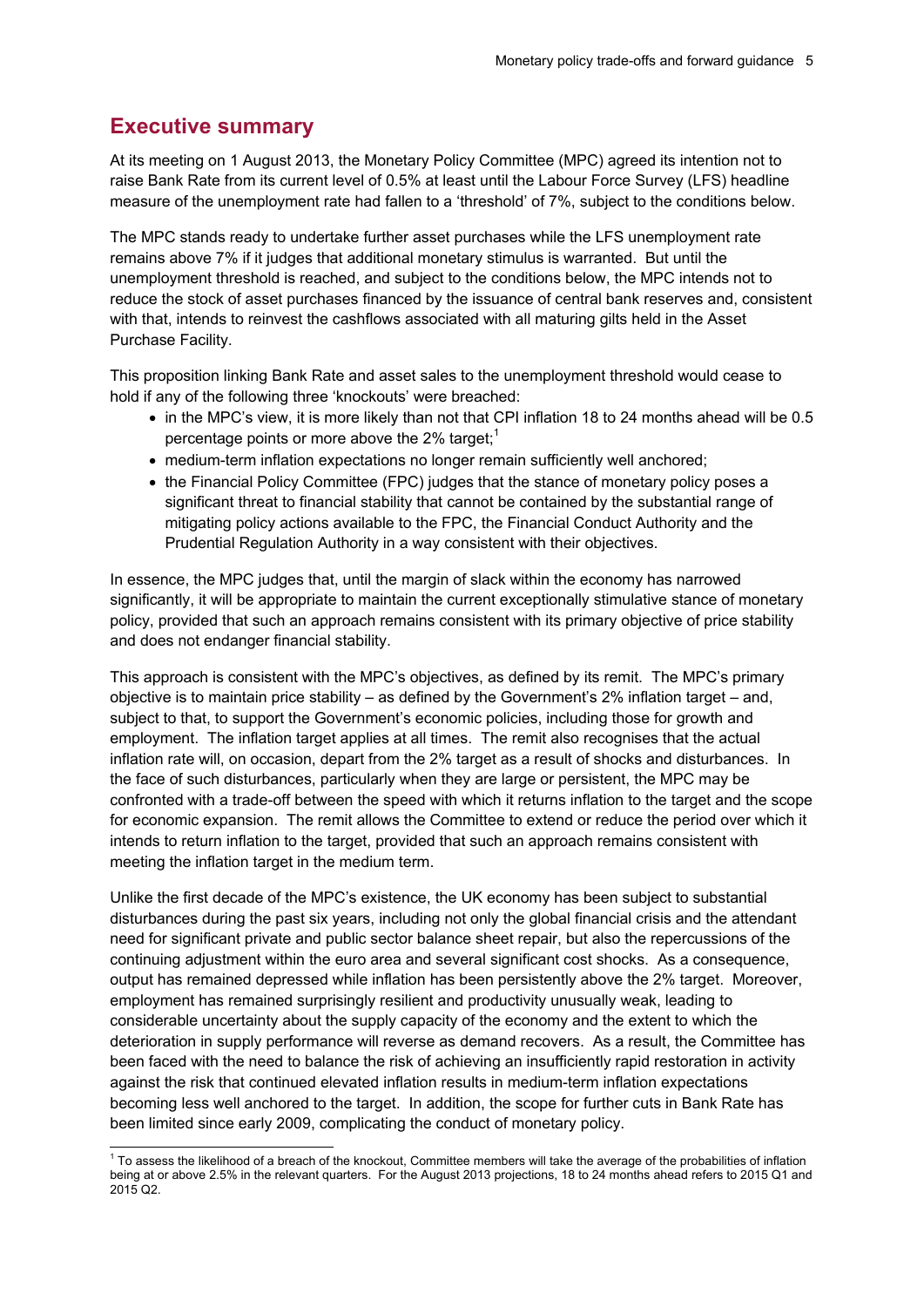The MPC has in the past provided broad guidance on its reaction function via its *Inflation Reports,* the minutes of its monthly meetings, evidence to the Treasury Committee, and speeches by individual Committee members. In the current exceptional circumstances, with both inflation and economic activity far from desirable levels, the MPC has decided to provide explicit forward guidance.

In these exceptional circumstances, explicit forward guidance can enhance the effectiveness of monetary stimulus in three ways.

- 1) **It provides greater clarity about the MPC's view of the appropriate trade-off between the horizon over which inflation is returned to the target and the speed with which growth and employment recover.** The forward guidance agreed on 1 August 2013 clarifies that the MPC will seek to reduce the margin of slack in the economy, if necessary by varying the speed at which inflation returns to the target, but only if that does not entail material risks to its overriding objective of price stability. In particular, the guidance is subject to two price stability 'knockouts' that, if breached, would mean that the guidance would no longer apply: first, if in the MPC's view, it is more likely than not that CPI inflation 18 to 24 months ahead will be at least half a percentage point above the 2% target; and second, if medium-term inflation expectations no longer remain sufficiently well anchored.
- 2) **It reduces uncertainty about the future path of monetary policy as the economy recovers.** In particular, it increases the understanding of financial market participants, businesses and households of the conditions under which the highly stimulative stance of monetary policy will be maintained. That should reduce the risk that, as the recovery gains traction, market interest rates rise prematurely and people worry excessively about early rises in borrowing costs. By so doing, it should help to secure a recovery of sufficient strength and duration to return output, employment and incomes to their full potential levels, consistent with medium-term price stability.
- 3) **It delivers a robust framework within which the MPC can explore the scope for economic expansion without putting price and financial stability at risk**. The trade-off between the horizon over which inflation is returned to the target and the speed with which output and employment recover is unusually uncertain at present. Moreover, the sustained period for which interest rates have been held at historically low levels means there may also be a trade-off between the support monetary policy is able to provide to the UK real economy and the risks that might pose to financial stability. Misjudging either of these trade-offs could have significant costs in the medium term. Rather than having to make a firm judgement about the extent to which it can reduce the margin of slack without prompting either of these risks, the existence of the price stability and financial stability knockouts allows the MPC to learn and update its view of the tradeoffs as the economy recovers. In particular, if supply picks up strongly as demand increases, guidance can maintain the current exceptional degree of stimulus until the margin of slack within the economy has narrowed substantially. But if material risks to either price stability or financial stability emerge – such that any of the knockouts were breached – then the guidance would no longer hold and the MPC would reassess the appropriate stance of monetary policy. Importantly, the existence of the knockouts, by demonstrating the MPC's unwillingness to tolerate any material risks to price stability or financial stability, may reduce the likelihood of either risk occurring.

The MPC believes that framing guidance in terms of the likely response of monetary policy to economic developments, rather than specifying the period over which it intends to maintain the current accommodative stance of monetary policy, will make it more effective. It is important that people understand the balance the MPC is seeking to strike between returning inflation promptly to the target and providing support to the economic recovery. Linking the intended path of monetary policy to the state of the economy, rather than the passage of time, is the best way of providing that clarity.

The best collective judgement of the MPC is that the unemployment rate is the most suitable indicator of economic activity, given present uncertainties about the evolution of supply. The unemployment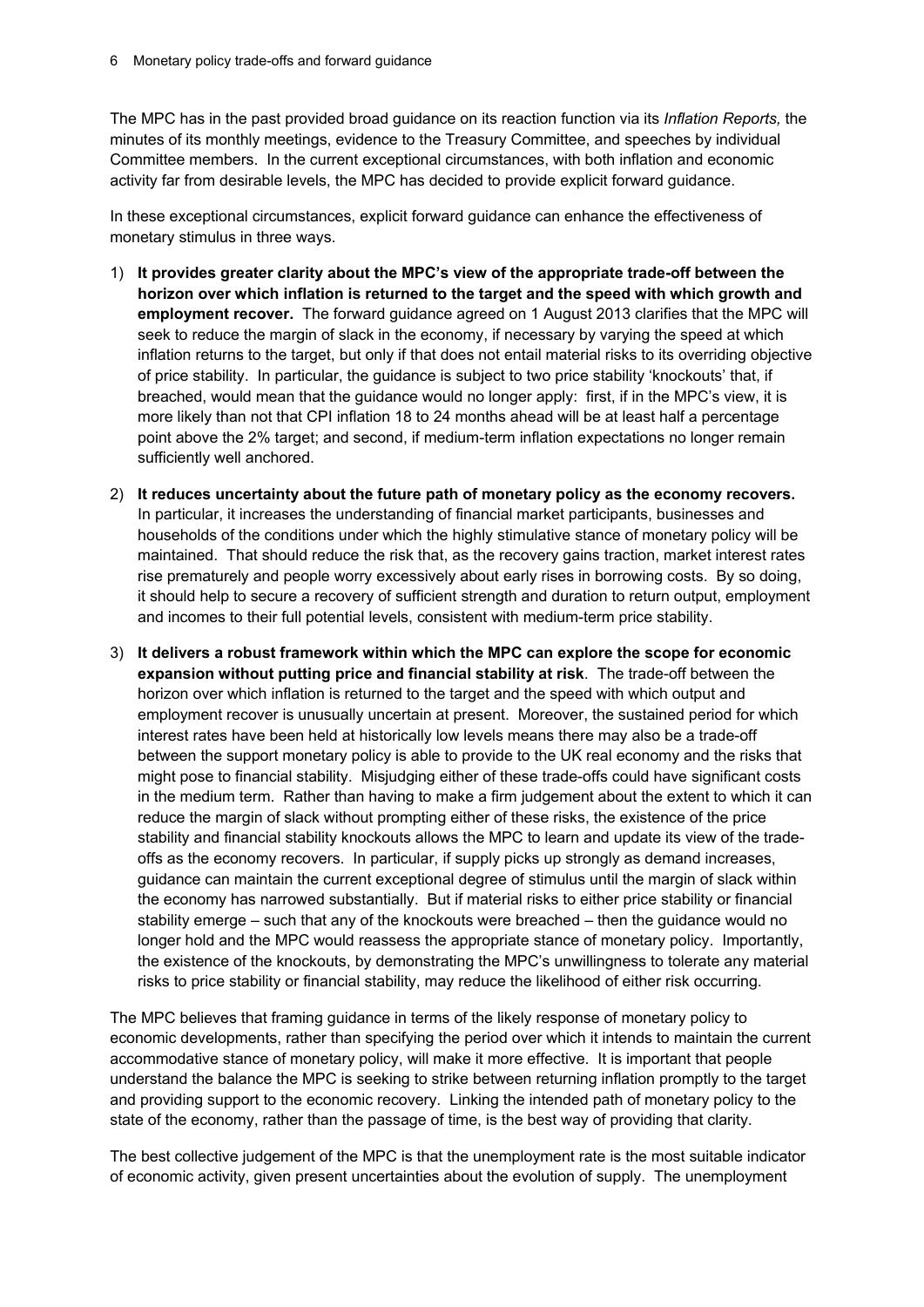rate relates directly to the amount of slack in the economy, is less volatile than some alternative measures of activity, is not prone to substantial revisions, and is widely understood. The MPC anticipates that it will be appropriate at a minimum to maintain the current stance of monetary policy at least until the LFS headline measure of the unemployment rate falls to 7%, provided that such an approach remains consistent with meeting the inflation target in the medium term. In recognition of the fact that no single variable can provide a comprehensive indication of current economic conditions, the 7% unemployment rate is set as a 'threshold', not a 'trigger': that is, reaching the threshold will not automatically result in a rise in Bank Rate. Instead, the MPC will reassess whether or not to raise Bank Rate above 0.5% in light of its assessment of the economic outlook. 7% does not represent the MPC's view of the lowest sustainable rate to which unemployment can fall. Indeed, it is likely that, over time, unemployment can fall materially lower. Rather, the MPC judges that 7% provides an appropriate point at which to reassess the state of the economy and consider whether or not it should start to withdraw the current extraordinary levels of monetary stimulus.

Price stability remains the MPC's primary objective. There are two price stability 'knockouts'. First, the MPC's intention not to raise Bank Rate above 0.5% will cease to apply if, in the Committee's view, it is more likely than not that inflation 18 to 24 months ahead will be half a percentage point or more above the 2% target. Setting this knockout at 2.5% at the 18 to 24-month horizon should allow sufficient scope to return inflation to the 2% target from its current elevated rate without derailing the recovery. But, at the same time, it underlines the MPC's determination to bring inflation back to the target in the medium term. Second, in order to ensure that the risks to price stability remain contained, the Committee's intention not to raise Bank Rate above 0.5% also applies only if medium-term inflation expectations remain consistent with the 2% target. In making this assessment, the MPC will draw on a wide range of external indicators as an independent cross-check on its own inflation projection.

Because price stability is the MPC's primary objective, either of the price stability conditions, if breached, would render the MPC's unemployment threshold no longer applicable.

In a similar vein, a judgement by the FPC, which would be made public, that the stance of monetary policy poses a significant threat to financial stability that cannot be contained by the substantial range of mitigating policy actions available to the regulatory authorities, would also knock out the Committee's guidance. That is because financial instability could have lasting effects on the economy, damaging growth and endangering price stability. In some circumstances, monetary policy has an important role to play as a last line of defence in mitigating risks to financial stability.

While the MPC's guidance is in force, the MPC will continue to meet each month to decide the level of Bank Rate and the size of the asset purchase programme. These decisions will be made in the context of that guidance. So long as the unemployment rate remains above the 7% threshold, the MPC plans that its monthly decision on Bank Rate will depend on individual members' assessments of the price stability knockouts, and on whether or not the FPC has alerted the MPC to financial stability risks. In the event that the unemployment threshold is reached, or if any of the price stability or financial stability knockouts is breached, the action taken by the Committee would depend on its assessment of the appropriate setting of monetary policy required to fulfil its remit to deliver price stability. There is, therefore, no presumption that there would definitely be an immediate rise in Bank Rate.

The MPC stands ready to undertake further asset purchases while the LFS unemployment rate remains above 7% if it judges that additional monetary stimulus is warranted. But until the unemployment threshold is reached, and subject to the price and financial stability knockouts not being breached, the MPC intends not to reduce the stock of asset purchases financed by the issuance of central bank reserves and, consistent with that, intends to reinvest the cashflows associated with all maturing gilts held in the Asset Purchase Facility.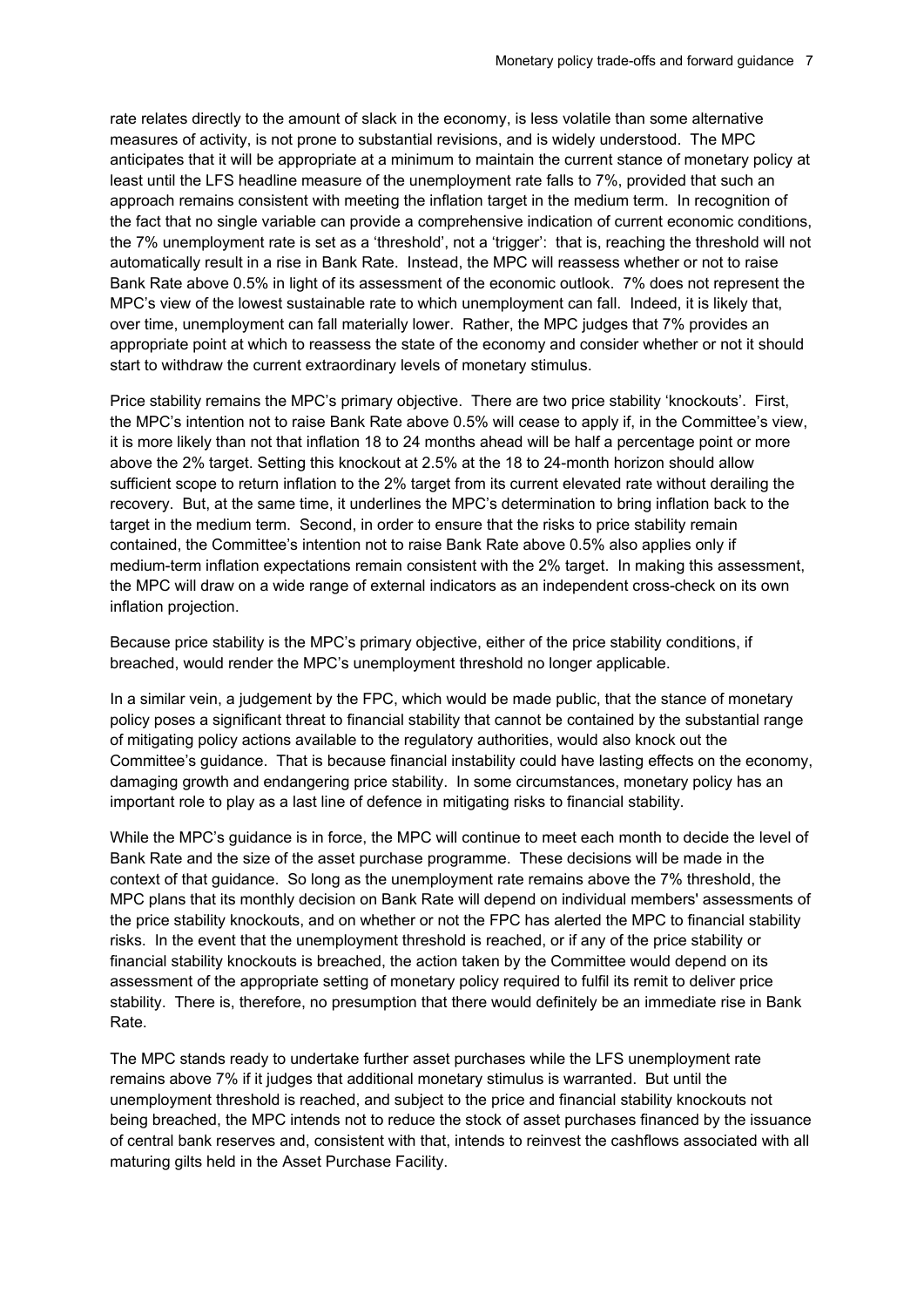8 Monetary policy trade-offs and forward guidance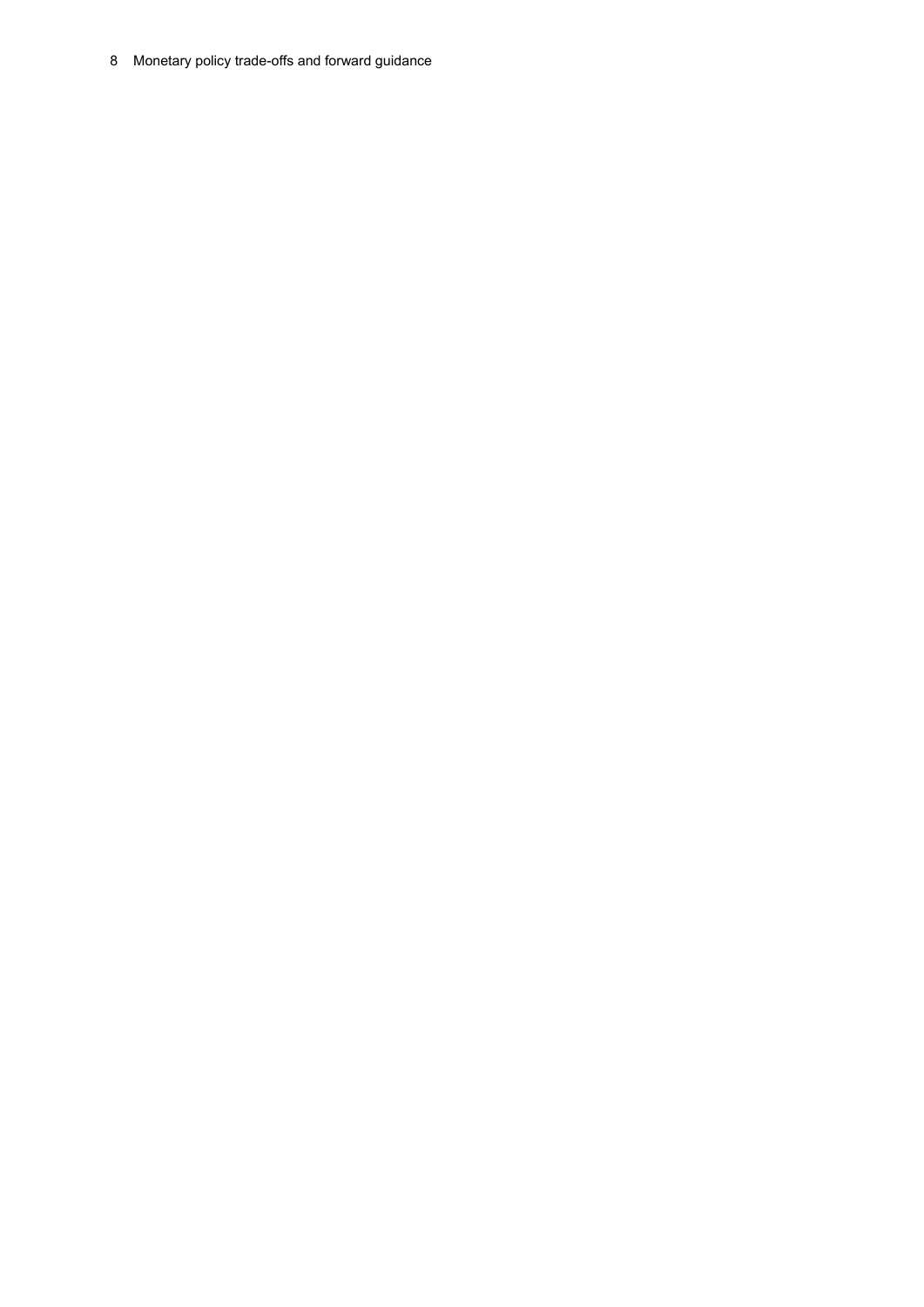## **1. Introduction**

Current economic conditions are exceptional. Unlike the first decade of the Committee's existence, the UK economy has been subject to substantial disturbances during the past six years, including not only the global financial crisis and the attendant need for significant private and public sector balance sheet repair, but also the repercussions of the continuing adjustment within the euro area as well as several significant cost shocks. As a consequence, output has remained depressed while inflation has been persistently above the 2% target. Moreover, employment has remained surprisingly resilient and productivity unusually weak, leading to considerable uncertainty about the supply capacity of the economy and the extent to which the deterioration in supply performance will be reversible as demand recovers. As a result, the Committee has been faced with the need to balance the risk of achieving an insufficiently rapid restoration in activity against the risk that continued elevated inflation results in medium-term inflation expectations becoming less well anchored to the target. In addition, the scope for further cuts in Bank Rate has been limited since early 2009, complicating the conduct of monetary policy.

In the letter accompanying the 2013 remit for the MPC, the Chancellor of the Exchequer asked the Committee to provide more information about the trade-offs inherent in setting monetary policy to meet a forward-looking inflation target while avoiding undue output volatility. The Committee was also asked to provide an assessment of whether it would be appropriate, given the current unprecedented economic circumstances, to deploy explicit forward guidance – including intermediate thresholds – in order to meet its objectives more effectively.

This document sets out the MPC's response to those requests. Section 2 describes the trade-offs facing the MPC in the current environment, and sets out the challenges that those trade-offs pose to monetary policy. Section 3 discusses the role that more explicit forward guidance can play in helping the MPC to meet those challenges. Section 4 discusses various ways forward guidance could be implemented. Section 5 sets out different options for linking guidance to intermediate thresholds, and concludes with the MPC's decision.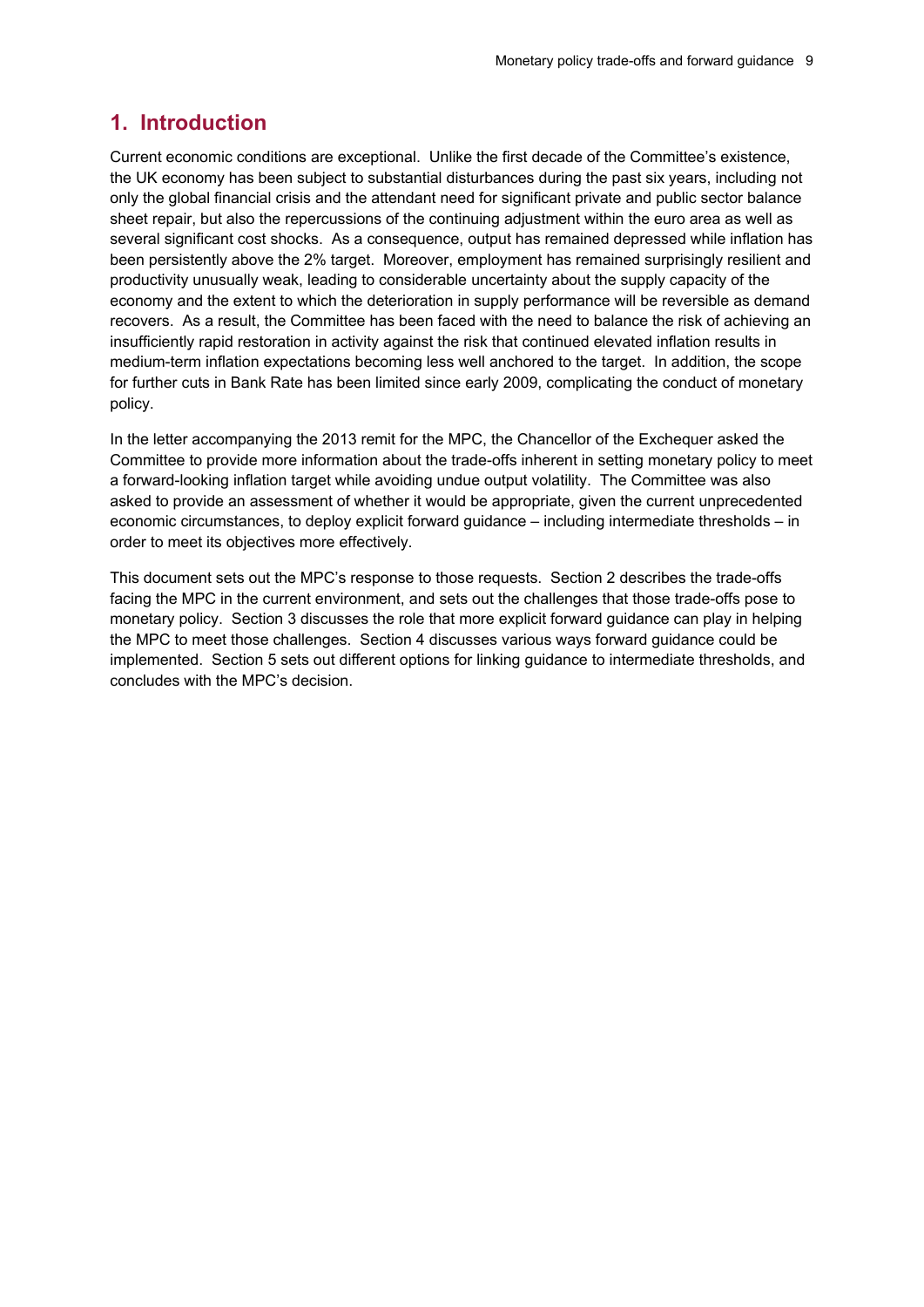# **2. Challenges facing monetary policy in the current economic environment**

## **2.1 The current economic environment**

Since 2007, inflation – as measured by the twelve-month change in the Consumer Prices Index (CPI) – has been elevated, averaging close to 3% (**Chart 1**). Inflation has been above the 2% target for around 90% of that time, and above 3% for almost half. The elevated rates of inflation have largely reflected the effects of a series of cost shocks – increases in energy prices, higher non-fuel commodity prices, and rises in VAT – and the depreciation of sterling in 2007/08. More recently, above-target inflation has also reflected an unusually large contribution from administered and regulated prices – that is, prices that are affected by government or regulatory decisions and so tend to be less sensitive to the balance of domestic demand and supply (Chart 2).<sup>2</sup>



1





(a) Contributions to annual CPI inflation. Data are non seasonally adjusted.

(b) Calculated as a residual. Includes a rounding residual.

The recovery since the end of the deep recession in 2008/09 has been muted. Output growth has been weak compared with previous and current recoveries in many other advanced economies and compared with the average experience following past regional banking crises (**Chart 3**). In 2013 Q2, the level of real GDP stood more than 3% below its pre-crisis peak, and close to 20% below the level that it would have achieved had it continued to grow at its pre-crisis average rate (**Chart 4**). Although the number of people out of work has increased by less than might have been expected given the depth of the recession, the unemployment rate has been around 8% since the middle of 2009, about 3 percentage points higher than its average in the decade before the crisis (**Chart 5**).

<sup>&</sup>lt;sup>2</sup> More details on these shocks are provided in boxes in the February 2011 Inflation Report ('Estimating the impact of VAT, energy prices and import prices on CPI inflation') and the February 2013 *Inflation Report* ('The implications of higher administered and regulated prices for CPI inflation'). Recent developments in CPI inflation are discussed in Section 4 of the August 2013 *Inflation Report*.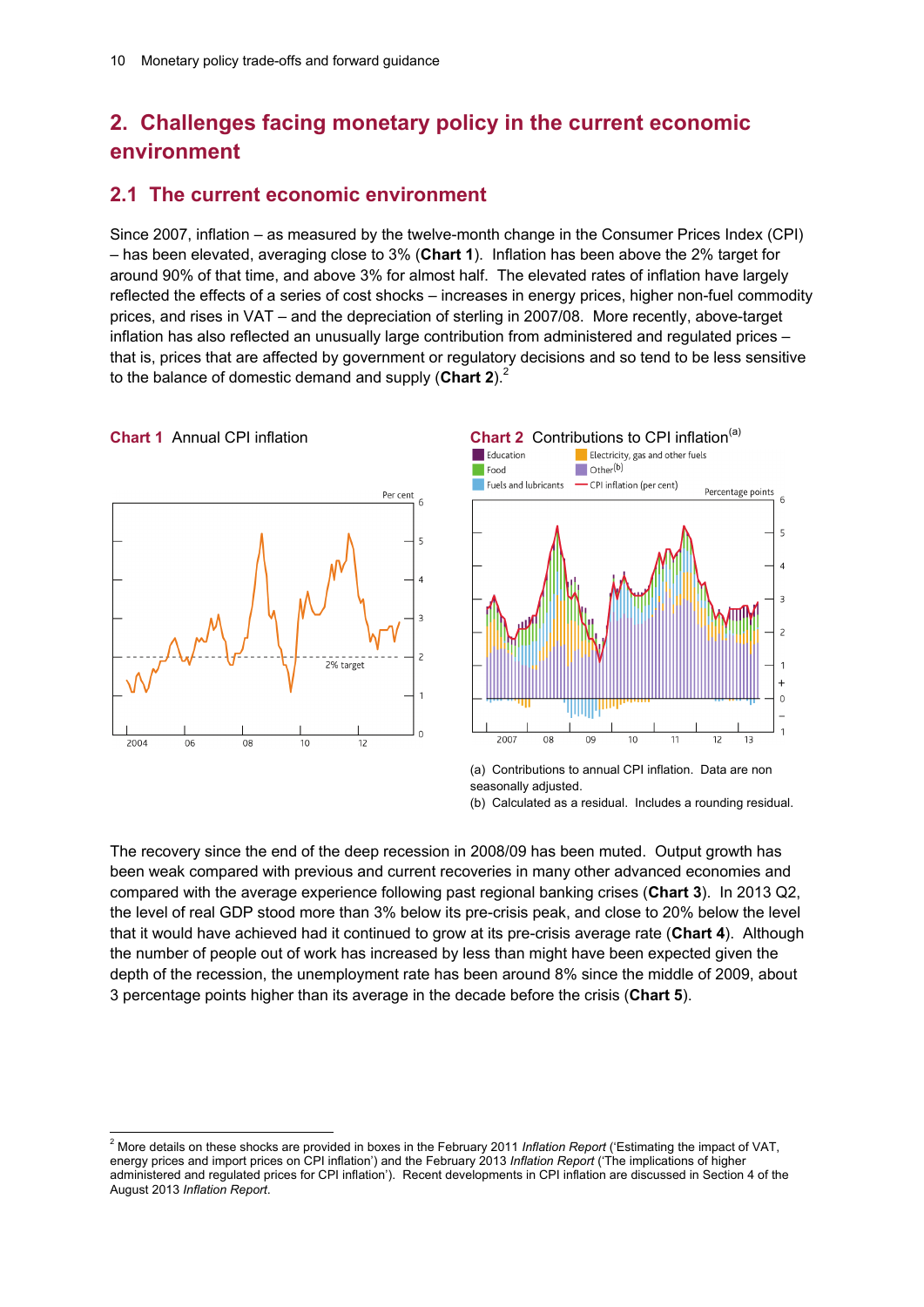#### **Chart 3** Evolution of GDP around recessions and banking crises<sup>(a)</sup>



Sources: OECD, Reinhart, C.M and Rogoff, K.S (2008), Thomson Reuters Datastream and Bank calculations. (a) Recessions are defined as at least two consecutive quarters of falling output.

(b) Covers the G20 advanced economies over the period from 1960 to 2006. For some countries, data are not available back to 1960; for those countries, the sample starts at the earliest available date.

(c) Big five banking crises are Spain (1977), Norway (1987) Finland (1991), Sweden (1991) and Japan (1992), as defined in Reinhart, C.M and Rogoff, K.S (2008) 'This time is different. Eight centuries of financial folly', Princeton University Press. (d) Zero denotes the pre-recession peak in GDP, or the peak in GDP during the year of the banking crisis, as listed in footnote (c).

#### **Chart 5** Unemployment rate<sup>(a)</sup>



(a) Labour Force Survey headline three-month moving average measure.

The weakness of output growth is, in part, due to the cost shocks eroding the real purchasing power of households and reducing consumer spending. It also reflects the legacy of the global financial crisis of 2007/08, which has depressed domestic demand through various channels, including the effects of heightened uncertainty. The crisis has also had serious repercussions for economic activity elsewhere, which has lowered demand for UK exports – particularly from the euro area – as well as weighing on UK domestic demand through financial and confidence channels.

#### **Chart 4** GDP(a)



(a) Chained-volume measure at market prices.

(b) The continuation of the pre-2008/09 recession average rate is calculated by projecting forward GDP from 2008 Q2 using the average quarterly growth rate between 1999 Q3 and 2008 Q1.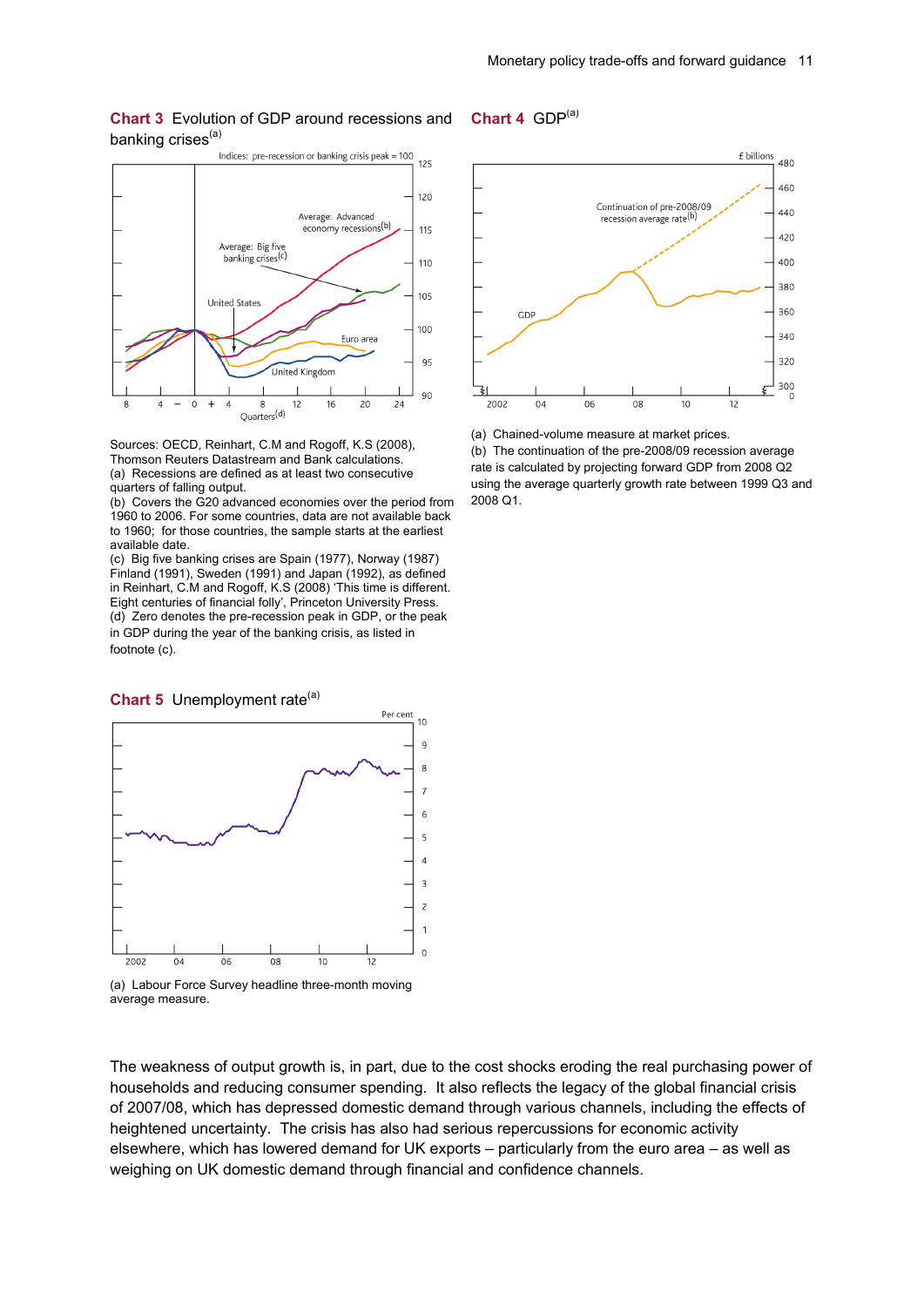Since the onset of the financial crisis, there has been significant uncertainty regarding the evolution of the supply capacity of the economy. A period of weak output growth, such as that experienced since the start of the 2008/09 recession, would normally be expected to result in a large margin of spare capacity opening up in the economy. But that period has been associated with unusually weak productivity growth (**Chart 6**) and evidence from business surveys indicates that spare capacity within companies has narrowed since 2009 (**Chart 7**). That suggests that companies' ability to produce output – and so the supply capacity of the economy – may have been eroded in recent years. As explained in Section 3 of the August 2013 *Inflation Report*, it is uncertain how much of that weakness in productivity growth is directly related to the weakness in demand and how much reflects separate factors, such as problems in the banking sector and heightened uncertainty. Consequently, it is uncertain how productivity and supply will evolve as demand recovers.



**Chart 6** Private sector labour productivity<sup>(a)</sup>



#### **Chart 7** Survey indicators of capacity utilisation<sup>(a)</sup>



Sources: Bank of England, BCC, CBI, CBI/PwC and ONS. (a) Three measures are produced by weighting together surveys from the Bank's Agents (manufacturing and services), the BCC (non-services and services) and the CBI (manufacturing, financial services, business/consumer services and distributive trades) using nominal shares in value added. The BCC data are non seasonally adjusted.

Since early 2009, the MPC has had to rely on unconventional policy tools to provide additional monetary stimulus. Bank Rate was cut sharply in response to the financial crisis and the associated deterioration in the economic outlook, to 0.5% in early 2009 from 5% in the summer of 2008. Since then, the MPC has judged that further cuts in Bank Rate – including cuts that could take Bank Rate below zero – were not the preferred way of providing additional monetary stimulus. That is because there are limitations to the extent to which the rate of interest paid on reserves could be held below zero without inducing significant substitution into cash, and because lowering Bank Rate below 0.5% could also have adverse consequences on the strength of banks' balance sheets and the supply of credit, thus offsetting any expansionary impact on aggregate demand. $3$  Additional monetary stimulus has instead been provided through the Committee's programme of asset purchases, financed by the issuance of central bank reserves (also known as quantitative easing). Some £375 billion of gilts have so far been purchased, equivalent to about a quarter of annual nominal GDP.

In addition, the Bank of England has used a variety of other tools to provide support to the economy since the onset of the financial crisis. For example, the Bank provided additional liquidity to the banking sector during the financial crisis through the Special Liquidity Scheme<sup>4</sup> and, in June 2012,

 3 The reasons underlying this view are set out in a paper on negative interest rates, sent from the MPC to the Treasury Committee on 16 May 2013. The paper is available at

www.bankofengland.co.uk/publications/Documents/other/treasurycommittee/ir/tsc160513.pdf. 4

<sup>&</sup>lt;sup>4</sup> More details on the Special Liquidity Scheme are available at www.bankofengland.co.uk/markets/Pages/sls/default.aspx.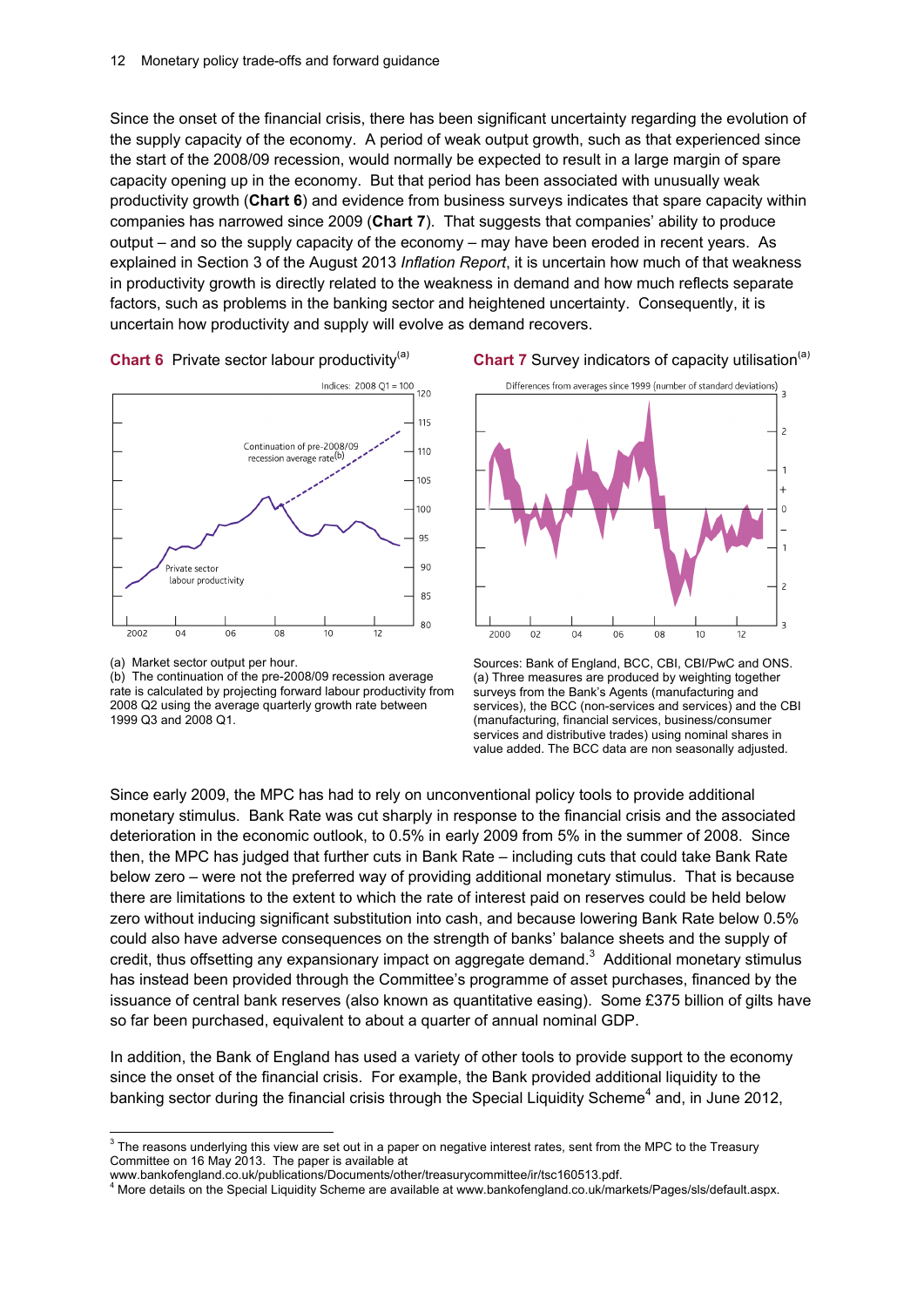activated the Extended Collateral Term Repo facility in order to respond to actual or prospective market-wide stress of an exceptional nature.<sup>5</sup> The Bank, together with HM Treasury, launched the Funding for Lending Scheme (FLS) on 13 July 2012, and extended the Scheme on 24 April 2013. The FLS provides incentives for banks and building societies to expand lending to UK households and businesses by providing lenders with an additional source of funding, with both the price and the quantity of that funding linked to their lending performance.<sup>6</sup> The FLS should, therefore, act to support an improvement in credit conditions and so boost economic activity.<sup>7</sup> The microprudential and macroprudential regulators have also taken steps to strengthen UK banks' and building societies' capital resilience and to relax liquidity requirements in order to support lending to the real economy.

## **2.2 Challenges facing monetary policy in present circumstances**

The MPC's primary objective is to deliver price stability. Subject to that, the Committee is also required to support the Government's economic policies, including those for growth and employment. As explained in the box on pages 14-15, those objectives stem from the fact that, while monetary policy can affect both real activity and inflation in the near term, it cannot affect the long-run level of real activity, or other real variables such as employment.

The MPC's price stability objective is defined by an inflation target set annually by the Government, which is 2% as measured by the twelve-month change in the CPI. The MPC's remit specifies that the inflation target applies at all times. The remit also recognises that the economy will, on occasion, be subject to shocks and disturbances that push inflation either above or below the target while pushing output in the opposite direction. The remit therefore allows the Committee to vary the pace at which inflation is returned to the target so as to avoid generating undue volatility in output, provided that such an approach remains consistent with meeting the inflation target in the medium term and does not endanger price stability. The remit also recognises that there may be some circumstances in which attempts to keep inflation at the target could exacerbate financial imbalances and so generate risks to future financial stability, and so to price stability.

Normally, the MPC would aim to return inflation to the target in two years or so. But the current unprecedented circumstances warrant bringing back inflation to the target at a slower pace than normal, in order to provide more support to output. Given the current depressed level of output, resources in the economy are not being utilised to their full potential. And the policy actions necessary to return inflation to the target quickly would risk prolonging the period for which resources remain underutilised. In addition, there is a risk that a sustained period of depressed output could persistently reduce the potential supply capacity of the economy – and hence the wealth it can generate – in the medium term. That could happen through so-called hysteresis effects, which are explained in the box on pages 14-15. If the costs of underutilising resources are great enough, it may be appropriate for the MPC to return inflation to the target at a more gradual pace than usual.<sup>8</sup>

But there are also reasons why bringing inflation back to the target gradually might not be appropriate. In particular, with inflation having been elevated for a prolonged period, there is a risk that if inflation is returned to the target too slowly, individuals' medium-term inflation expectations will shift upwards. That would itself generate more persistent upward pressure on inflation, and so the MPC would then

-

 $<sup>5</sup>$  More details on the Extended Collateral Term Repo facility are available at:</sup>

www.bankofengland.co.uk/markets/Pages/money/ectr/index.aspx.<br><sup>6</sup> For more details on the design of the FLS, see Churm, R, Leake, J, Radia, A, Srinivasan, S and Whisker, R (2012), 'The Funding for Lending Scheme', *Bank of England Quarterly Bulletin*, Vol. 52, No. 4, pages 306-20. 7

The MPC's latest assessment is that the extended FLS will sharpen banks' incentives to lend to smaller businesses, and will help to ensure that lenders continue to have access to low-cost funding. That should act to boost lending and help support the emerging recovery. The outlook for lending is discussed in more detail in a box in Section 1 of the August 2013 *Inflation Report*. 8  $8$  Reasons why it may be appropriate to return inflation to the target more gradually than normal are discussed in more detail in: Carney, M (2013), 'Monetary Policy After the Fall', Eric J. Hanson Memorial Lecture, University of Alberta, and in King, M (1997), 'The inflation target five years on', lecture delivered at the London School of Economics, 29 October 1997.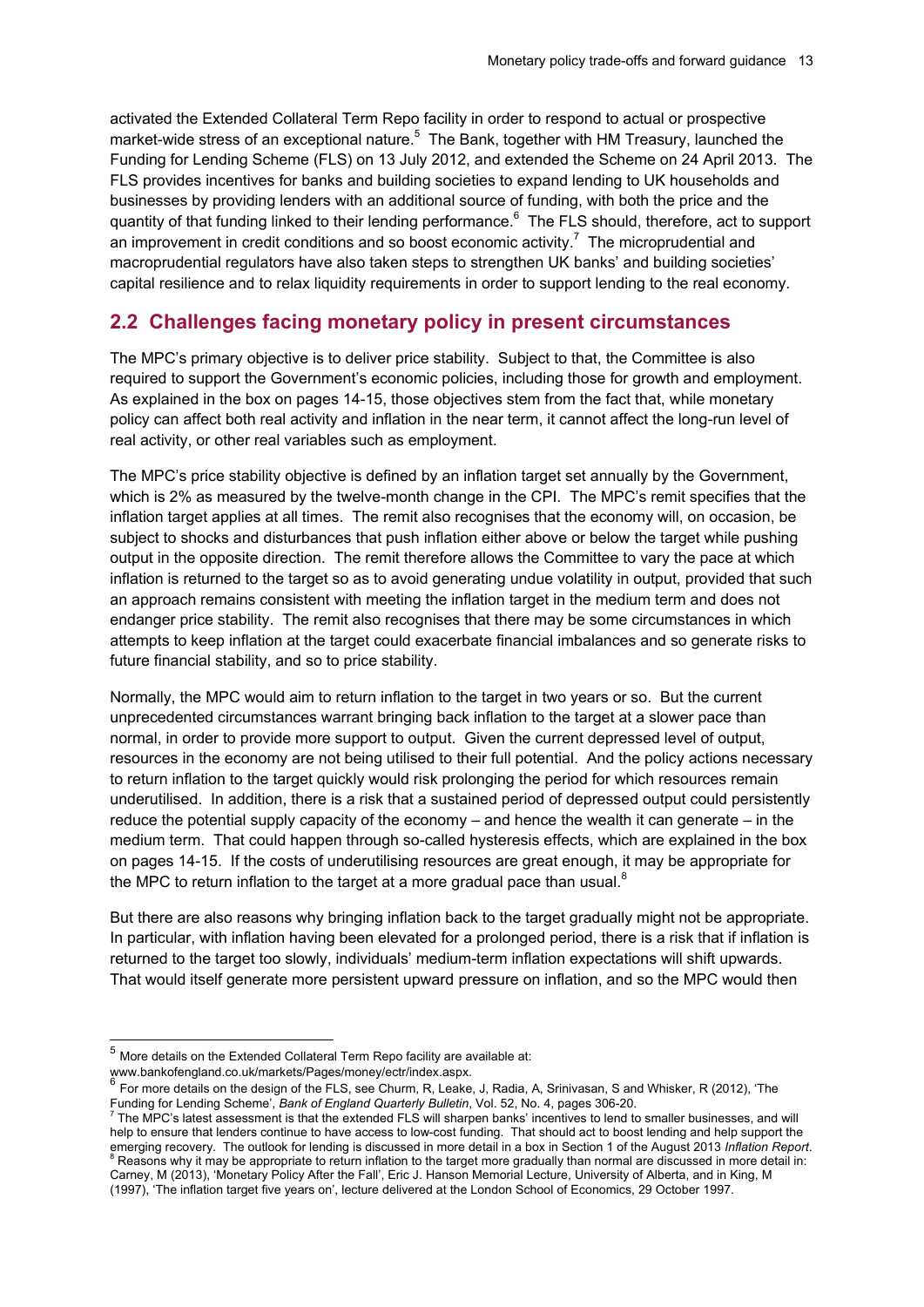need to tighten monetary policy by more than it otherwise would in order to bring inflation back to the target in the medium term.

At the current juncture, therefore, it is difficult to judge how quickly to bring inflation back to the target, and for how long the exceptionally accommodative stance of monetary policy should be maintained in order to achieve that.

## **The objectives of monetary policy**

The Monetary Policy Committee's (MPC's) primary objective, as defined in its remit, is to meet the inflation target set by the Government, which is 2% as measured by the twelve-month increase in the Consumer Prices Index. The remit makes clear that the inflation target applies at all times. The remit also recognises that when inflation departs temporarily from the target as a result of shocks or disturbances, attempts to bring inflation back to the target too quickly could lead to undesirable volatility in output. Indeed, subject to its primary objective of ensuring price stability, the MPC is required to support the Government's objectives for growth and employment. This box explains the effects that monetary policy is likely to have on the economy in the short, medium and long term, and so how the MPC can meet its objectives.

In the long run, monetary policy determines only the general level of prices in the economy. It cannot affect the long-run level of real activity, or other real variables, such as employment and unemployment. That is because, in the long run, real variables are determined by structural features of the economy. For example, the rate of unemployment that prevails in the long run will reflect the institutional features of the labour market, such as how costly it is to find information about available jobs, the ease with which employees can move between jobs, the level of unemployment benefits, and the willingness of those not in employment or actively seeking work to look for employment. Trying to use monetary policy to raise the long-run level of real activity would, ultimately, result only in higher inflation.

Nevertheless, monetary policy, by anchoring long-run inflation expectations around the Government's inflation target, does play an important role in facilitating long-run economic stability. That is because price stability is a precondition for ensuring that resources are allocated efficiently across the economy. Price stability can also contribute to financial stability, for example by removing distortions caused by shifts in inflation expectations over time.

It is for these reasons that the primary goal of the MPC is to ensure price stability. Delivering low and stable inflation is the best contribution that monetary policy can make to achieving long-run growth and prosperity.

Monetary policy can, however, affect the level of real activity in the short term.<sup>1</sup> Monetary policy primarily works by influencing the level of money spending by households and businesses. For example, if the MPC changes Bank Rate – the short-term interest rate at which reserves held by commercial banks at the Bank of England are remunerated – that will affect other market interest rates, mortgage rates, bank deposit rates, and the prices of other assets, such as bonds, equities and the exchange rate. In turn, those changes in interest rates and asset values affect the spending and saving decisions of households and companies. Changes in the amount of money spent are not matched immediately by changes in prices, because it takes time for companies to adjust the prices of the goods and services that they produce in response to changes in demand. As a result, changes in the money value of spending lead to changes in the real value of spending in the short term. But, over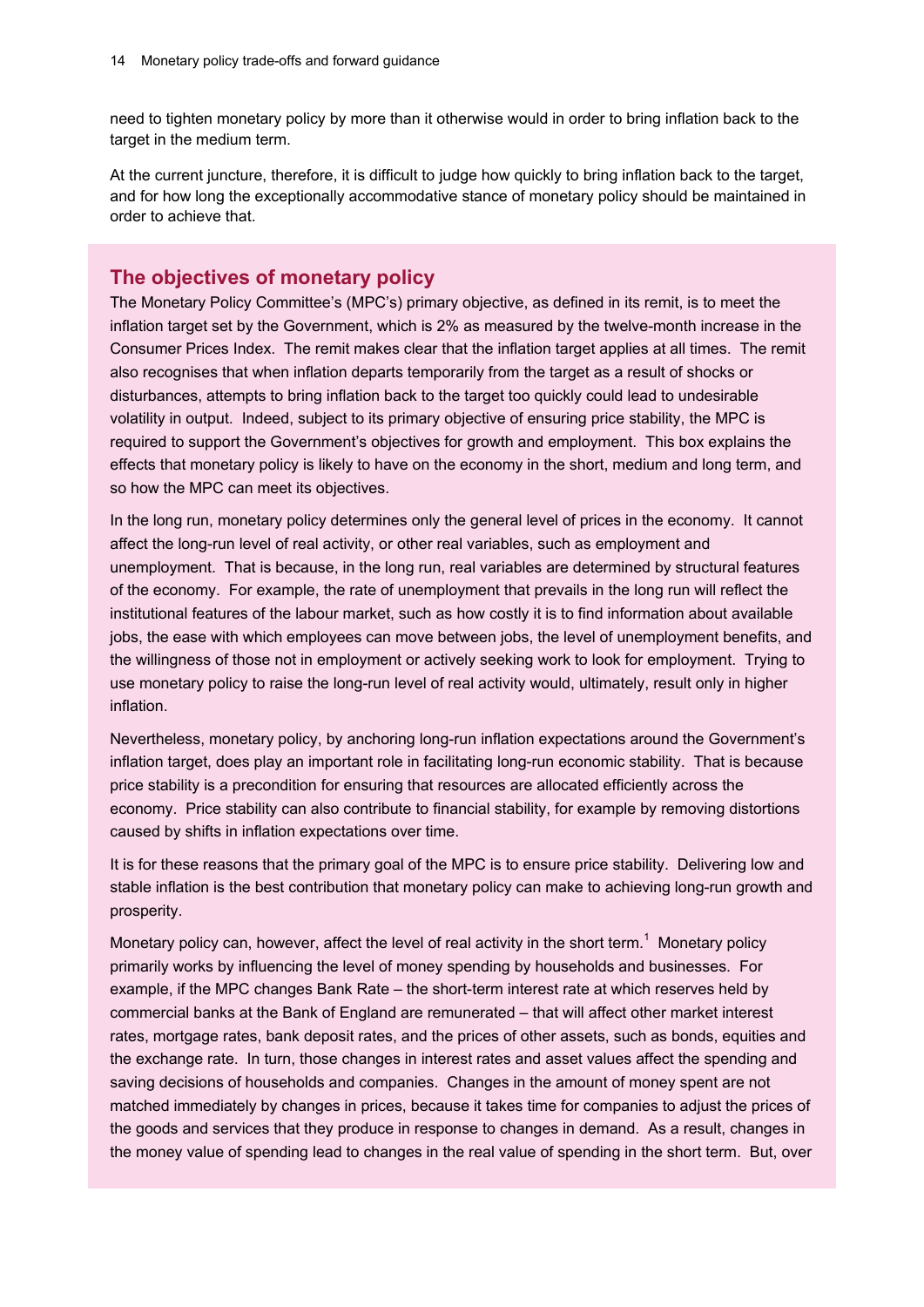time, prices gradually adjust until they match the changes in money spending, leaving real spending unaffected by monetary policy in the long run.

Monetary policy can, at times, affect real activity in the medium term. That is because the level of output that is produced today can have persistent effects on the level of output that can be produced in the future – a phenomenon that is sometimes referred to as 'hysteresis'. Unemployment is a key channel through which the future supply capacity of the economy is affected by current conditions. If demand is persistently weak, then unemployment will rise, and so too will the number of people who are unemployed for a long period of time. People who have been unemployed for a long time tend to become less able to move back into employment, for example because they lose the skills that they need to compete effectively for jobs or become disconnected from the labour market. That can lead to a persistently higher level of unemployment, which would mean that the ability of companies to increase output – that is, the economy's supply capacity – will be lower than it otherwise would have been.

Monetary policy may also affect how much output can be produced in the medium term for a given amount of employment by affecting the allocation of resources across companies. Policy has two offsetting influences. On the one hand, the current exceptionally stimulative stance of monetary policy may raise growth in the medium term, because low interest rates may help to keep companies with a viable future in business and so help prevent inefficient capital scrapping. But on the other hand, low rates may keep companies without a viable future in operation and so might hinder the reallocation of resources to more productive uses.

It is because monetary policy can affect real activity in the short and medium term that the MPC can act to support the Government's economic policies for growth and employment, provided that such an approach remains consistent with meeting its primary objective of medium-term price stability.

At times, the MPC will face a trade-off between the speed at which it seeks to return inflation to the target and supporting growth and employment. That is because the economy can be hit by shocks and disturbances that push inflation and real activity in opposite directions – for example, an increase in wholesale energy prices tends to raise inflation and reduce activity. Adjusting monetary policy to return inflation to the target rapidly in such circumstances would exacerbate the fall in output. But while the MPC can look through the direct effects of such cost shocks, it must ensure that the rise in the prices of a particular subset of goods does not lead households, businesses and financial market participants to expect the prices of all goods and services to rise more rapidly, potentially jeopardising medium-term price stability.

It is also possible that, in attempting to support real activity in the short run, monetary policy might lead to greater output and inflation volatility further ahead by generating financial instability. For example, a prolonged period of low interest rates could encourage both lenders and borrowers to take on more risk. If the microprudential and macroprudential regulators are unable to ensure that such an increase in risk-taking takes place in a safe way, then such behaviour could exacerbate financial imbalances and so endanger financial stability and hence price stability.

1. The channels through which changes in monetary policy affect the economy are discussed in more detail in 'The transmission mechanism of monetary policy', MPC (1999). For more information on how the MPC's programme of asset purchases affects the economy, see Joyce, M, Tong, M and Woods, R (2011) , The United Kingdom's quantitative easing policy: design, operation and impact', *Bank of England Quarterly Bulletin*, Vol. 51, No. 3, pages 200-12.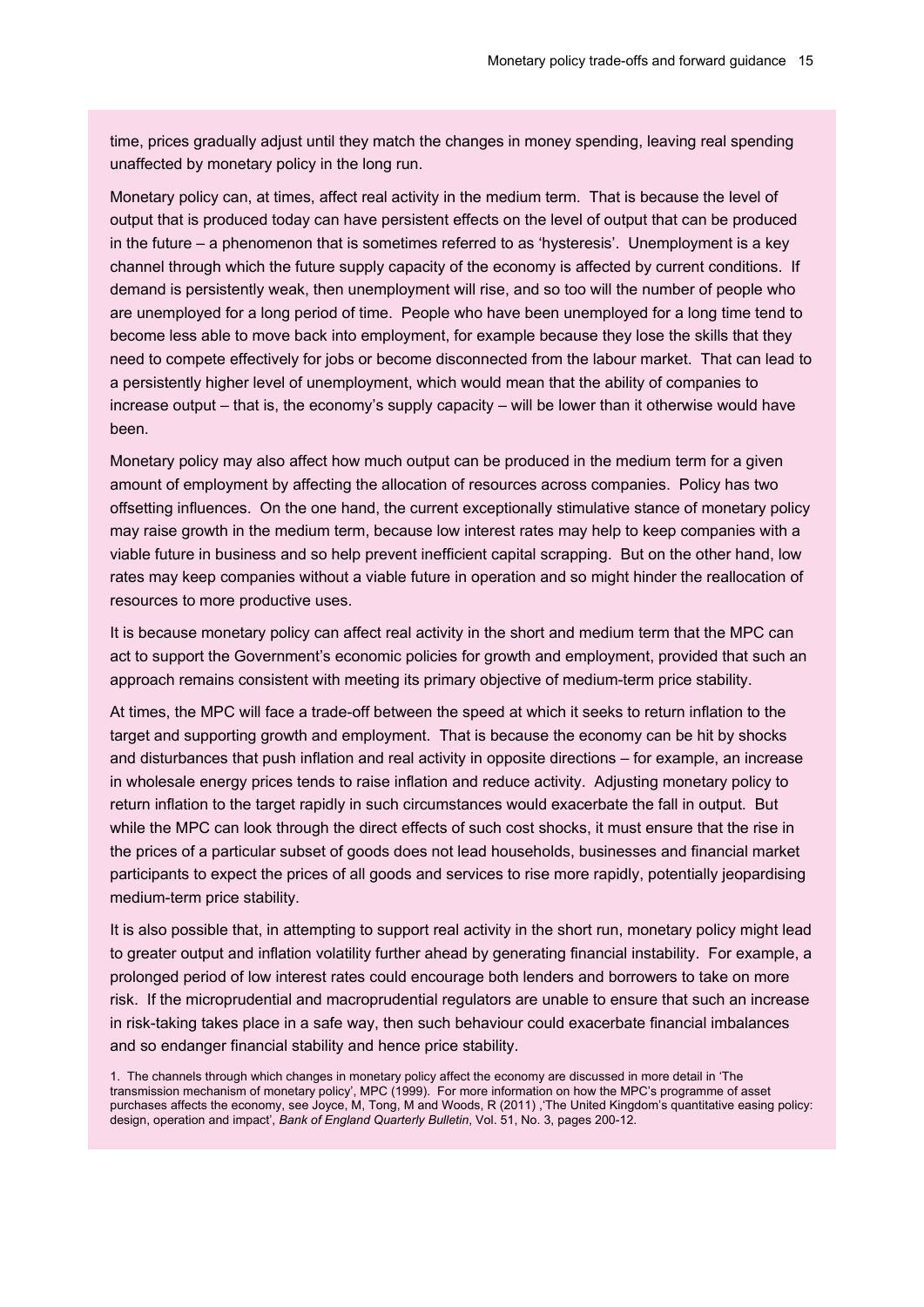# **3. The role of forward guidance in present circumstances**

The MPC has a duty to explain to the public and to Parliament its approach to setting monetary policy. Indeed, the MPC remit specifically requires the Committee to communicate how it views the trade-off between returning inflation to the target quickly and providing support to output growth, and how it is setting monetary policy in response to that.

The MPC provides information about its view of the outlook and the factors influencing its monetary policy decisions through its *Inflation Reports*, the minutes of its monthly meetings, evidence to the Treasury Committee, and speeches by individual Committee members. For example, in the February 2013 *Inflation Report*, the MPC said that, in response to the cost shocks hitting the economy, it intended to return inflation to the target more slowly than it had anticipated at the time of the November 2012 *Inflation Report*. The Committee also issued a statement alongside its policy decision on 4 July 2013 noting that it judged that the rise in the expected path of Bank Rate implied by market interest rates was not warranted by recent developments in the domestic economy.

At its meeting on 1 August 2013, the MPC decided to provide explicit guidance about the future path of monetary policy. Such guidance provides more information to help people understand the conditions under which the current highly stimulative stance of policy will be maintained.

In these exceptional circumstances, explicit forward guidance can enhance the effectiveness of monetary stimulus in three ways. First, it provides greater clarity about the MPC's view of the appropriate trade-off between the horizon over which inflation is returned to the target and the speed with which output and employment recover. Second, it reduces uncertainty about the future path of monetary policy as the economy recovers. And third, it delivers a robust framework within which the MPC can explore the scope for economic expansion without putting price and financial stability at risk.

## **3.1 Greater clarity about the trade-off**

Clarity about monetary policy intentions leads to better outcomes because it lowers economic and financial uncertainty and so helps individuals to make better-informed decisions. People have to make decisions based on their expectations about future interest rates. Households' and businesses' spending and saving decisions depend on the interest rates charged on loans and offered on deposits, and these interest rates may be fixed for a period. For example, at the moment around 80% of new household mortgages have a fixed interest rate. Households' expectations about future interest rates will be better informed if the MPC is clear about how it is setting monetary policy in order to achieve its objectives.

The MPC regularly communicates to the public how it seeks to maintain price stability and, subject to that, support the growth and employment objectives of the Government. Explicit forward guidance is a way of sharpening these regular communications in current circumstances.

Given the current uncertain economic environment, it is harder for people to use their past experience to form expectations about the outlook for inflation and the future path of monetary policy. As noted in Section 2, output and productivity growth have been unusually weak since the onset of the recession and inflation has been persistently above the target since 2007. So explicit forward guidance can help the MPC communicate its likely reaction to deviations of inflation from the target more clearly.

By setting out how it is likely to set policy in the future, the MPC can help individuals understand how it intends to trade off the speed with which it returns inflation to the target against the scope for economic expansion. In addition, by explaining the reasons underlying that view, the MPC can also help individuals understand how it is likely to change policy in response to unanticipated developments as and when they occur.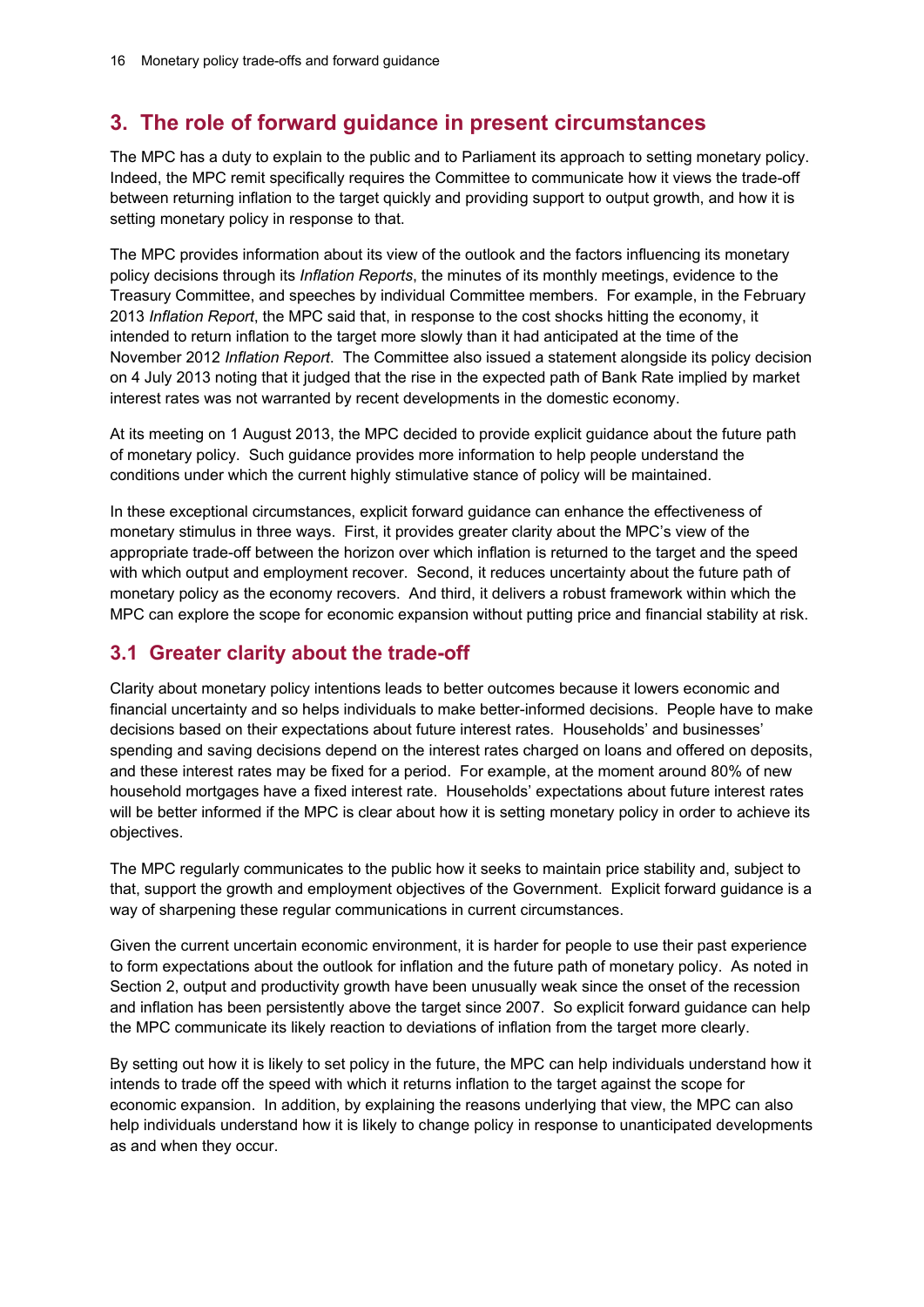## **3.2 Reduced uncertainty about the future path of monetary policy**

Explicit forward guidance is a way of reducing uncertainty about the future path of Bank Rate for financial market participants, households and firms. The additional clarity should help to enhance the effectiveness of the current degree of monetary policy stimulus. The effect of forward guidance comes through various channels, which are discussed in the box on page 18.

Given the uncertainties surrounding supply and inflation expectations, financial market participants may misjudge how the Committee views the balance between returning inflation to the target more quickly and providing more support to real activity. That could lead them to expect Bank Rate to rise sooner than the MPC expects.

Providing explicit guidance about the future path of monetary policy might be particularly useful now, with the recovery beginning to gain traction. In part, that is because there is a risk that financial market participants overreact to signs of recovery and revise up excessively their expectations of the future path of Bank Rate. That would cause monetary conditions to tighten, potentially stifling the recovery. Additional clarity about the MPC's intentions should help to ensure that financial market participants' expectations about the timing and pace at which monetary stimulus will be withdrawn are consistent with demand recovering. It should also mitigate the risk that financial market participants react inappropriately to news from abroad – for example, as they appeared to do in June this year, when UK financial markets reacted sharply to news about the expected path of US monetary policy.

It is also important that any forward guidance helps people to understand why the Committee is setting policy in a particular way, and not just how the path of policy is likely to evolve. That is because any statement about the future path of monetary policy could be misinterpreted and so have undesirable consequences. For example, the MPC could indicate that it expects to maintain Bank Rate at 0.5% for longer than implied by forward market interest rates. That difference might reflect the fact that the MPC is aiming to achieve a different balance between the speed at which it returns inflation to the target and the support provided to activity from that perceived by financial market participants. But if that is not understood, people could instead wrongly assume that the Committee has become gloomier about the economic outlook. And that could cause spending to fall, not rise as would normally be expected given the lower future path of Bank Rate. Conversely, if the market views the MPC as trying to stimulate too much, that could cause a counterproductive rise in inflation expectations.<sup>9</sup>

Since early 2009, when Bank Rate was cut to 0.5%, the primary unconventional monetary policy tool used by the MPC has been the programme of asset purchases. As noted in Section 2.1, the Bank of England has previously undertaken a range of other conventional and unconventional policies to support the UK economy.

At present, the MPC judges that there is merit in providing forward guidance about both the future path of Bank Rate and its programme of asset purchases. The Committee's forward guidance signals its intention at least to maintain the current exceptionally stimulative stance of monetary policy until the margin of slack within the economy has narrowed significantly, provided that such an approach

 9 In theory, more explicit forward guidance could also be employed at the effective lower bound to demonstrate that a central bank is setting policy differently from the past. For example, as a way of injecting more stimulus, the central bank could promise to maintain its policy rate at the effective lower bound for longer than it otherwise would, which could generate an increase in activity in the near term, at the cost of higher inflation. If agents believed the announcement made by the central bank, the extent to which activity and inflation were higher would depend not only on the extra length of time that interest rates stayed at their effective lower bound, but also the difference between the path that the policy rate subsequently followed and the path that financial market participants previously expected: the larger that gap, the greater would be the boost to activity and to inflation. For a fuller exposition of these arguments, see Krugman, P.R (1998) 'It's Baaack: Japan's slump and the return of the liquidity trap', *Brookings Papers on Economic Activity*, 1998, Issue 2, pages 137-87, and Eggertsson, G. B and Woodford, M (2003) 'The zero bound on interest rates and optimal monetary policy', *Brookings Papers on Economic Activity*, 2003, Issue 1, pages 139- 211.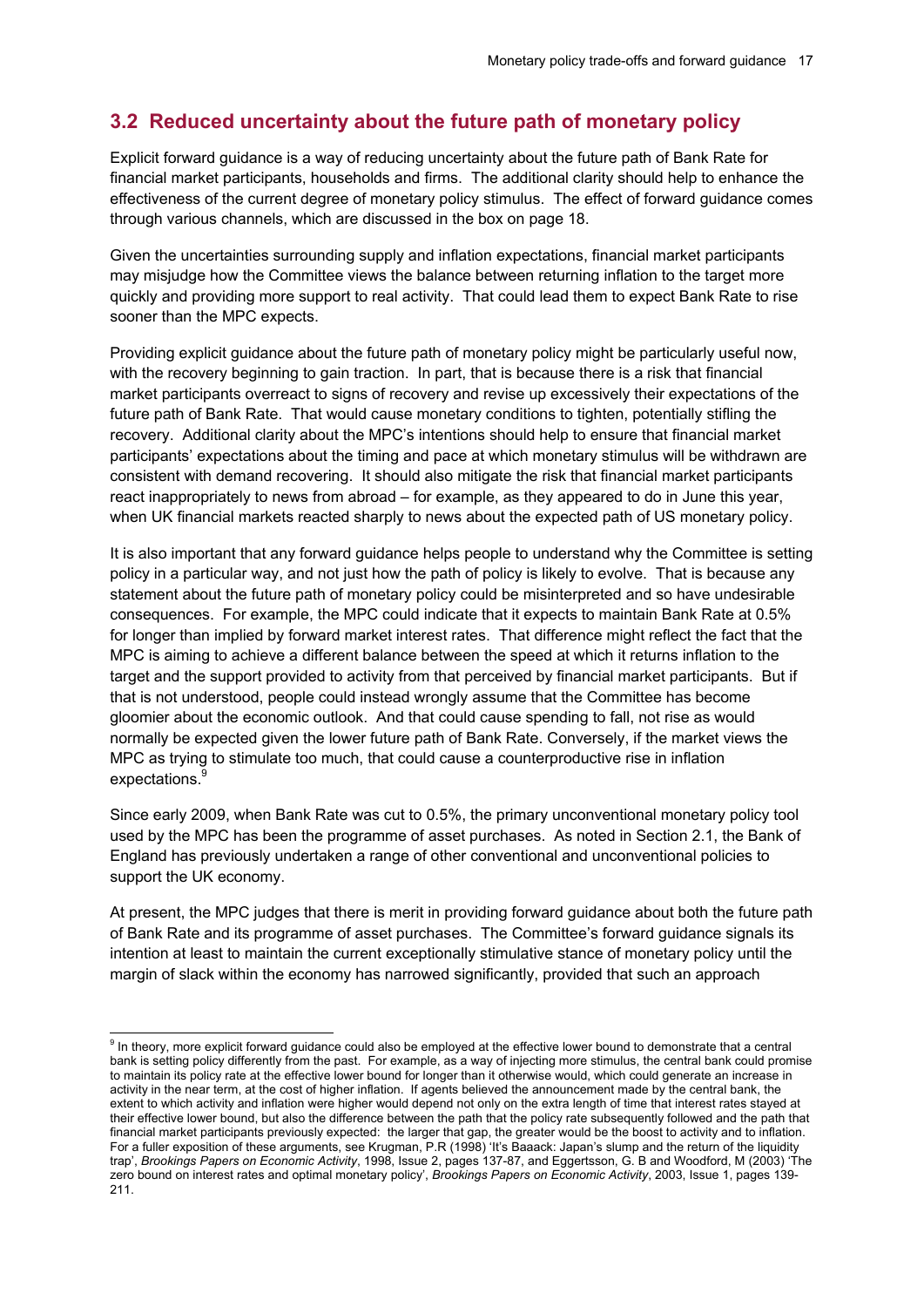## **The transmission mechanism of forward guidance**

Forward guidance can operate through several channels:

- First, it can affect expectations about the path of short-term policy rates, depending on agents' views of the conditions underlying guidance.
- $\bullet~$  Second, it has the potential to reduce the uncertainty around the path of short-term interest rates.<sup>1</sup>
- Third, forward guidance may reduce term premia, which partly reflect the compensation paid to investors for uncertainty around the expected future path of interest rates, at longer horizons too.
- Other things equal, forward guidance could, by influencing the level and volatility of short-term risk-free rates, boost a range of other asset prices.

Forward guidance has two opposing effects on longer-term gilt yields. On the one hand, a reduction in expectations about the path of Bank Rate in the short term and a narrowing in term premia will cause longer-term interest rates to fall. But on the other hand, if forward guidance reinforces expectations of recovery, then longer-term forward interest rates may actually rise. The overall effect of forward guidance on long-term yields will depend on the balance between these two factors.

By providing greater clarity to people about the conditions under which the highly stimulative stance of monetary policy will be maintained, forward guidance should reduce the risk that, as the recovery gains traction, shorter-term interest rates rise prematurely. It should also help to make sure that people do not become more uncertain about the future path for interest rates as the recovery takes hold.

Forward guidance should therefore help to secure a recovery of sufficient strength and duration to return output, employment and incomes to their full potential levels, consistent with medium-term price stability.

The MPC judges that there is merit in providing forward guidance both about the future path of Bank Rate and about its programme of asset purchases. Further asset purchases will remain as a discretionary policy tool used to provide additional monetary stimulus if it is deemed appropriate.

Asset purchases can affect the economy through a range of channels; some of which are similar and some of which are different to those for forward guidance.

Asset purchases change the composition of the portfolios of assets held by the private sector. As those portfolios are rebalanced, asset prices are bid up. That leads to a reduction in borrowing costs and a rise in wealth. Eventually, the boost to demand diminishes but, in the short term, asset purchases should hasten the economic recovery.

Asset purchases may also affect long-term interest rates through a policy signalling effect. For example, further asset purchases by the MPC could signal its determination to provide support to economic activity, and so lead financial market participants to revise down their near-term expectations of Bank Rate. Other channels include: improving market functioning by increasing liquidity in stressed market conditions and effects from boosting confidence.

Empirical estimates provided in Joyce, Tong and Woods (2011) suggested that the MPC's first round of asset purchases predominantly affected long-term interest rates by reducing term premia.<sup>2</sup>

<sup>1.</sup> At present, Bank Rate is close to zero. That could mean that the probability financial market participants attach to future cuts in Bank Rate is smaller than the probability attached to future rises in Bank Rate. If so, a reduction in uncertainty is likely to be associated with a fall in mean expectations of the path of Bank Rate and hence observed interest rates. 2. Joyce, M, Tong, M and Woods, R (2011), 'The United Kingdom's quantitative easing policy: design, operation and impact',

*Bank of England Quarterly Bulletin*, Vol. 51, No. 3, pages 200-12.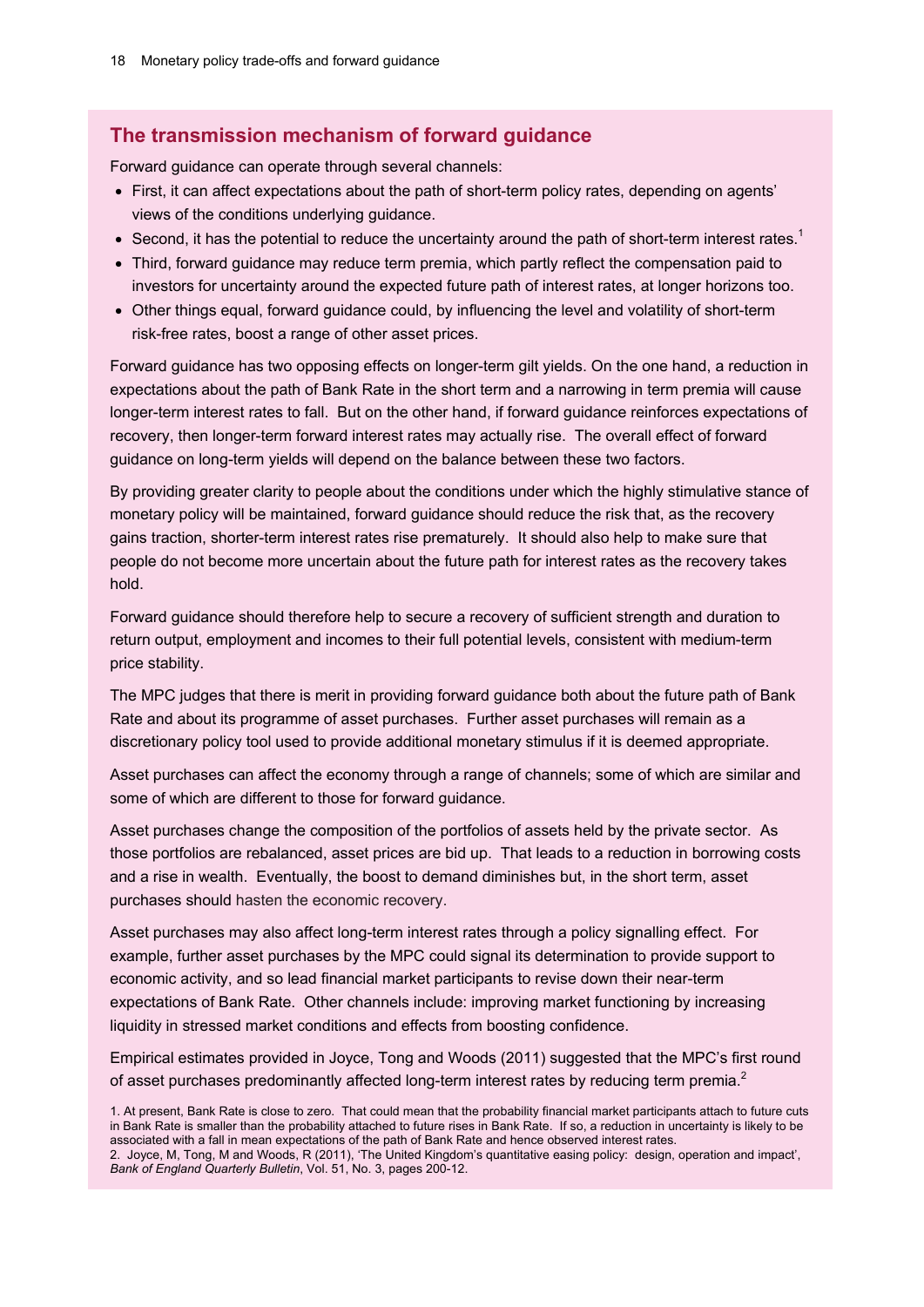remains consistent with its primary objective of price stability and does not engender financial instabilities. Further asset purchases remain as a discretionary policy tool that can be used to provide additional monetary stimulus if it is deemed warranted.

In order for the current stance of monetary policy to be maintained, the MPC intends not to reduce the stock of asset purchases financed by the issuance of central bank reserves and, consistent with that, intends to reinvest the cashflows associated with all maturing gilts held in the Asset Purchase Facility.

## **3.3 Exploring the scope for expansion without jeopardising price and financial stability**

As noted above, the trade-off between the horizon over which inflation is returned to the target and the speed with which output and employment recover is unusually uncertain at present. Moreover, the sustained period for which interest rates have been held at historically low levels means there is also a potential trade-off between the support monetary policy can provide to the UK real economy and the risks that might pose to financial stability. Misjudging either of these trade-offs could have significant costs in the medium term. Forward guidance provides a robust framework within which the MPC can explore the scope for economic expansion without putting either price stability or financial stability at risk.

As set out in Section 2, the UK economy has been affected by a series of shocks in recent years that have led to a sustained period of depressed demand and above-target inflation. Those shocks have been accompanied by exceptional weakness in productivity, which has fallen back to around 2005 levels. That weakness may be a direct consequence of weak demand, and so may unwind as the economy recovers. But it may also reflect other factors, such as the need to reallocate resources across different parts of the economy, which may lessen only gradually as output increases.

The scale of recent shocks, and the difficulty in knowing how effective supply capacity will respond as demand picks up, means that the trade-off between the speed with which inflation is returned to the target and the scope for economic expansion is, at present, unusually uncertain. Attempting to return inflation to the target too quickly risks prolonging the period over which the nation's resources are underutilised. That, in turn, might also erode the medium-term supply capacity of the UK economy. But returning inflation to the target too slowly might cause people to question the MPC's commitment to keep inflation close to the target. Such a loss of credibility would make it more costly to keep inflation close to the target. Either outcome would lead to significant economic costs in the medium term.

The MPC also needs to take into account the effects of monetary policy on financial stability. Bank Rate has been at its historically low level of 0.5% for over four years and, partly as a consequence, yields on ten-year UK government bonds have also been at exceptionally low levels. Such a prolonged period of low interest rates could lead to risks to financial stability. For example, it could encourage investors to seek to increase the returns they earn by allocating funds to higher-yielding but riskier instruments. That is not necessarily undesirable – indeed, the primary aim of the MPC's asset purchase programme is to encourage investors to rebalance their portfolios towards riskier assets. But if investors take on more risk than they can bear or manage, for example by taking on high levels of leverage, then they could become over-exposed to a rise in yields and a fall in asset values; such losses could disrupt the financial system more generally, with potentially significant costs in terms of economic and price stability.<sup>10</sup>

1

<sup>&</sup>lt;sup>10</sup> For more details on some of the channels through which monetary policy could affect the outlook for financial stability, see the box on pages 52-55 of the June 2013 *Financial Stability Report*. For more details on the channels through which, in general, FPC tools and recommendations that affect capital requirements could influence credit conditions and so the outlook for inflation, see the box on pages 16-17 of the May 2013 *Inflation Report*.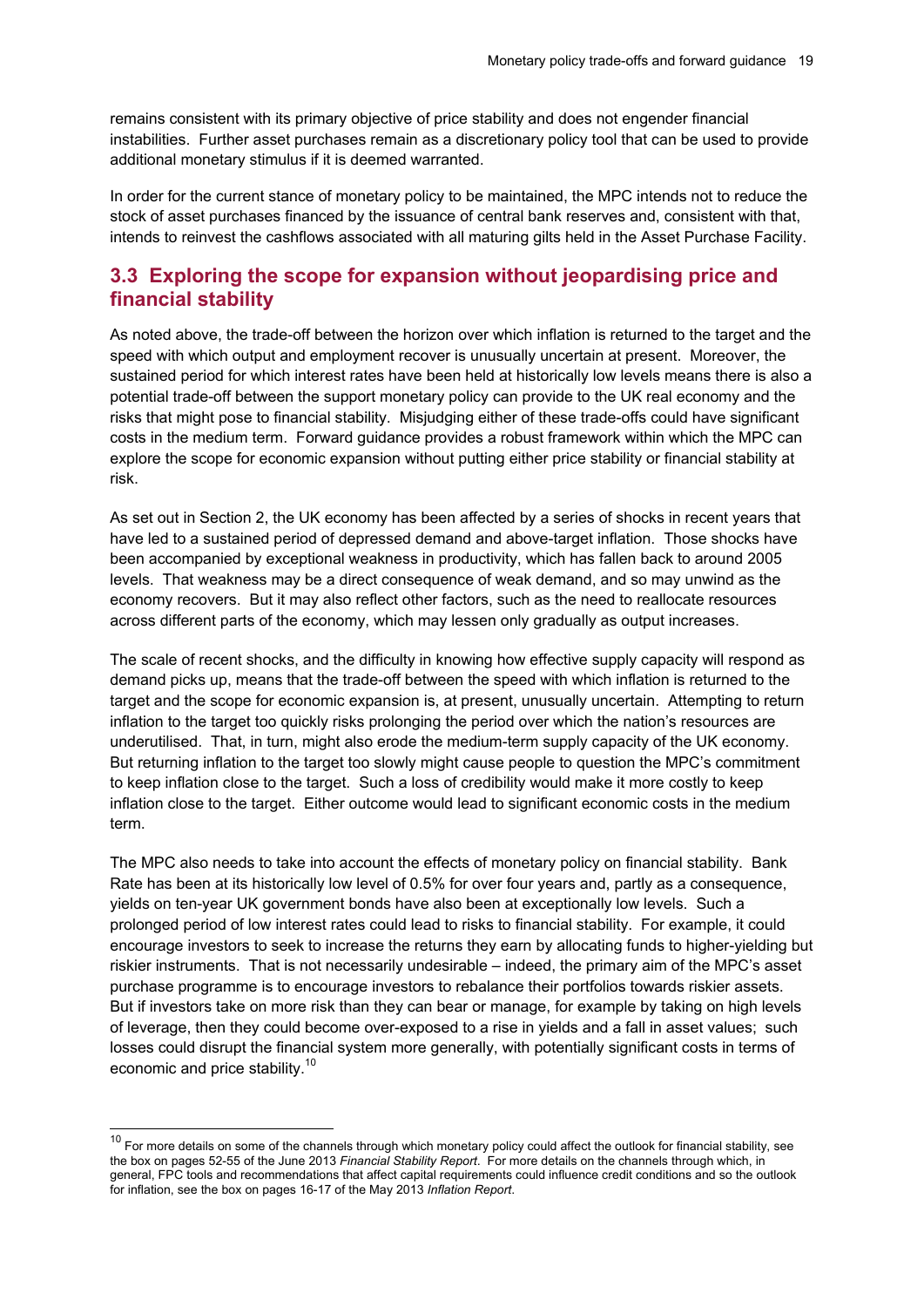Given the exceptional circumstances facing the UK economy, it is difficult to assess the degree of monetary stimulus the MPC can provide to the economy without posing material risks to either price stability or financial stability. This underpins one of the key roles played by the price stability and financial stability knockouts in the Committee's policy guidance. Rather than making a firm judgement about the extent to which it can reduce the margin of slack in the economy without prompting either of these risks, the knockouts allow the MPC to learn and update its view of the trade-offs as the economy recovers. In particular, if supply picks up strongly as demand increases and risk-taking behaviour in banking and financial markets remains well contained, the MPC can maintain the exceptional degree of stimulus it is providing until the margin of economic slack has narrowed substantially. But if material risks to either price stability or financial stability emerge – such that any of the knockouts is breached – then the guidance linking the stance of policy to the unemployment threshold would no longer hold.

It is also possible that the existence of the knockouts may reduce the likelihood of the risks to either price stability or financial stability occurring. The demonstration of the MPC's unwillingness to tolerate risks to medium-term inflation and inflation expectations may give people greater confidence that inflation will return to the target even if it does so only relatively slowly. Similarly, the recognition that monetary policy may adjust in response to growing risks to financial stability may temper excessive risk-taking behaviour in financial markets.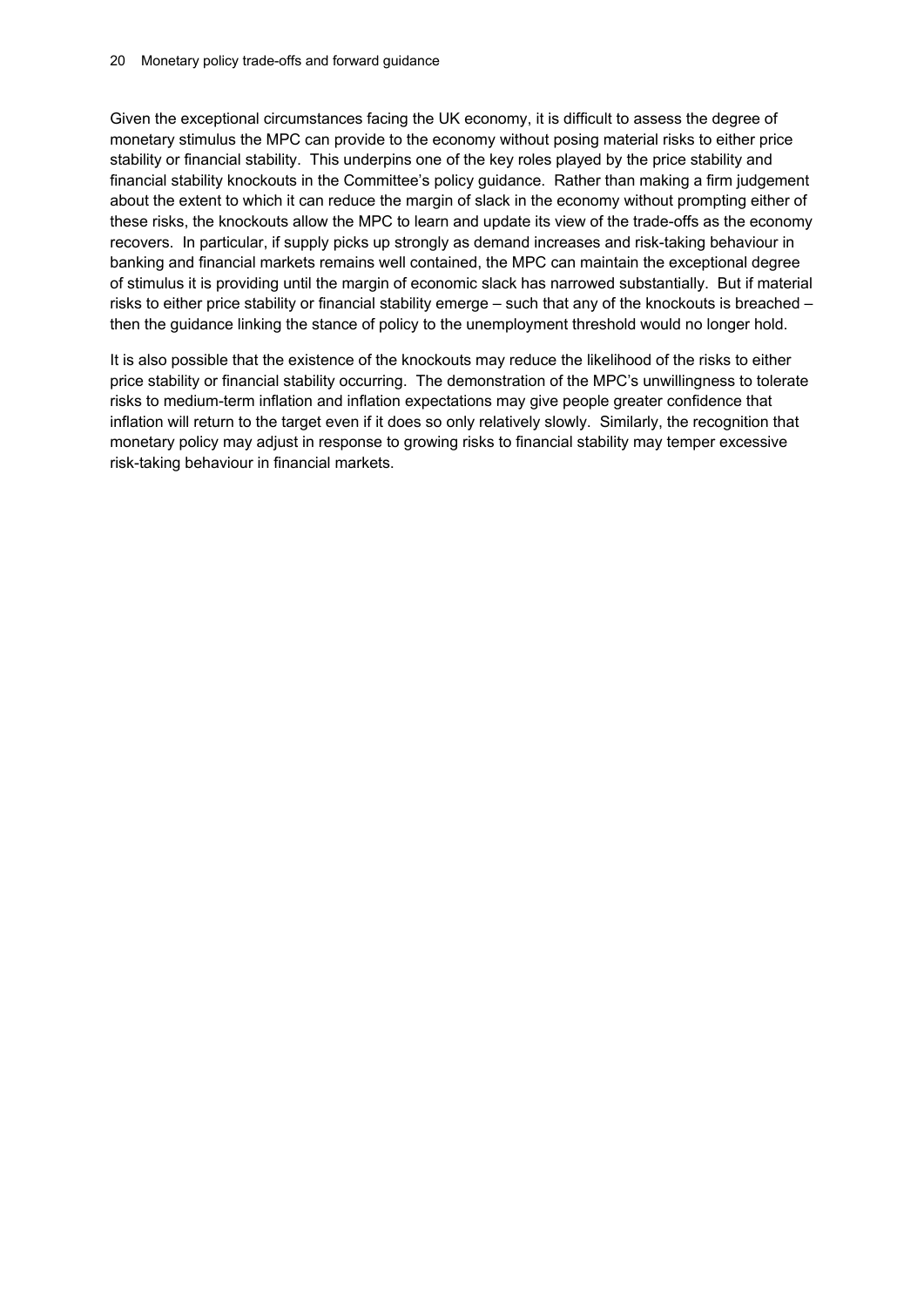# **4. Implementing forward guidance**

The discussion above suggests that providing guidance about the future path of Bank Rate and asset purchases could help the MPC to respond to the challenges posed by the exceptional circumstances it faces. The path that monetary policy is likely to follow will be influenced by a wide array of factors. But it would be impossible to communicate all of that information. Forward guidance therefore needs to strike a balance. It must be sufficiently simple and clear that it can be interpreted by the public. But it cannot be so simple that it conveys negligible information about how and why the Committee will respond to unanticipated developments.

In recent years, a number of other central banks around the world, having cut policy rates close to zero, have provided guidance about the likely future path of policy rates. As outlined in Carney  $(2013)$ ,<sup>11</sup> there are three main ways in which these central banks have provided forward guidance. First, the Bank of Japan, the US Federal Open Market Committee (FOMC), and the European Central Bank have provided a qualitative indication of the length of time for which policy rates are likely to remain at their current levels – sometimes referred to as 'open-ended' guidance. Second, the Bank of Canada and the FOMC have provided guidance about when they expect to raise policy rates – so-called 'time-contingent' guidance. And third, the FOMC has provided 'state-contingent' guidance – that is, guidance about the economic conditions that might lead it to raise policy rates.

The following subsections discuss the relative advantages and disadvantages of these different approaches to providing forward guidance. The international experience is discussed in the annex.

## **4.1 Open-ended guidance**

Open-ended guidance provides qualitative information about the expected future path of policy – for example, stating that Bank Rate is expected not to rise above its current level 'for an extended period' or 'until the outlook for growth improves substantially'.

Providing such qualitative guidance would afford a high degree of flexibility in responding to unanticipated developments. But it would consequently provide very little additional information beyond what is provided in the MPC's existing communications. And there is a risk that the vague language of the guidance could cause people to misinterpret it: what is meant by 'an extended period' or by 'a substantial improvement in the growth outlook'?

## **4.2 Time-contingent guidance**

Time-contingent guidance provides an indication of when monetary policy is likely to change – for example, stating that Bank Rate is expected not to rise above its current level until a certain date in the future. Since time-contingent guidance relates the path of monetary policy to particular dates it is relatively simple to interpret. But any change in underlying economic conditions would almost certainly lead to a change in the period of time for which interest rates should be held fixed. It is unlikely, therefore to be a completely credible policy strategy because it conveys no information about how the Committee might react to unanticipated developments in the economy.

As a result, time-contingent guidance is unlikely to be that helpful now. For example, people may understand that time-contingent guidance is conditional upon the economic outlook, and that the MPC might revise its guidance in response to unanticipated developments. But such guidance, on its own, provides no information about which shocks are most likely to result in a change in the timing of the first rise in Bank Rate, and by how much the date would be moved forwards or backwards. So it would not prevent people from overreacting to unanticipated developments, meaning that expectations about the path of Bank Rate could still move out of line with the path anticipated by the MPC, and lead

<sup>1</sup> <sup>11</sup> Carney, M (2013), 'Monetary Policy After the Fall', Eric J. Hanson Memorial Lecture, University of Alberta.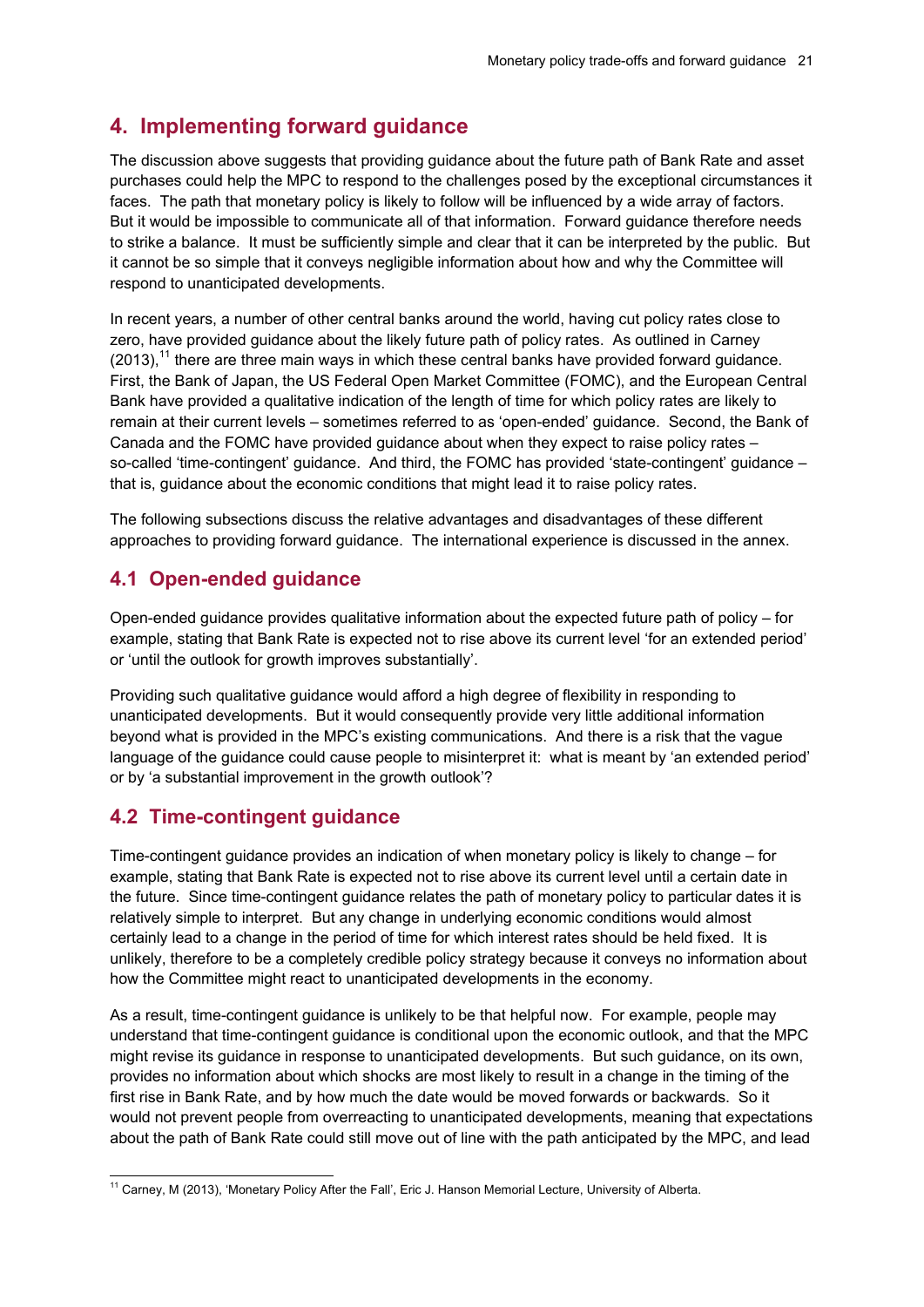to unwarranted moves in other interest rates and in asset prices. In addition, time-contingent guidance would not help the MPC deal with the uncertainty it currently faces about the trade-off between inflation and output growth, as it would not build in any automatic feedback between the evolution of the economy and the outlook for policy.

Moreover, if people do not recognise that time-contingent guidance is conditional upon the economic outlook, then it could, in the longer term, damage trust in the MPC. That is because if the MPC did change its guidance then people may not understand or believe the reasons why the guidance had changed: they may believe that the MPC had simply reneged on its earlier policy, rather than reassessed it in the light of developments that had not been anticipated previously.

## **4.3 State-contingent guidance**

State-contingent guidance provides an indication of the economic conditions that might lead to a change in monetary policy – for example, stating that Bank Rate is expected not to rise above its current level until the unemployment rate reaches a certain level, or output growth exceeds a certain rate, provided that such an approach remains consistent with meeting the inflation target in the medium term.

By linking the path of monetary policy to economic conditions rather than to a date, state-contingent guidance can help people to understand how and why the Committee will respond to unanticipated developments, and to update their expectations about the future path of policy accordingly. That makes it more helpful in the current conjuncture, because it should help to prevent unwarranted movements in expectations about the path of Bank Rate. Moreover, it would create a direct feedback between the evolution of the economy and the expected path of policy: by choosing suitable variables, that should help to ensure that expectations move appropriately as the economy recovers and more is learnt about the evolution of supply and inflation expectations.

But state-contingent guidance also has drawbacks. For example, it may be less easy for the public to interpret. That is because it relies on people being aware of the current value of the economic variables referred to in the guidance, and having a view about how those variables are likely to evolve. As such, state-contingent guidance may have less effect on households' and companies' views about the outlook for policy, or the certainty with which they hold those views.

Linking the path of monetary policy to only a few indicators could also lead to expected rises in Bank Rate that were not warranted by broader economic conditions. That problem can be avoided by specifying that the guidance would require the Committee to reassess the stance of policy, rather than automatically triggering a rise in Bank Rate (see the box on page 24 for more details).

## **4.4 The MPC's view**

On balance, the MPC judges that state-contingent guidance is more suitable at the current juncture than either time-contingent or open-ended guidance.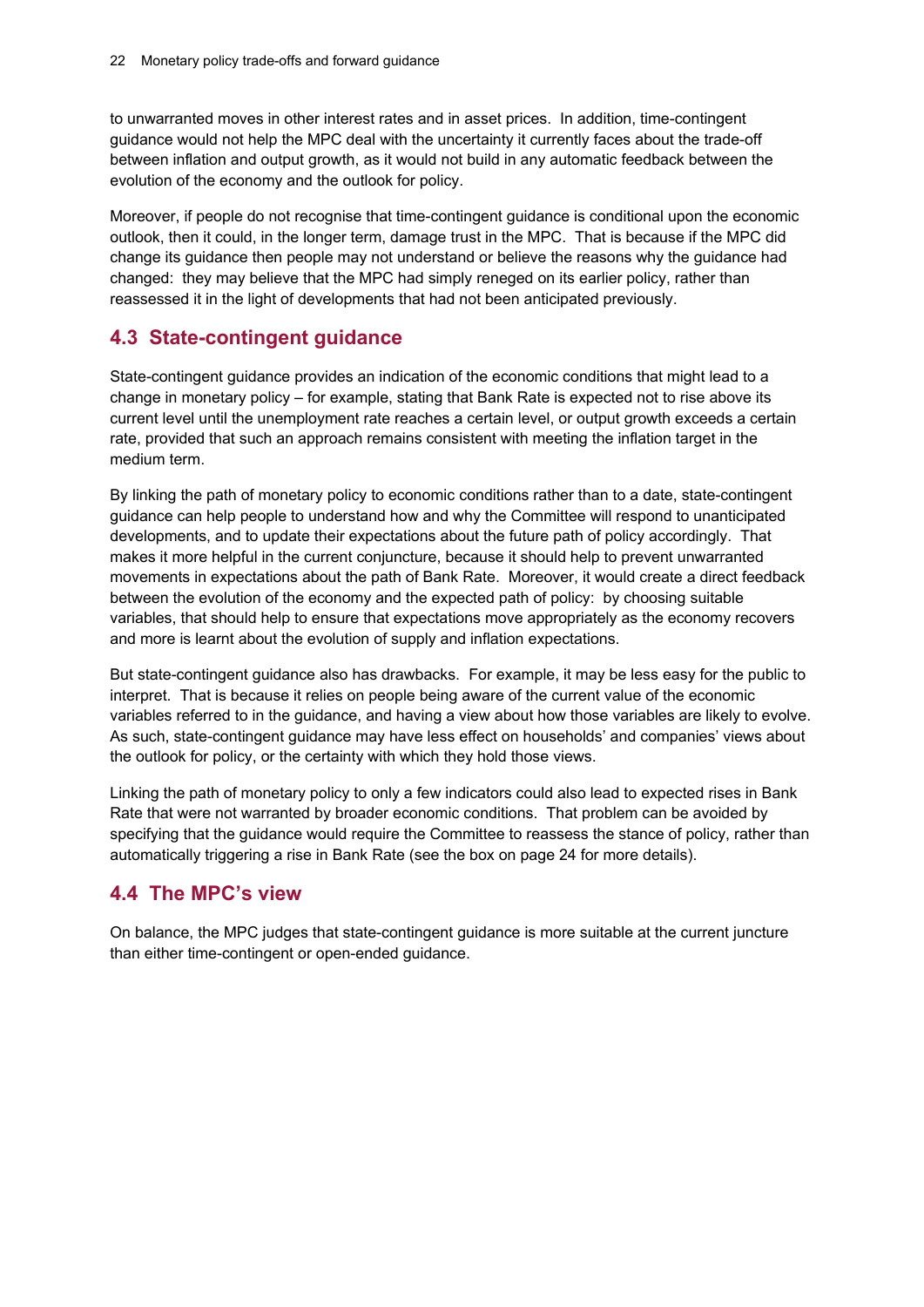## **5. Design considerations**

The MPC's remit allows it to provide support to real activity in the short term provided that such actions remain consistent with inflation being at the target in the medium term. In addition, since March 2013, the MPC's remit requires it to take account of the effects of its actions on financial stability. Any state-contingent guidance must, therefore, link the path of monetary policy to indicators of real activity, price stability and financial stability.

The MPC considered a range of real activity and price stability variables as potential indicators. For real activity, the MPC considered: the output gap; real GDP growth; the unemployment rate; and the employment rate. And for price stability: current CPI inflation; the Committee's projection for inflation; and measures of inflation expectations. A further candidate indicator was nominal GDP – either specified in terms of the growth rate or the shortfall relative to a continuation of its pre-crisis trend – as the value of nominal GDP reflects movements in both prices and real activity. For the financial stability indicator, in line with the Financial Policy Committee's (FPC's) draft policy statement,<sup>12</sup> the MPC decided that no single indicator provided a sufficient guide to systemic risks.

In addition to choosing indicators, the MPC needs to set conditions for those indicators and to specify what action it will take if those conditions are met. There are three actions that the MPC could take, differing in the extent to which they allow the MPC to retain flexibility over the path of monetary policy. The actions, and the associated benefits and costs, are set out in the box on page 24.

## **5.1 Choice of the price stability and activity indicators**

The potential price stability and activity indicators were assessed against the following four broad criteria.

- First, are they central to the transmission mechanism of monetary policy? Any indicator needs to provide a good guide to the broad economic conditions that the MPC takes into account when setting policy.
- Second, how likely are they to provide a misleading signal given the uncertainty about the economy?
- Third, how useful are the available data? Estimates of some data are produced more frequently, on a timelier basis, are less volatile, or less subject to revision, than are others. If an indicator is imprecisely or infrequently measured, then it might provide a misleading guide to the true state of the economy.
- And fourth, how easy are they to communicate? In order for its guidance to be effective, any indicator must be observable, easily understood and have clear links to the MPC's remit.

#### **5.1.1 Nominal GDP indicators**

#### **Nominal GDP growth**

A nominal GDP growth indicator has some appealing characteristics in the current environment, with inflation having been raised by a series of cost shocks. That is because a nominal GDP growth indicator allows the burden of adjustment to cost shocks to be shared between output and inflation. As noted above, adverse cost shocks raise inflation and reduce output growth. Stabilising inflation immediately would require that all of the burden of the shocks be transferred onto output growth. But stabilising nominal income growth would allow a one-for-one trade-off between the burden placed on inflation and that placed on output growth.

Uncertainty about the evolution of productivity since the onset of the recession, however, makes it difficult to judge what condition should be set if the MPC were to use nominal GDP growth as its indicator. In the decade prior to the financial crisis, four-quarter nominal GDP growth was broadly

<sup>1</sup> <sup>12</sup> 'The Financial Policy Committee's powers to supplement capital requirements: a draft policy statement' (2013).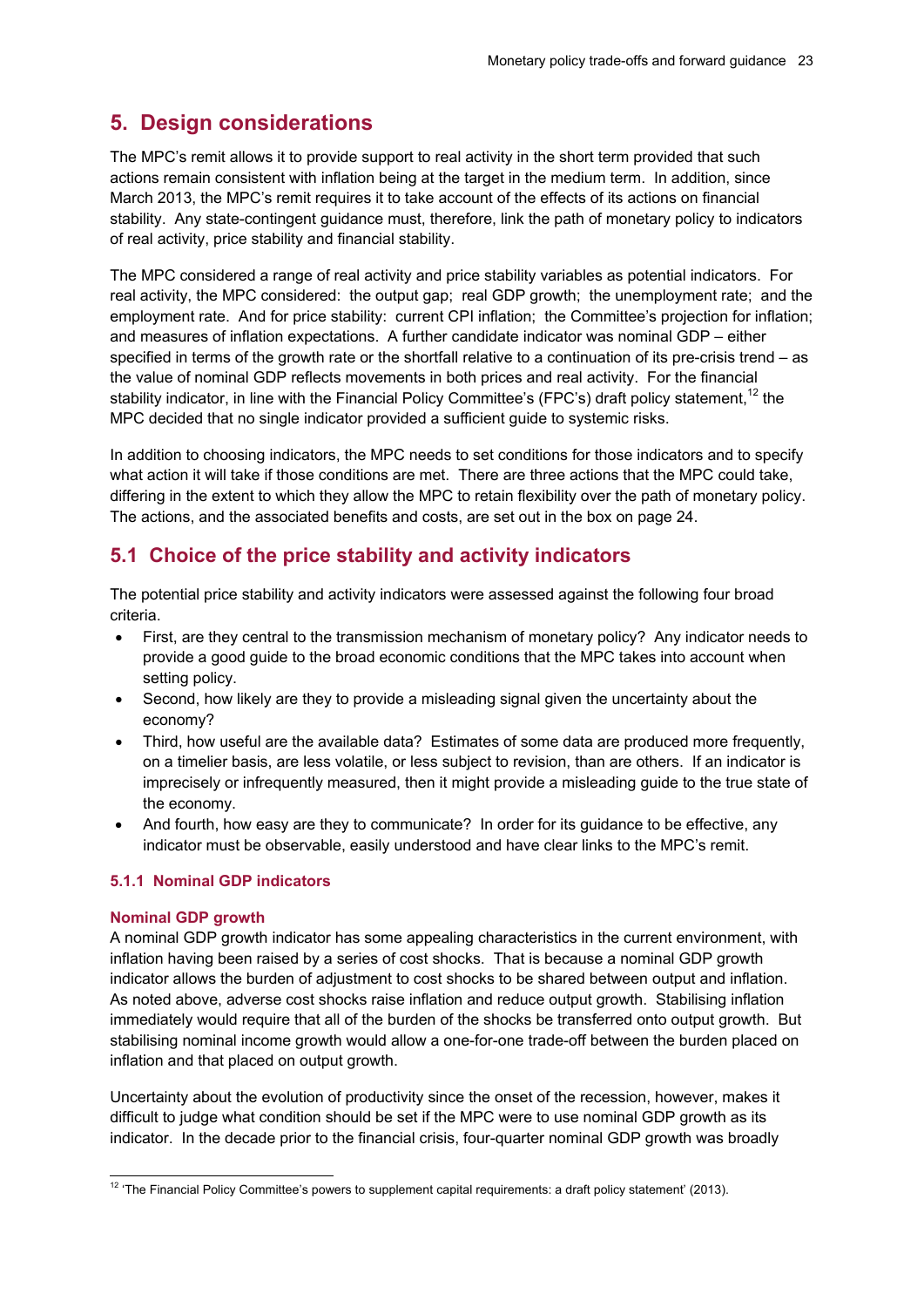## **What happens when the state-contingent conditions are met?**

Once the MPC has chosen the indicators it wishes to frame guidance in terms of, and has set conditions for each, it needs to specify what happens to monetary policy when those conditions are met.

There are three actions the MPC could take, which differ in the extent to which they allow the MPC to retain some flexibility over the path of monetary policy:

- First, the Committee could indicate that it would not raise Bank Rate at least until the condition was reached. In this case, the condition is termed a '**threshold**' and MPC would need to assess whether it would be appropriate to raise Bank Rate at that point or to continue holding it at its prevailing level.
- Second, the Committee could indicate that if the condition was met for one indicator, its guidance relating to the other indicators would no longer apply. In this case, the condition is termed a '**knockout**', since breaching the condition would knock out the other conditions and guidance.
- Third, the Committee could indicate that it would begin to raise Bank Rate as soon as the condition was met, whatever the circumstances. In this case, the condition is termed a '**trigger**' and it would require the MPC to raise Bank Rate immediately it was hit.

There are costs and benefits to retaining flexibility over the path of monetary policy. The main advantage stems from the fact that it is impossible to account for every situation that might cause those conditions to be met. Linking the path of monetary policy to specific values of a few indicators could lead the MPC to change policy when it otherwise would not have done. Indeed, given the heightened degree of uncertainty about the economy, retaining some flexibility is particularly beneficial at present. The main cost of retaining flexibility is that it adds uncertainty about how the MPC will set monetary policy. The guidance may therefore have less impact if set in terms of a threshold than a trigger.

The balance between these benefits and costs is likely to be different for the activity indicators, the price stability indicators and the financial stability indicators. But in all cases, the MPC judges that it would be inappropriate to specify the condition as a trigger. That is because no single indicator can provide a sufficient summary of economic conditions, so it would be imprudent to signal an intention to raise Bank Rate automatically as soon as the condition was met.

stable at around 5%. But in recent years, nominal GDP growth has been nearer to 2.5%, largely reflecting weakness in real GDP growth rather than the rate of inflation. Given the uncertainty about productivity, it is difficult to judge how quickly nominal spending can increase without generating significant additional inflationary pressures and thus how close the condition should be set to 5%. If most of the weakness in productivity growth is related to weak demand itself, then the condition should be around 5%. But if weak productivity is due mainly to other factors, such as the impaired banking sector, then the condition should be set at a rate below its average rate in the decade prior to the crisis: setting policy so that nominal GDP grew in line with its pre-crisis average rate could cause inflation to rise further above the 2% target.

A nominal GDP growth indicator performs badly against the third criterion, data reliability. Nominal GDP data are not particularly timely – the first estimate for a given quarter is published two months after that quarter ends – and tends to be revised substantially, often well after the event. That would make it harder for the public to understand the guidance, and for the MPC to be held to account.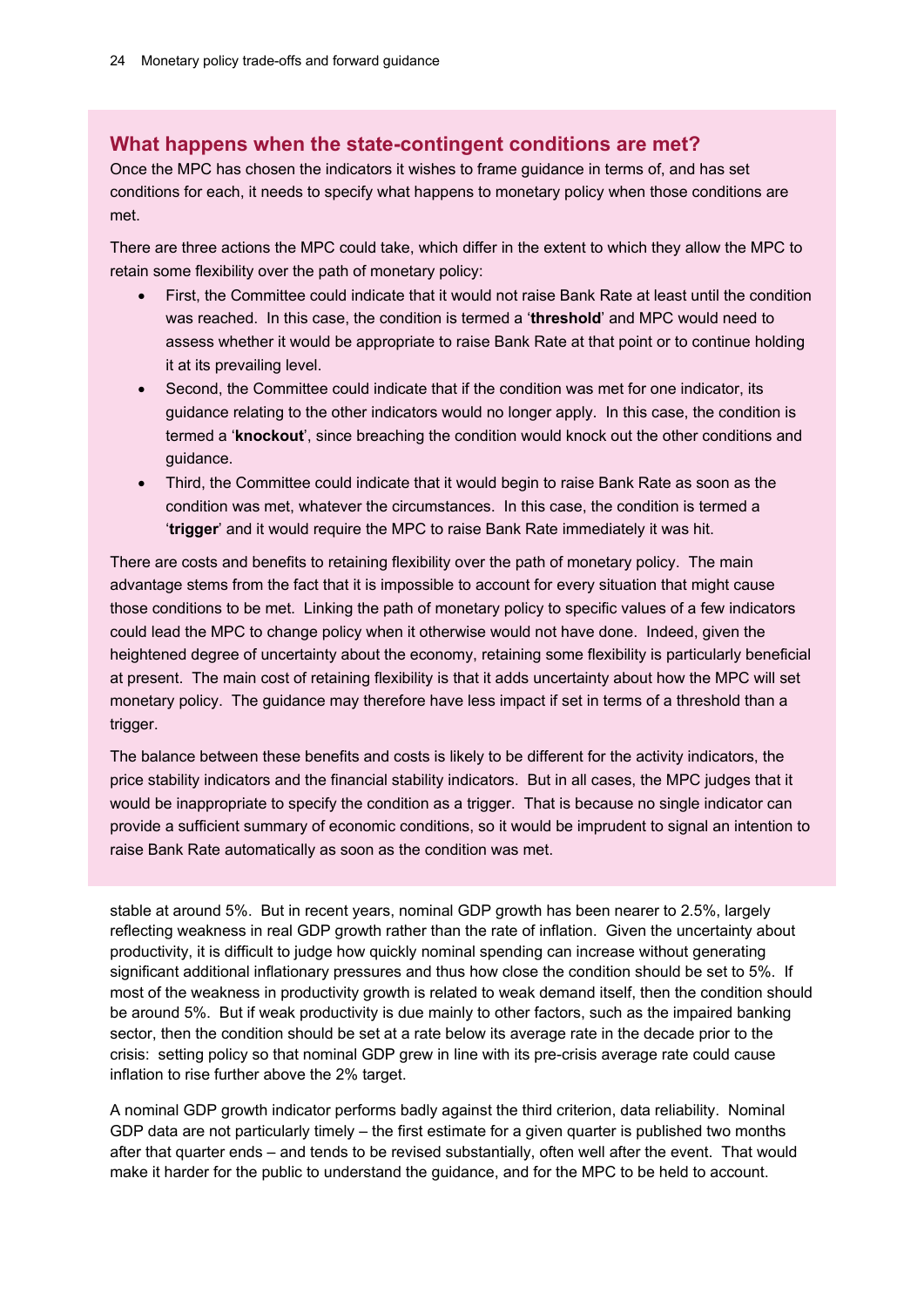Communicating a nominal GDP growth indicator is likely to be problematic for a number of reasons. Although nominal GDP might be relatively easy to explain to the public as 'cash spending on domestically produced goods and services', nominal GDP growth is not, at present, a widely discussed statistic. That could make it hard, at least initially, for households and businesses to form expectations about its path. In addition, nominal GDP is influenced by the prices of a wider range of goods and services (the GDP deflator) than makes up the basket for the Consumer Prices Index (CPI), the measure of inflation specified in the MPC's remit. That could make it difficult for the general public to relate movements in nominal GDP growth to the MPC's inflation target. In the extreme, a substantial wedge could open up between the rate at which the GDP deflator increased and CPI inflation – as has happened at times in the past – and that might be perceived by the public as the MPC becoming less determined to meet the inflation target.

#### **Nominal GDP shortfall**

1

The nominal GDP shortfall is the difference between the current level of nominal GDP and the level that it would have reached had real GDP continued to grow at its potential rate and the price of value added had increased each year at a rate consistent with the 2% CPI inflation target. This shortfall has some advantages because it has the property of 'memory', in that the future path of monetary policy would be tied directly to its performance against a target set in the past.<sup>13</sup> To take an example, suppose that there is an adverse shock that pushes down the current level of nominal GDP. That lower level of nominal GDP would mean that the shortfall that needs to be made up is larger than would otherwise have been the case; in other words 'bygones are not bygones'. Other things being equal, that would cause people to expect the MPC to maintain the exceptionally stimulative stance of policy for longer than they did previously, because the additional shortfall in nominal output would have to be made up. That change in the expected path of policy would help to support spending today. For this memory property to be of value, households, companies and financial market participants need to be sufficiently forward-looking and the implied path of policy sufficiently credible.

But uncertainty about the evolution of the supply capacity of the economy again makes it difficult to judge how to set the condition for the nominal GDP shortfall. It is difficult to know the appropriate starting point for projecting trend growth forward. More importantly, it is also difficult to determine what the trend rate of growth of potential output is likely to be at present, and thus what trend rate of nominal GDP growth should be used to calculate the shortfall. The trend rate of nominal GDP growth would depend on the estimated potential growth rate of real output, such that closing the shortfall would bring back real output to its potential level while ensuring that the GDP deflator rose on average each year at a rate consistent with the 2% annual CPI inflation target. If potential output growth were overestimated, then closing the shortfall would cause prices to increase by more than 2% each year on average – that is, inflation would be above the target. Conversely, if potential output growth were underestimated, then it is likely that real output would still be below its potential level when the shortfall closed.

A nominal GDP shortfall indicator also suffers from the same data reliability and communications problems as the nominal GDP growth indicator. Indeed, the communications challenges are likely to be more severe, given that it would require people to understand what is meant by the shortfall in nominal GDP and how it is calculated.

Using a nominal GDP indicator could also be interpreted as changing the MPC's price stability objective for a period. That is because if policy was not tightened until the substantial nominal GDP gap had been recovered, inflation and, therefore, inflation expectations could rise materially and the credibility of the MPC's medium-term commitment to the inflation target could be undermined. The MPC could put in place an additional inflation knockout in order to ensure that people's inflation

 $13$  For more details see Woodford, M. (2012), 'Methods of policy accommodation at the interest-rate lower bound', mimeo, Columbia University.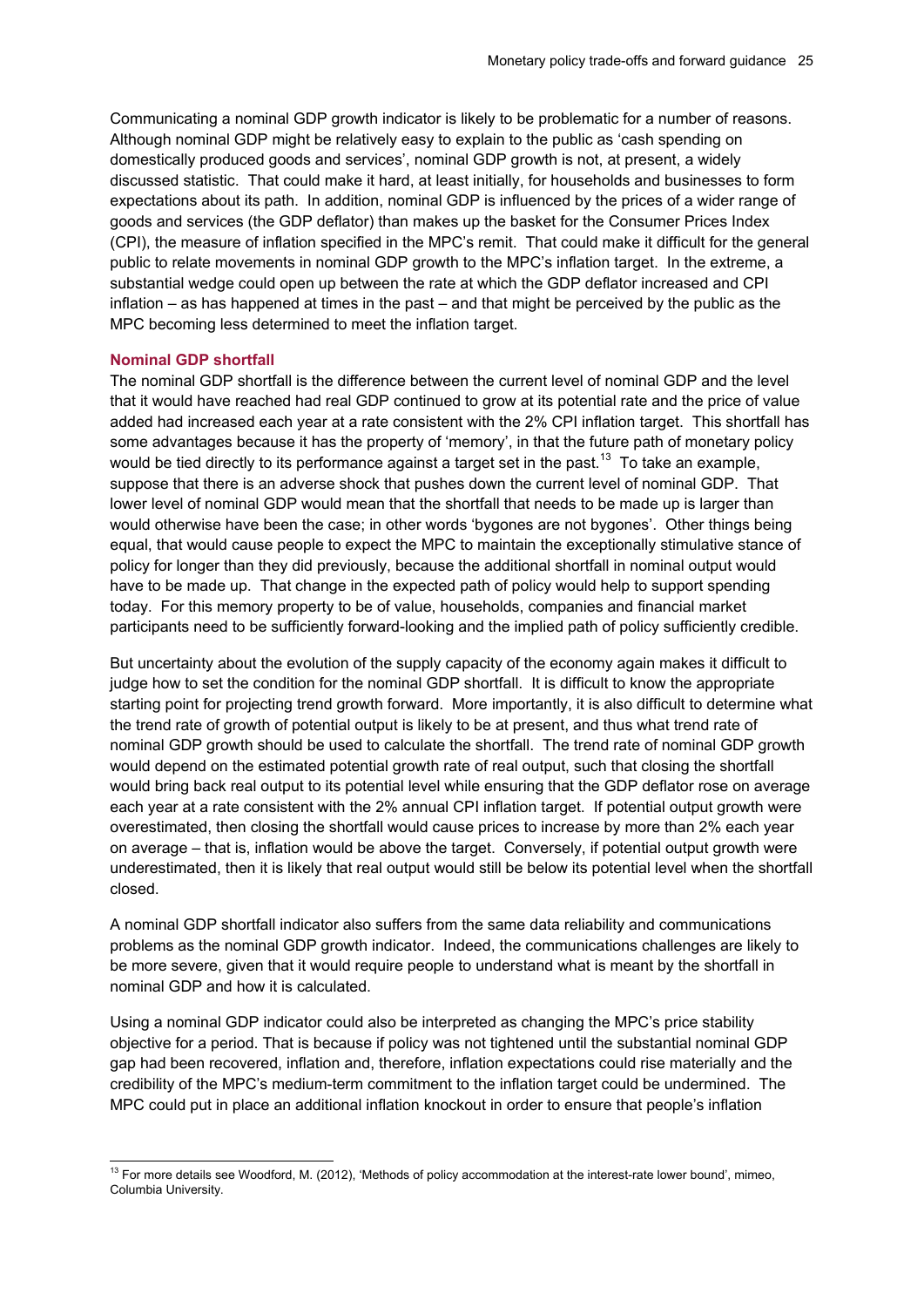expectations remained anchored to the inflation target, but that could risk undermining the use of nominal GDP as an intermediate indicator for policy.

#### **5.1.2 Real activity indicators**

#### **Output gap**

The output gap – the difference between potential output and its current level – might seem a natural indicator to which to relate guidance. That is because it would directly relate monetary policy to reducing the margin of slack in the economy. But the large degree of uncertainty surrounding the evolution of the supply capacity of the economy makes the output gap a less desirable indicator at present. Slack in the economy can be located as spare capacity either in companies or in the labour market. The uncertainty about why productivity growth has been weak means the degree of effective spare capacity within companies is unusually uncertain, which makes it difficult to estimate the current size of the output gap. Moreover, the uncertainty about by how much, and how rapidly, productivity will rise as demand increases makes it difficult to estimate how quickly the output gap will close as the economy recovers. That makes it difficult to set a condition relating to the output gap.

If the MPC were to underestimate the size of the output gap, say because it misjudged the degree of spare capacity within companies, output could be held unnecessarily below its potential level. That risk would, however, be mitigated by setting the condition as a threshold, which would allow the MPC to reassess its estimate of the output gap and maintain the exceptional stance of policy if it believed that it had previously underestimated the amount of spare capacity.

But if the output gap were much smaller than the MPC believed, or productivity less responsive to demand, then inflationary pressure could build well before the output gap has closed. In this case, the MPC would need to rely on a price stability 'knockout' to contain the risks to price stability. Using its own projection for inflation for this knockout might, however, undermine the protection it affords, since the Committee's view of the prospects for inflation is informed by its estimate of the output gap.

In addition to these complications, the output gap does not perform well from a data or communications point of view. The output gap is unobservable and difficult to explain, and any estimate would be subject to substantial uncertainty. That would make it hard for the public to understand the guidance.

#### **Real GDP growth**

A real GDP growth indicator overcomes some of the disadvantages associated with an output gap indicator. As described by Orphanides and Williams (2002),<sup>14</sup> when the output gap is uncertain, it may be better to relate monetary policy to changes in the output gap rather than the level. That is because there is likely to be less uncertainty about changes in the output gap than its starting level. Provided that the supply capacity of the economy is increasing in line with its trend rate, the rate of real GDP growth would provide an indication of changes in the size of the output gap.

As noted in Section 2, however, there is likely to be substantial uncertainty about the evolution of the supply capacity of the economy at present. That makes it difficult to know how quickly the output gap will shrink as demand recovers, and so to judge what rate of growth the MPC should specify if it linked policy to real GDP growth. One way to mitigate that problem would be to set a relatively high threshold for real GDP growth, but to make clear that Bank Rate would be raised only if the MPC judged that the margin of slack had narrowed substantially. Such an approach has its advantages. For example, framing guidance about future changes in Bank Rate in terms of a threshold for GDP growth can be viewed as a sort of 'Taylor rule'. The standard Taylor rule links the level of Bank Rate to inflation and the level of the output gap. That implies that a change in Bank Rate is appropriate when output grows above its potential rate and therefore begins to reduce slack in the economy.

<sup>1</sup> 14 Orphanides, A and Williams, J.C (2002) 'Robust monetary policy rules with unknown natural rates', *Brookings Papers on Economic Activity*, 2002, Issue 2, pages 63-118.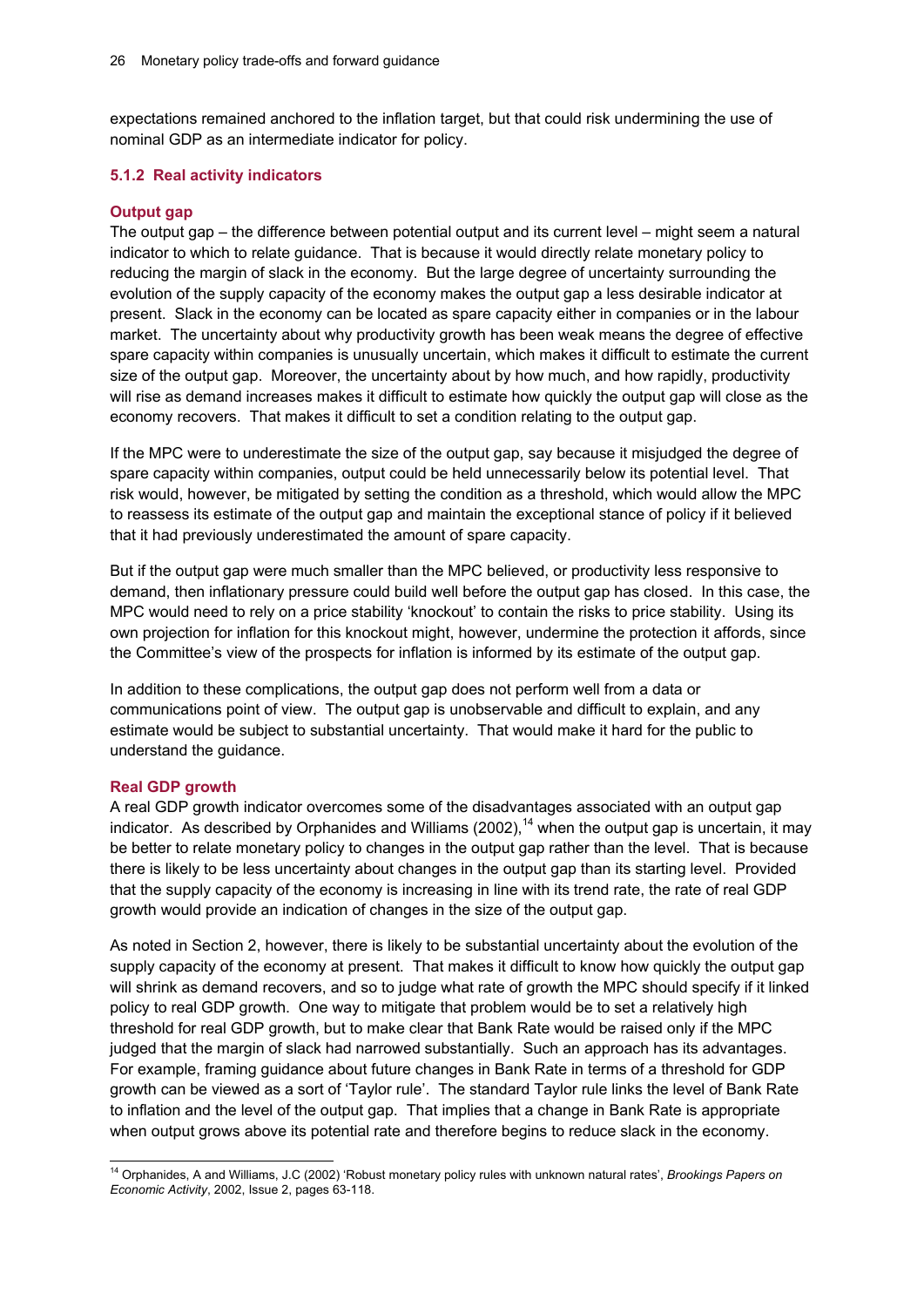Real GDP growth performs well against the communications criterion. It is widely reported in the press and the MPC is required to support the Government's objectives for economic growth, subject to the maintenance of price stability. Moreover, a real GDP growth indicator, set at a rate materially above its historical average, might have a particularly powerful effect on the general public's expectations about the economic outlook, because it would demonstrate clearly the MPC's intention not to withdraw the current level of stimulus until the economy was growing at a robust rate. And that might increase the effectiveness of the guidance. In addition, the MPC already publishes forecasts for real GDP growth and so using this as an indicator would have the advantage of continuity with the MPC's past approach to policy.

The nature of the GDP data means, however, that it would be difficult to frame guidance in terms of a specific condition. In part, that is because real GDP growth is volatile – even when measured as the four-quarter growth rate rather than the quarterly rate. Moreover, it can be affected by one-off events – as was the case in 2012 with the Diamond Jubilee and Olympic Games. GDP growth can also be disproportionately affected by erratic developments in relatively small sectors of the economy, such as extraction, that are not representative of broader underlying trends. So growth might reach the condition in one quarter, only to fall back in the next. One way to guard against these problems would be to set the condition in terms of the average growth rate over a longer period. Alternatively, the MPC could try to specify the condition in terms of a measure of 'underlying' growth, for example one that excluded the effects of changes in oil and gas extraction.

In addition, data for real GDP growth are prone to revision. While the first estimate of real GDP growth for each quarter is produced one month after the quarter ends, these preliminary estimates tend to be revised substantially (**Chart 8**). Some of these revisions reflect methodological changes. But even excluding such revisions, four-quarter real GDP growth in the period between 1993 and 2010 has, on average, been revised up by around 0.2 percentage points. Moreover, the revisions often also change the pattern of growth. For example, in the period since 1993, there have been four occasions in which four-quarter real GDP growth went from below 3% to above 3% according to the preliminary release. But two of those occasions were revised away within six months. And in the latest vintage of data, there have been five occasions on which growth rose above 3%, none of which were present in the initial release (**Table 1**). So later vintages of data may show that the threshold had been reached sooner or later than indicated in the preliminary estimates. Such revisions may not pose too many problems if they happen within a few months of the preliminary release. And the MPC making clear that reaching the threshold would not lead to an automatic rise in Bank Rate would also help. But there is a risk that subsequent revisions could damage trust in the MPC's ability to set policy appropriately if, for example, the preliminary estimates indicated that the condition had been met but revisions the following year revealed that it had not.

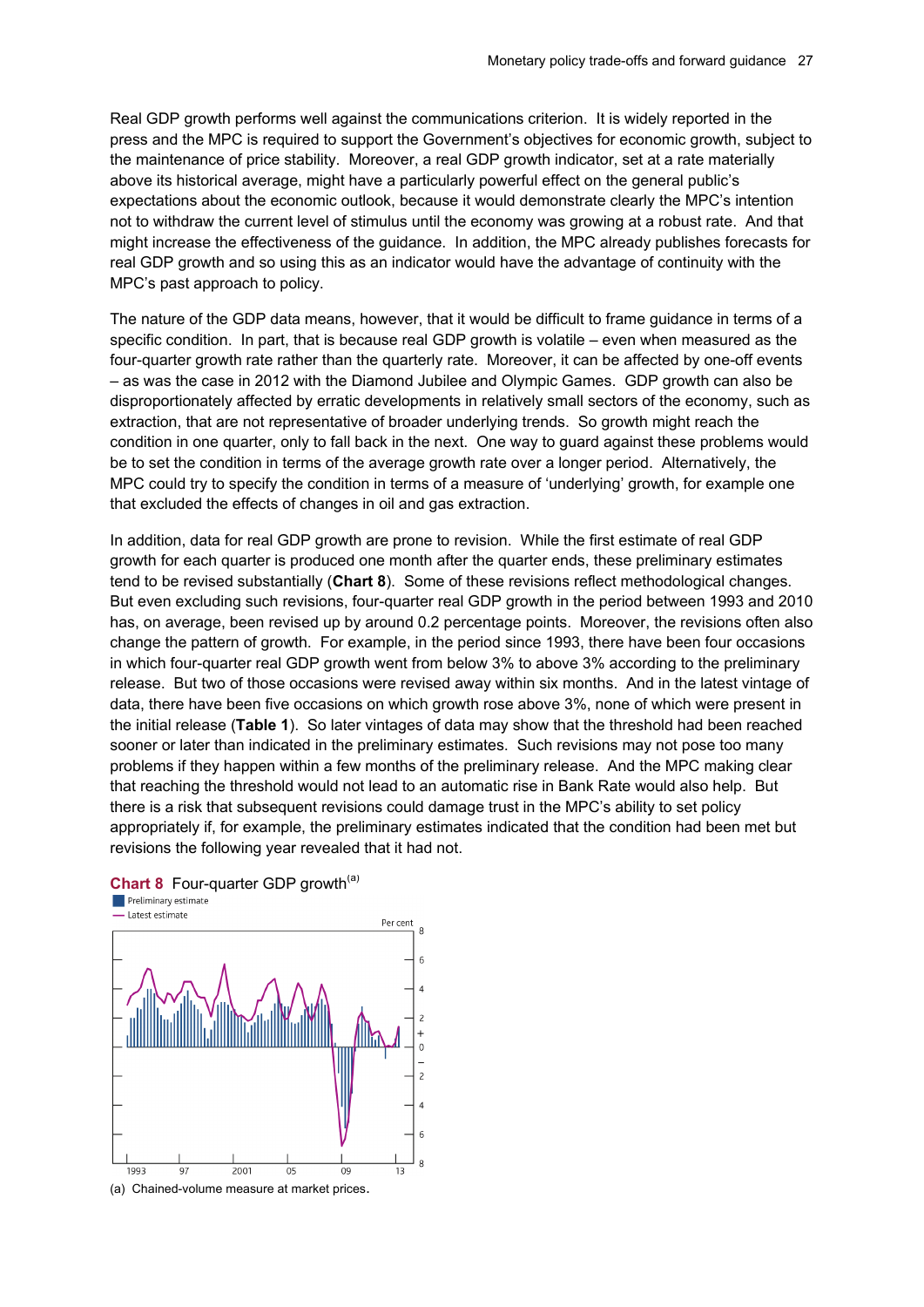**Table 1** Number of occasions since 1993 Q1 in which four-quarter GDP growth has risen above 3% or above 3.5% in different vintages of data $(a)$ 

|                                                                                           | 3% | 3.5% |
|-------------------------------------------------------------------------------------------|----|------|
| Preliminary estimate                                                                      |    |      |
| of which still present in the data published six months<br>after the preliminary estimate |    |      |
| Latest estimate                                                                           |    |      |
| of which present in the preliminary estimate                                              |    |      |

Sources: ONS and Bank calculations.

(a) GDP is the chained-volume measure at market prices.

#### **Unemployment rate**

The unemployment rate is an alternative indicator of slack. The output gap comprises slack within companies and slack within the labour market. And one indicator of labour market slack is the gap between the actual unemployment rate and its medium-term equilibrium rate.

Due to frictions in the labour market there is always some unemployment in the economy. But what matters for inflationary pressure is the degree of effective labour market slack – that is, how much additional unemployment there is, and how much pressure that exerts on wages. Inflationary pressures can arise for many reasons, including changes in the balance of demand and supply and changes in other cost pressures. But some factors will be more persistent than others, so the degree of labour market slack associated with any unemployment rate will depend on the horizon being considered.

As discussed in more detail in the box in Section 3 of the August *Inflation Report*, the medium-term equilibrium unemployment rate is the unemployment rate that emerges once short-run nominal rigidities have played out and once the transitory effects of certain real shocks (such as terms of trade movements) have washed out but more persistent effects remain. The gap between the actual unemployment rate and the medium-term equilibrium rate is the measure of effective labour market slack that is likely to be most relevant for assessing underlying wage pressures.

The medium-term equilibrium unemployment rate takes account of how the composition of unemployment varies over the economic cycle. For example, if demand is persistently weak then it is likely that more people will be unemployed for extended lengths of time. The longer people are out of work, the more their skills will deteriorate and as a result, their probability of finding a job tends to decrease. That is likely to mean that they will exert less downward pressure on wages.

The medium-term equilibrium unemployment rate will, therefore change over time. But it is unlikely to move sharply. So changes in the unemployment rate should provide a reasonable indicator of changes in the overall amount of effective labour market slack over short horizons.

There are also good reasons to think that the unemployment rate would provide a useful, observable indicator of movements in the amount of overall spare capacity in the economy. As demand recovers, it is likely that some of the spare capacity within companies will decline before, or at the same time as, the unemployment rate falls and slack within the labour market narrows. For example, businesses whose employees are devoting effort to generating custom while demand is weak would be more likely to switch staff back to making sales when demand recovers than to hire new employees. And companies that had asked their employees to work reduced shifts would probably increase the hours worked by their existing staff before hiring more. That seems consistent with the recoveries from the recessions of 1980/81 and 1990/91, when the unemployment rate began to fall only once spare capacity within companies, as indicated by survey measures, had been largely eliminated. It therefore seems likely that a significant fall in the unemployment rate would indicate that there is little effective spare capacity within firms.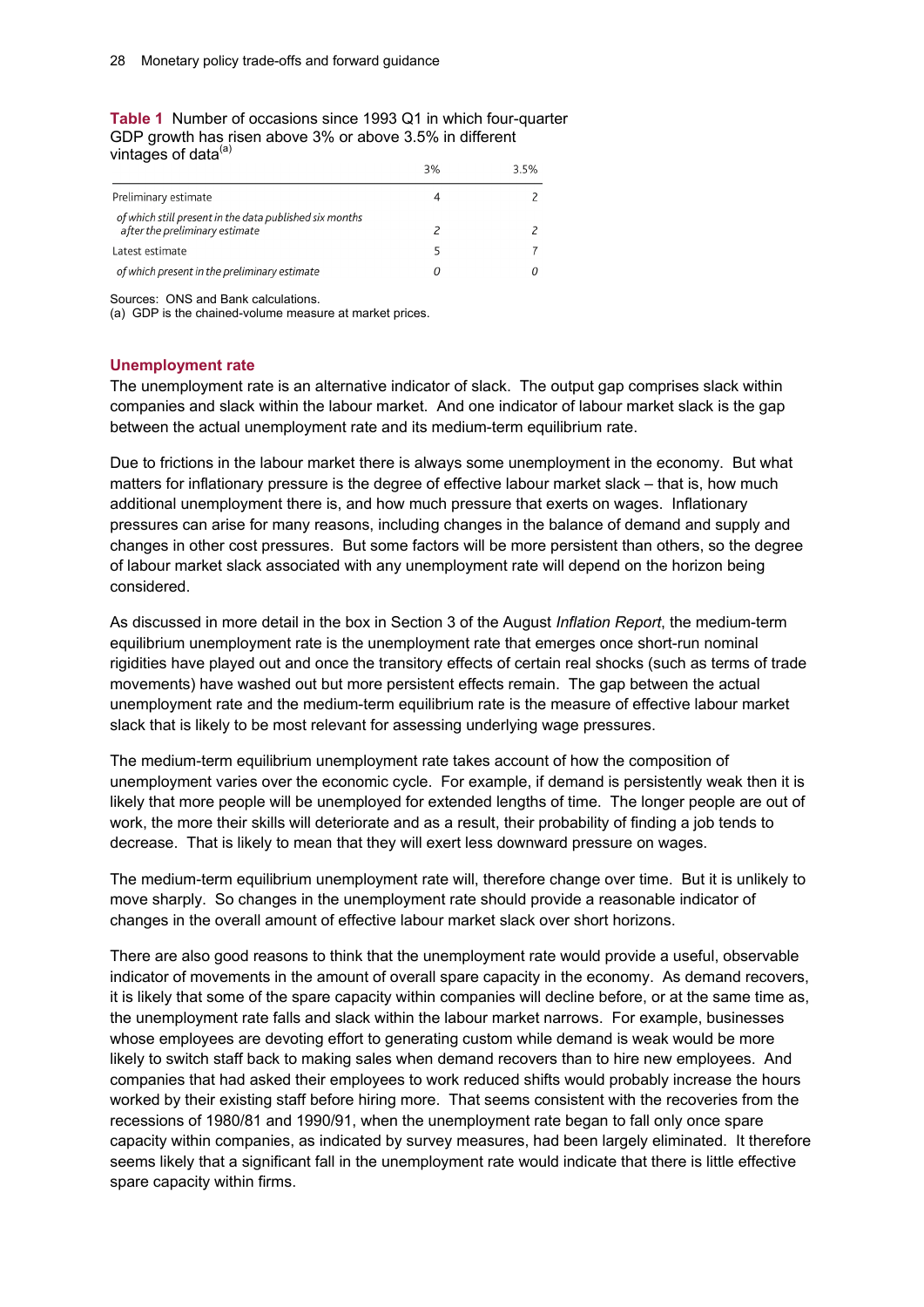The unemployment rate is a particularly appealing indicator variable given the uncertainties surrounding productivity at present. By using an unemployment rate indicator, the Committee could set monetary policy so that it provided enough support to activity to cause spare capacity within companies to narrow without having to make an explicit judgement about the evolution of that spare capacity. That could be particularly useful if the weakness in productivity growth was largely related to demand, as it would allow the MPC to signal its intent not to raise Bank Rate above 0.5% even in the face of strong output growth, provided that it did not entail material risks to price stability or financial stability.

**Table 2** below provides an illustration of how using the unemployment rate as an indicator might allow the MPC to support the recovery in a way that allows it to test the scope for a pickup in productivity growth. The table shows a stylised example of how the unemployment rate could be affected by different paths of demand and by different assumptions about the response of productivity to demand. Moving across the columns of the table shows how the unemployment rate might be affected if four-quarter output growth averaged between 2.25% and 3.25% over the three-year forecast period. And moving down the rows of the table shows how the unemployment rate might be affected if fourquarter growth in productivity per hour averaged between 1.5% and 2.25% over the same period.

**Table 2** Sensitivity of the unemployment rate to changes in output and productivity<sup>(a)</sup>

| Unemployment rate at the<br>three-year horizon (per cent)                                      |                          | Average four-quarter GDP growth over<br>the forecast period (per cent) |                          |                          |                        |                         |
|------------------------------------------------------------------------------------------------|--------------------------|------------------------------------------------------------------------|--------------------------|--------------------------|------------------------|-------------------------|
|                                                                                                |                          | 225                                                                    | 25                       | 275                      |                        | 325                     |
| Average four-quarter growth in<br>productivity per hour over the<br>forecast period (per cent) | 2.25<br>2<br>1.75<br>1.5 | 9.6<br>8.9<br>8.2<br>7.6                                               | 8.9<br>8.2<br>7.5<br>6.9 | 8.2<br>7.5<br>6.9<br>6.2 | 75<br>6.8<br>6.2<br>55 | 6.8<br>6.1<br>55<br>4.8 |

Sources: ONS (including the Labour Force Survey) and Bank calculations. (a) Unemployment rate is a percentage of the economically active 16+ population. GDP is chained-volume measure at market prices. Productivity is whole economy output per hour. This highly stylised table gives a mapping between changes in output and changes in the unemployment rate, highlighting the sensitivity of that mapping to the response of productivity per hour. These numbers are only illustrative and are based on a number of simplifying assumptions about the elasticity of labour demand with respect to output, the extent to which increases in labour demand are met by increases in average hours worked rather than in the number of employees, and the participation rate.

If demand growth were to be relatively subdued over the next three years, or if productivity were to increase broadly in line with demand, then the amount of spare capacity in companies would be likely to narrow only gradually. There would, therefore, be more scope for the MPC to support the recovery while maintaining price stability. In these scenarios – shown in the upper left-hand corner of the table – the unemployment rate would be likely to remain elevated. Guidance linked to the unemployment rate would therefore help people to understand that the MPC intended to maintain the current stimulative stance of monetary policy for longer.

Conversely, if demand growth were robust in coming years or if productivity growth were weak relative to demand growth, the margin of spare capacity within companies would be likely to narrow rapidly. That would mean that there would be less scope for output to recover without inflationary pressures intensifying and so the MPC would consider raising Bank Rate at an earlier point. In these scenarios – shown in the lower right-hand corner of the table – the unemployment rate would be likely to fall markedly. So guidance linked to the unemployment rate would help people to understand that the current stimulative stance of monetary policy was likely to be withdrawn relatively quickly.

The unemployment rate could, however, provide a misleading indicator of slack in the labour market, because of changes in the participation rate (the proportion of the adult population who are working or actively seeking a job). Some of those who are currently searching for work may become discouraged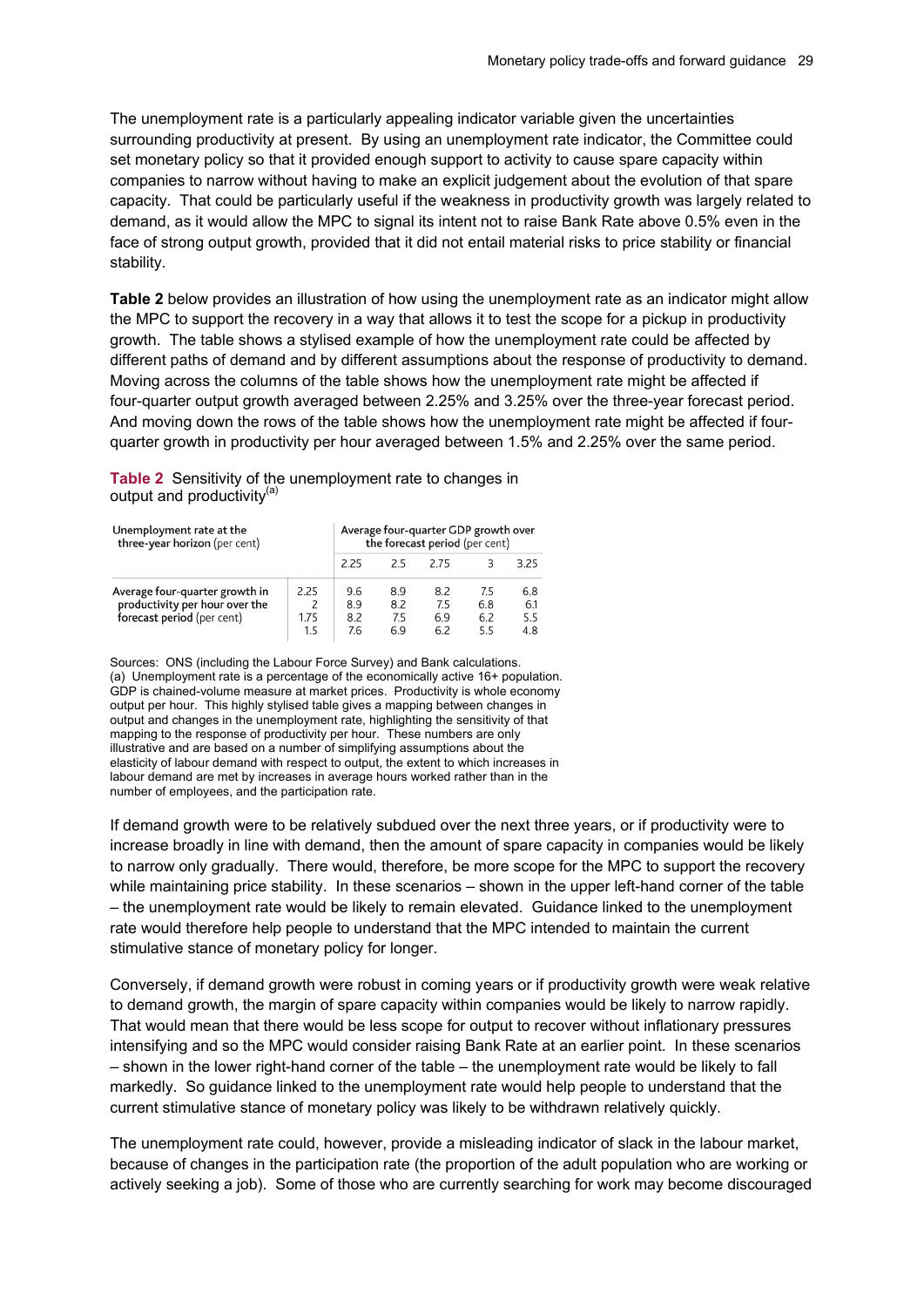and choose to drop out of the workforce until the economic outlook improves. That would cause the unemployment rate to fall, even though the number of people potentially available for work would be unchanged. Conversely, if the participation rate rose, then so too would the unemployment rate.

The outlook for the participation rate is somewhat uncertain at present, making it difficult to judge how it might affect the unemployment rate. The participation rate has been broadly unchanged since the 2008/09 recession, whereas following previous recessions it fell. As set out in a box on page 27 of the May 2013 *Inflation Report*, recent developments in the participation rate reflect a range of structural and cyclical factors. It is difficult to disentangle these different influences on the participation rate, and therefore to judge how the participation rate is likely to evolve.

**Table 3** provides an illustration of how the participation rate could affect the unemployment rate. If the participation rate were to fall from its current rate, of 63.4% in the three months to May 2013, then the unemployment rate could fall even if some jobs were destroyed. Conversely, if the participation rate were to rise, then the unemployment rate could remain at its current rate even if hundreds of thousands of new jobs were created.

**Table 3** Sensitivity of the unemployment rate to changes in the participation rate and net job creation<sup>(a)</sup>

| Unemployment rate   |          | Participation rate (per cent) |      |      |      |      |
|---------------------|----------|-------------------------------|------|------|------|------|
| (per cent)          |          | 62.4                          | 62.9 | 63.4 | 63.9 | 64.4 |
| Net number of jobs  | -600     | 8.2                           | 8.9  | 9.7  | 10.4 | 11.1 |
| created (thousands) | $-400$   | 7.6                           | 8.3  | 9.0  | 9.8  | 10.5 |
|                     | $-200$   | 7.0                           | 7.7  | 8.4  | 9.1  | 9.8  |
|                     | $\Omega$ | 6.3                           | 7.1  | 7.8  | 8.5  | 9.2  |
|                     | 200      | 5.7                           | 6.4  | 7.2  | 7.9  | 8.6  |
|                     | 400      | 5.1                           | 5.8  | 6.6  | 7.3  | 8.0  |
|                     | 600      | 4.4                           | 5.2  | 5.9  | 6.7  | 7.4  |
|                     | 800      | 3.8                           | 4.6  | 5.3  | 6.1  | 6.8  |

Sources: ONS (including the Labour Force Survey) and Bank calculations. (a) All data are based on the 16+ population. These calculations are sensitive to the starting values used, which were data for the three months to May 2013 (unemployment rate 7.8%; participation rate 63.4%; 16+ population 50.8 million).

Nevertheless, the gap between the unemployment rate and Bank staff's central estimate of the medium-term equilibrium unemployment rate points to a similar degree of slack within the labour market as do a number of other indicators. The web diagram below (**Chart 9**) summarises these other indicators: the gap between the participation rate and its trend value (the labour participation gap); the gap between total hours worked and its trend value (the total hours gap); the proportion of those in temporary employment who reported that they could not find a permanent job; and the number of vacancies relative to unemployment (the vacancies to unemployment ratio). The red line shows the current values of these indicators: the further each point is from the centre of the web, the greater is the difference between the current value and the series' 1992-2007 average, and the wider the margin of slack. All of these indicators point to a similar margin of labour market slack.

As with the output gap, a difficulty with using the unemployment rate as the threshold is that there is uncertainty over the extent to which inflationary pressures will build as the unemployment rate falls. That is because the effect of unemployment on wages depends on the gap between the unemployment rate and the medium-term equilibrium unemployment rate, and the latter is uncertain. If the medium-term equilibrium rate were underestimated, then the unemployment condition would be set too low and inflationary pressure could begin to build well before the condition was met. Previous inflationary episodes reflected mistakes of that kind. A price stability knockout could provide some protection against this risk. But, again, using the MPC's inflation projection for this knockout might undermine the protection it affords, since the Committee's view of the prospects for inflation is informed by its estimate of the medium-term equilibrium unemployment rate.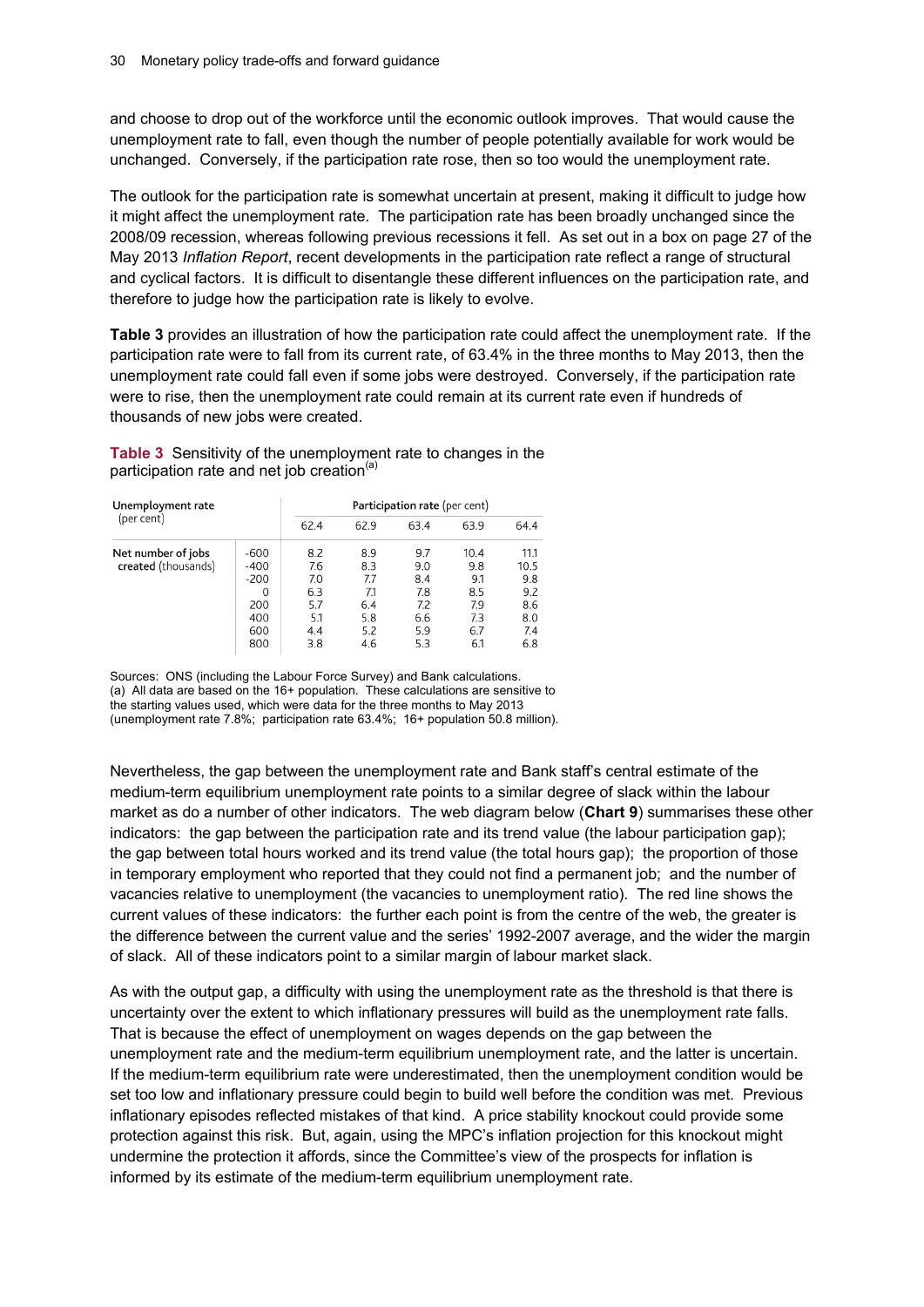

#### **Chart 9** Selected indicators of labour market slack in 2013 Q1<sup>(a)</sup>

Sources: ONS (including the Labour Force Survey) and Bank calculations.

(a) The chart shows the differences, in number of standard deviations, between the values of these indicators in 2013 Q1 and their 1992-2007 averages.

(b) Difference between the unemployment rate and Bank staff's estimate of the medium-term equilibrium unemployment rate. (c) Percentage difference between total weekly hours worked and Bank staff's estimate of trend total weekly hours worked. The standardised data have been multiplied by -1 so that a higher number indicates more slack.

(d) Number of UK vacancies (excluding agriculture, forestry and fishing) divided by LFS unemployment. Data on UK vacancies are only available from 2001 Q2 onwards. Prior to that, UK vacancies have been projected backwards using changes in the number of vacancies at UK job centres. Data on vacancies at UK job centres for 2001 Q2 have been estimated using data for April 2001. The standardised data have been multiplied by -1 so that a higher number indicates more slack. (e) Number of people reporting to the LFS that they are in temporary employment because they could not find a permanent job,

as a percentage of the number of people in temporary employment. Data begin in 1992 Q2.

(f) Difference between Bank staff's estimate of the trend participation rate and the participation rate.

The unemployment rate performs well from a data availability point of view. The measure of unemployment most closely monitored by the MPC is the three-month headline measure derived from the Labour Force Survey (LFS).<sup>15</sup> This headline measure of the unemployment rate is published monthly. And the data are relatively timely: estimates of the unemployment rate for each month are published with a lag of around one and a half months. Revisions to the unemployment rate – which happen only when information from the population census is incorporated – tend to be small. In addition, the three-month unemployment rate is a relatively smooth and slow-moving variable: that reduces the chance that the threshold is met in one month but rises back above it in the following one. The uncertainty around estimates of the unemployment rate that arises from sampling variability is also small – according to ONS estimates, the 95% confidence interval around the headline unemployment measure is about ±0.3 percentage points – although that is still large enough to create some uncertainty about whether the condition has truly been met or not.

Likewise, an unemployment indicator performs well from a communications point of view. It would be widely understood. It receives widespread media coverage. And unemployment directly affects the well-being and confidence of households and businesses.

#### **Employment rate**

1

Rather than framing policy guidance in terms of the unemployment rate, the MPC could instead use the employment rate. As with the unemployment rate, the employment rate is related to the amount of slack in the economy. But the employment rate will not be affected if people move from unemployment into inactivity. Whether the employment rate or the unemployment rate provides the better indication of the amount of slack in the labour market, therefore, depends on why the participation rate changes. If the people who have stopped participating in the labour market could

<sup>&</sup>lt;sup>15</sup> The LFS measure of the unemployment rate is calculated according to international guidelines specified by the International Labour Organisation.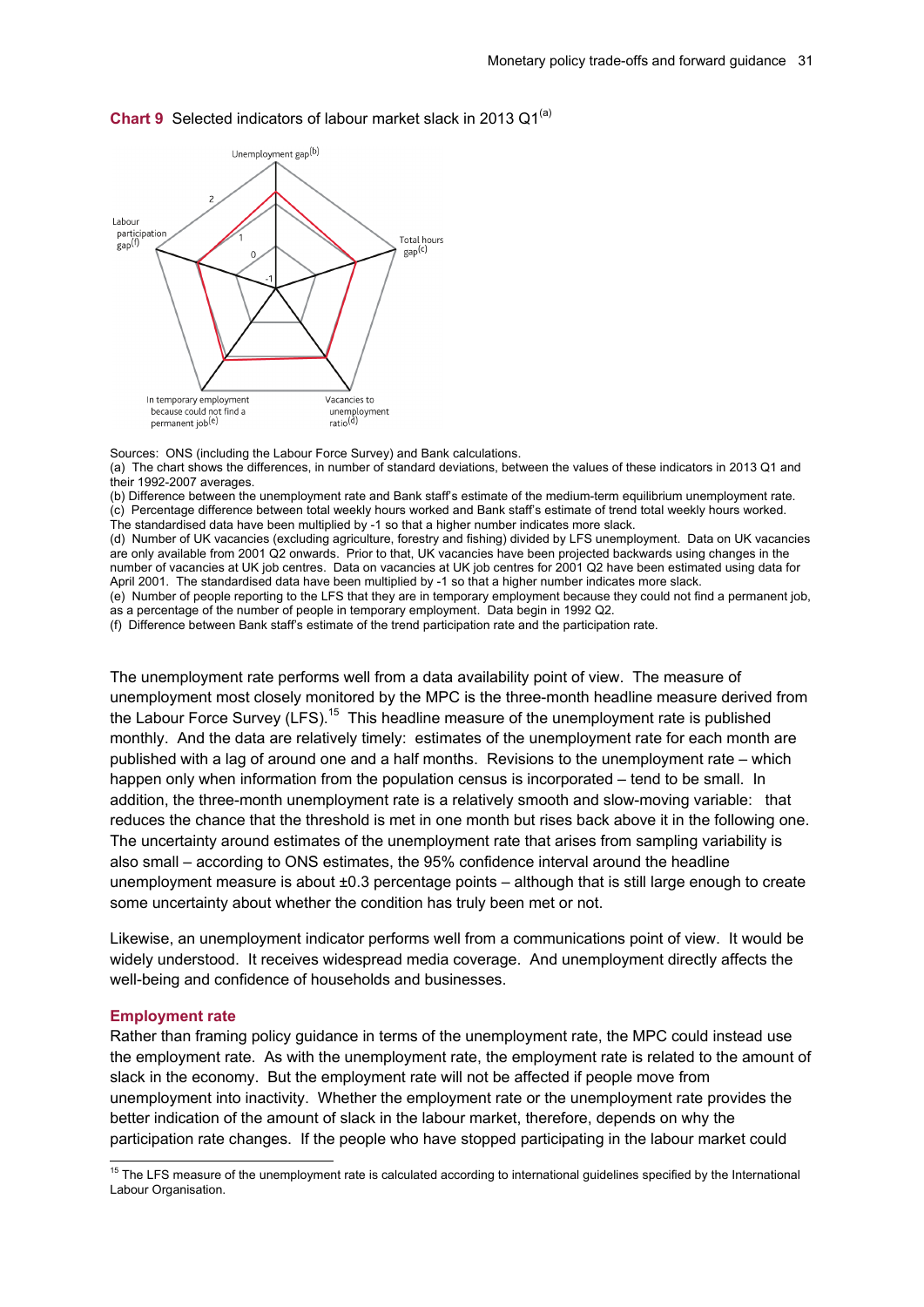start looking for employment as the economy recovers – for example, as might be the case if the weakness in demand has temporarily discouraged them from seeking work – then the number of people potentially available for work would essentially be unchanged. In that case the employment rate would provide the better indicator of slack. But if the people who have stopped participating are unlikely to start looking for work again – for example, as might be the case if they have lost the skills that they need to be able to compete effectively for jobs or if the changes reflect structural developments in the labour market – then the number of people potentially available for work would be lower. In that case, the unemployment rate would provide the better indicator of slack.

As with the unemployment rate, the employment rate would perform well from a data point of view: estimates of the employment rate are timely and not prone to substantial revision. But the employment rate may have less meaning to households and companies than the unemployment rate.

#### **5.1.3 Price stability indicators**

#### **Current inflation rate**

An indicator based on the current inflation rate has two significant drawbacks. First, monetary policy takes time to affect the economy. So in determining policy, what matters is not the current rate of inflation but the outlook for inflation around two years ahead. Second, CPI inflation can be affected by cost shocks. For example, administered and regulated prices are currently making a larger than usual contribution to CPI inflation, and that contribution is likely to remain elevated for the next couple of years or so. Increases in the rate of VAT raised inflation in 2010 and 2011. The MPC usually looks through the direct effects of such shocks because not doing so would generate undesirable volatility in output. Even though breaching a knockout would not necessitate an immediate policy action, it would not be desirable to choose an indicator that led to the knockout being breached frequently.

Using an indicator of 'core' inflation – that is, a measure that excludes the most volatile components of the CPI – would help to mitigate the latter problem. But two of the most volatile components are energy prices and food prices. These items are key components of household spending, and their prices tend to be highly visible. If the MPC were to base policy guidance on a measure of core inflation that excluded these prices, rather than the target measure of CPI inflation, then trust in the inflation target might be eroded.

An indicator based on the current inflation rate, however, performs well from a data availability point of view. CPI data are published monthly, with a lag of less than one month, and are not revised. Moreover, CPI inflation is widely reported in the media, and is integral to the MPC's remit.

#### **The MPC's inflation projection**

Using the MPC's own projection for inflation has clear advantages over current inflation. Unlike current inflation, it accounts for lags in the transmission mechanism of monetary policy, and it respresents the MPC's best collective judgement of the outlook for inflation. And it would be straightforward for the Committee to look through factors temporarily buffeting inflation.

While the MPC's inflation forecast is produced only quarterly, the minutes of the monthly policy meeting and regular speeches by individual members provide a more frequent update of the MPC's and individual members' views of the outlook. So the indicator performs reasonably well from a data availability point of view. In addition, it is consistent with the requirement for members of the Committee to set policy each month based on their individual judgements.

The MPC's inflation projection might appear less easy to communicate than the current inflation rate, because the Committee would need to explain why its view of the inflation outlook had changed. But the Committee already communicates that information, most notably through its *Inflation Reports*. There is a risk, however, that people may perceive that the MPC's forecasts would provide less protection against risks to price stability than current inflation, since the Committee's projection is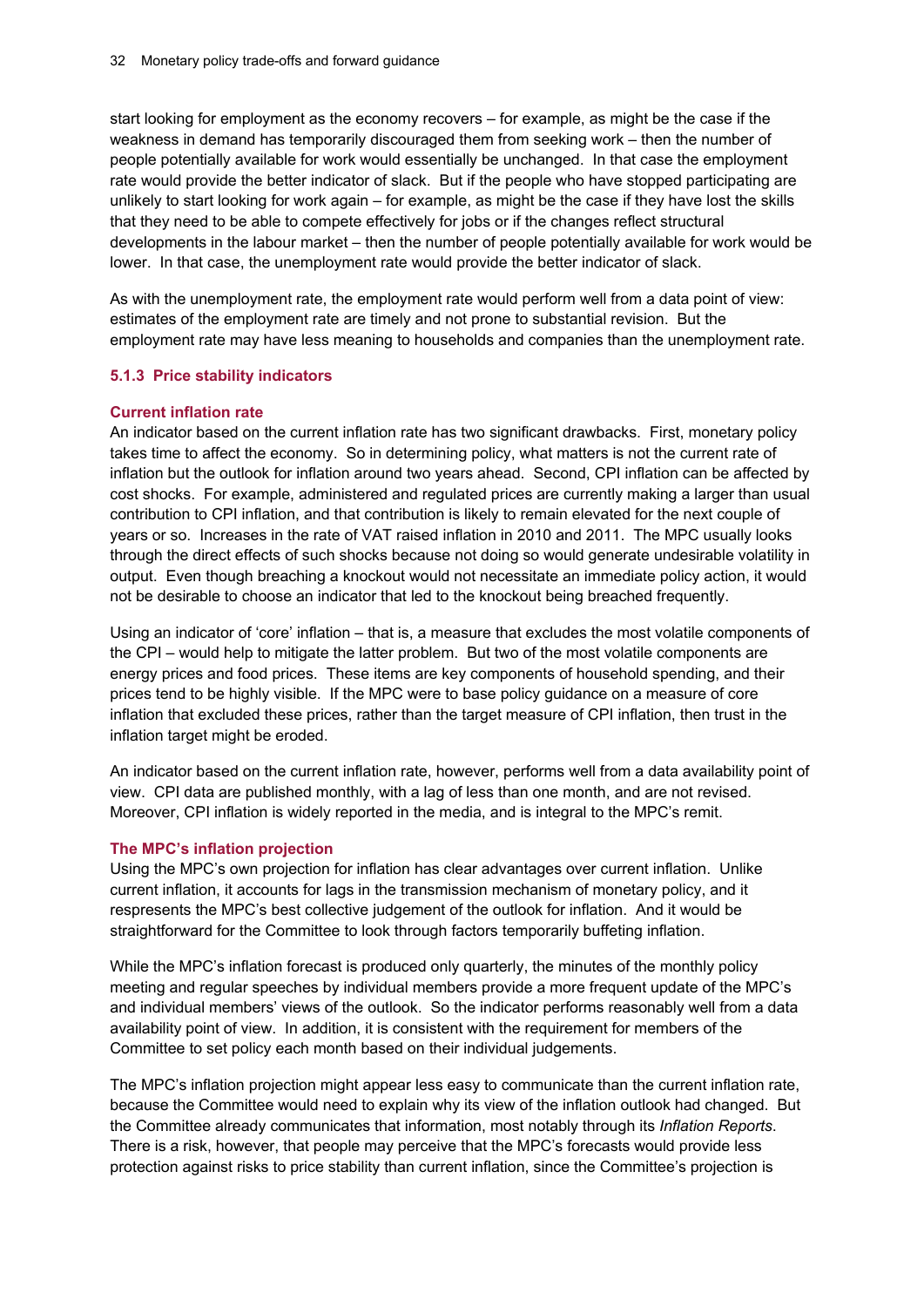informed by its assessment of slack and so would not provide a warning signal if that view was mistaken.

#### **Measures of inflation expectations**

As well as the MPC's own projection, there is also a range of indicators of the medium-term inflation expectations of households, companies and financial market participants. It is possible to derive estimates from financial market instruments, such as inflation swaps and index-linked government bonds. In addition, there are surveys of households' and businesses' inflation expectations. And there are surveys which capture the views of professional forecasters.

As with the MPC's own inflation projection, an indicator based on any of these measures of inflation expectations would overcome many of the difficulties associated with using current inflation. It would account for lags in monetary transmission and it would allow the Committee to look through temporary factors buffeting current inflation. Moreover, using an external viewpoint of future prospects for inflation would provide additional protection against the risk that the Committee had misjudged the evolution of supply.

But issues with the data mean that there are some drawbacks. Market-based indicators of inflation expectations typically reference the Retail Prices Index (RPI) measure of inflation rather than CPI inflation. Due to differences in the way the RPI and CPI are calculated, there is a wedge between these two measures that varies over time. That means it is not possible to specify precisely what expected rate of RPI inflation implied from financial markets would be consistent with a given expected rate of CPI inflation. Surveys of households do not relate to any particular index of consumer prices, again making it difficult to use these surveys to specify a condition relating to expected CPI inflation. Surveys of companies ask about their inflation expectations three months or one year ahead, which may be insufficiently forward looking, and do not relate to CPI inflation. And surveys of professional forecasters are based on a relatively small sample size, and may not provide a good indication of inflation expectations across the wider economy.

#### **5.1.4 The MPC's assessment for the price stability and real activity indicators**

The MPC judged that it would be better to employ separate indicators for price stability and real activity, rather than combining the two by using either nominal GDP growth or the nominal GDP shortfall, because of the disadvantages of the nominal GDP indicators noted above.

For real activity, the MPC judged that the unemployment rate is the most suitable indicator given the present uncertainties surrounding the evolution of supply. Using the unemployment rate allows the Committee to set monetary policy so that it provides enough support to activity to reduce the degree of spare capacity in the economy without having to rely on an explicit judgement about the extent to which productivity will pick up as the recovery gathers pace. Moreover, unemployment data are less prone to revision and less volatile than data for real GDP growth. They are also subject to a far smaller degree of uncertainty than are estimates of the output gap. The unemployment rate is also widely understood by both financial market participants and the public.

The unemployment rate is specified as a threshold, because the Committee judged that the additional flexibility would be valuable for the activity indicator, given the uncertainty about both the equilibrium unemployment rate and how movements in the unemployment rate map into movements in the overall amount of slack. If the threshold condition were met, that would not result in an immediate rise in Bank Rate. Instead, the MPC would reassess whether or not to raise Bank Rate above 0.5% in light of its assessment of the economic outlook.

For price stability, the MPC decided to use two indicators. First, the Committee believes that it is appropriate to frame its policy guidance in terms of its own assessment of the inflation outlook. The Committee recognises, however, that its projection provides only partial protection against the risks to price stability because it is informed by the Committee's assessment of slack. It will be important,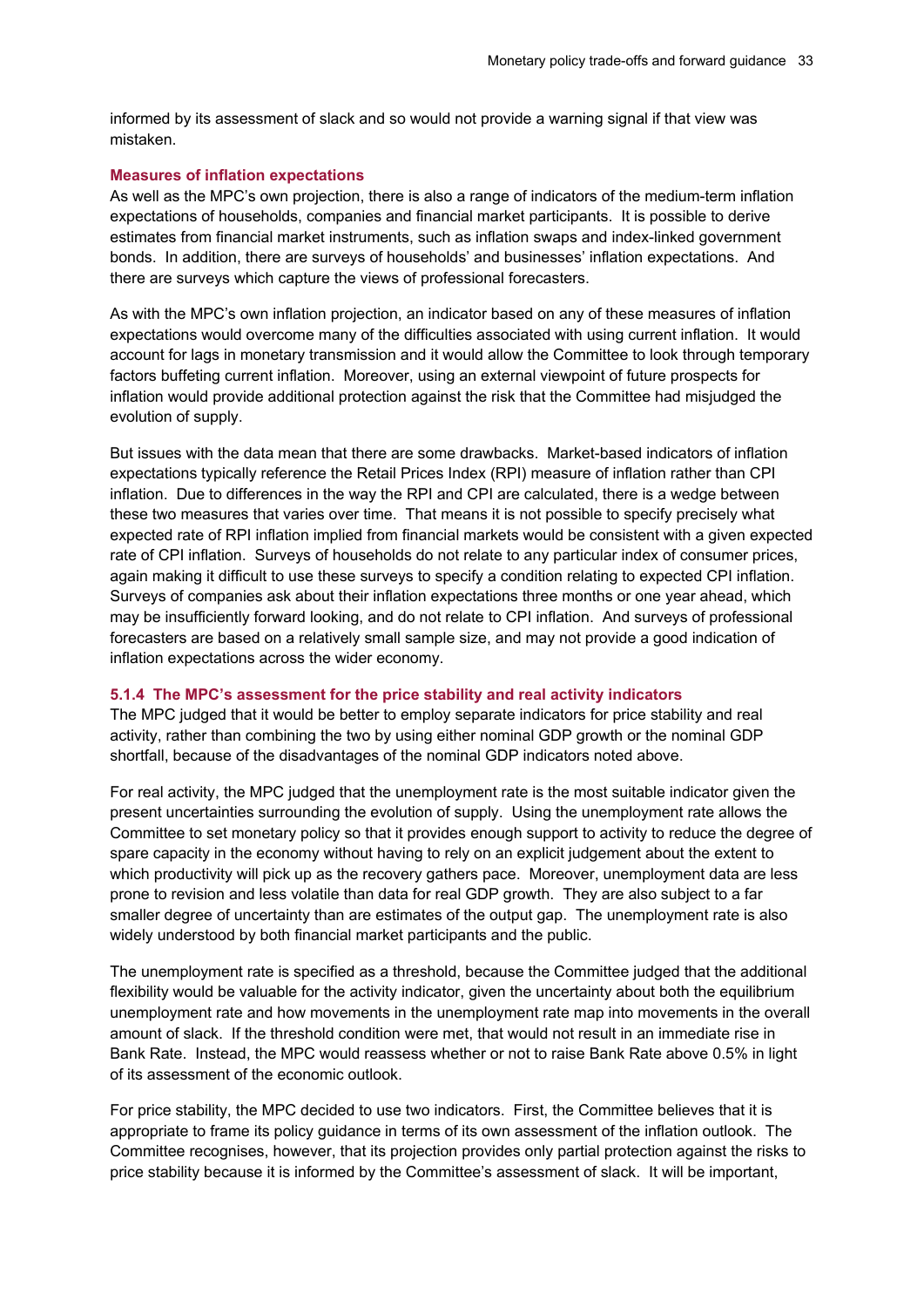therefore, for the MPC to update its view of slack and inflationary pressures as the recovery takes hold. Second, the MPC will also require that external measures of inflation expectations remain sufficiently well anchored. To do this, the Committee will monitor a range of indicators, summarised in the box on pages 36-37.

The MPC's view is that it is appropriate to specify these price stability indicators as knockouts. That is because price stability is the MPC's primary objective. As such, the MPC would continue with forward guidance only if it did not endanger price stability. So if either of these conditions were to be breached, then the Committee's guidance relating to the unemployment rate would no longer apply.

#### **5.1.5 The financial stability indicator**

A period of financial instability could have lasting effects on the economy, damaging growth and endangering price stability, so it is also appropriate to specify the financial stability indicator as a knockout. The MPC would maintain its forward guidance only if it did not generate material risks to financial stability and so threaten price stability. To that end, the FPC will alert the MPC publicly if the stance of monetary policy poses a significant threat to financial stability that cannot be contained by the substantial range of mitigating policy actions available to the FPC, the Financial Conduct Authority (FCA) and the Prudential Regulation Authority (PRA) in a way consistent with their objectives.

The FPC has a broad set of policy actions available to it to meet its objectives, under the Bank of England Act 1998 as amended by the Financial Services Act 2012. It can make Recommendations to anybody. It can make Recommendations on a comply or explain basis to the PRA and the FCA about the exercise of their functions. And it can direct those regulators to adjust either the countercyclical capital buffer or sectoral capital requirements (on exposures to residential property, commercial property, and other parts of the financial sector).<sup>16</sup> These powers of direction apply to any UK incorporated bank, building society or large investment firm.

Given the different frequencies with which the FPC and MPC meet, the FPC's formal judgement would initially be made privately to the MPC. It would be published, along with the MPC's response to it, no later than the minutes of the next MPC meeting. The FPC would subsequently make public the analysis underlying any judgements.

## **5.2 Setting the unemployment rate threshold**

-

The role of the unemployment rate threshold is to convey the MPC's intention at least to maintain the current exceptionally stimulative stance of monetary policy until the margin of spare capacity in the economy has narrowed significantly, provided this does not threaten price or financial stability. The appropriate level of the unemployment rate threshold is influenced by the equilibrium unemployment rate.<sup>17</sup> and by the uncertainties about the evolution of the supply capacity of the economy and the outlook for inflation expectations.

Since the medium-term equilibrium unemployment rate depends on the composition of unemployment, it will change over time. Bank staff estimate that the medium-term equilibrium unemployment rate is presently in the region of 6.5%. But there is a considerable degree of uncertainty around that central estimate.

That medium-term equilibrium unemployment rate is a different concept from the long-run equilibrium unemployment rate: the latter is the rate to which unemployment will trend towards in the long run once all of the short and medium-term effects have dissipated. That long-run equilibrium rate will reflect the institutional features of the labour market, such as the degree of labour market flexibility,

 $16$  Although the FPC already has a power to change sectoral capital requirements, it will not receive a power to set the countercyclical capital buffer until CRDIV is implemented in the UK, expected on 1 January 2014. Parliament could, in principle, give the FPC further power powers to set directive tools, by implementing the necessary secondary legislation.<br><sup>17</sup> Measures of the equilibrium unemployment rate are discussed in detail in a box in Section 3 of the August

*Report*.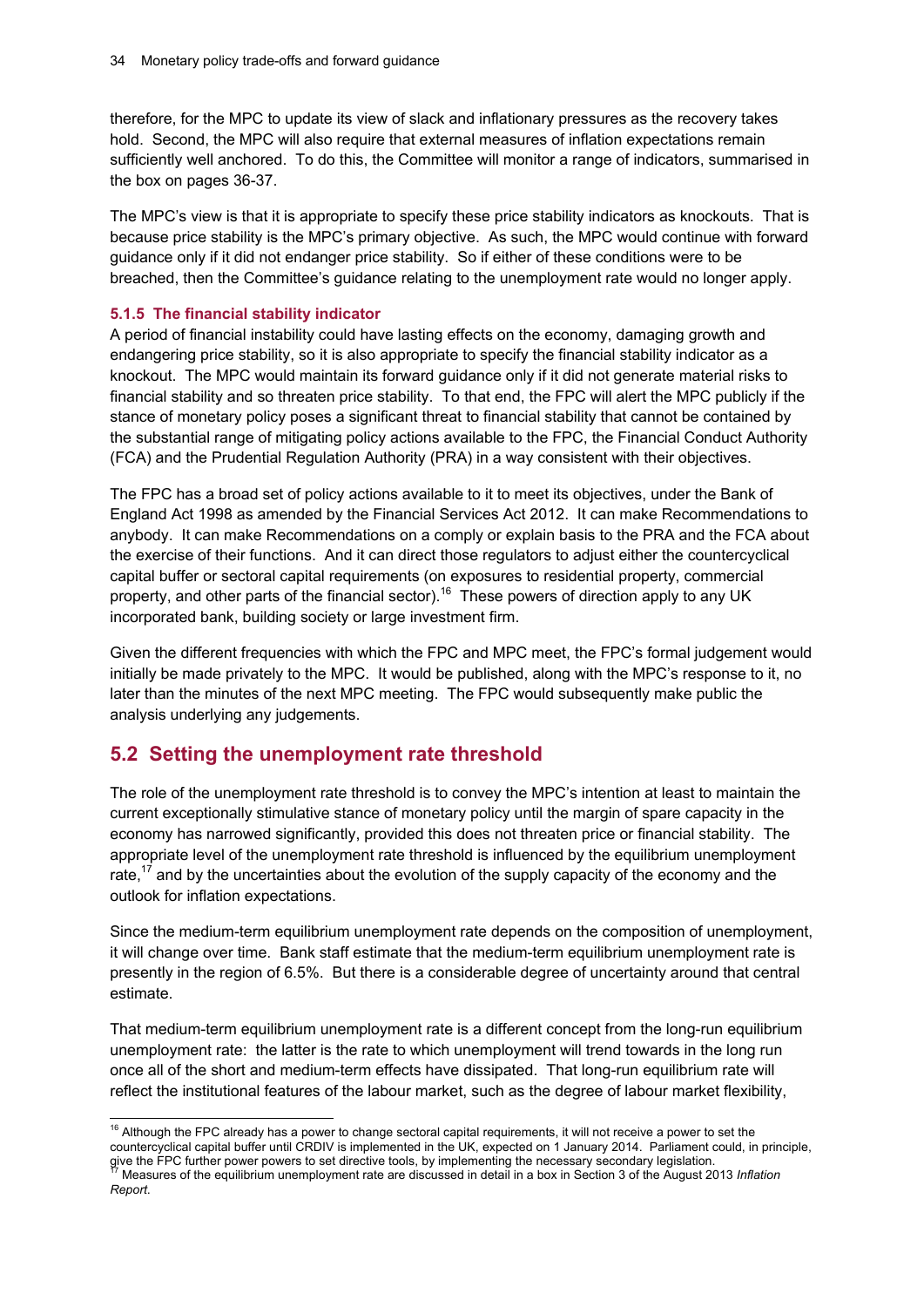and the extent to which potential employees are aligned with vacancies in terms of skills, location and occupation. Over time, the medium-term equilibrium unemployment rate should converge towards the long-run rate. Current estimates of the long-run equilibrium rate are significantly below estimates of the medium-term equilibrium rate.

To ensure that CPI inflation remains on track to return to the 2% target, the Committee will need to withdraw some of the monetary stimulus before the unemployment rate falls back to its medium-term equilibrium. The unemployment rate threshold therefore needs to be set somewhere between the current unemployment rate of 7.8% in the three months to May 2013 and Bank staff's estimate of the medium-term equilibrium rate of around 6.5%.

On the basis of these considerations, the MPC decided to set the threshold for the unemployment rate at 7%. That does not represent the MPC's view of the lowest sustainable rate to which unemployment can fall in the longer term. Indeed, it is likely that, over time, unemployment can fall materially lower – although monetary policy cannot affect the long-run equilibrium rate of unemployment. Rather, the MPC judges that 7% provides an appropriate point at which to reassess the state of the economy and consider whether or not it should start to withdraw the current extraordinary levels of monetary stimulus.

## **5.3 Setting the price stability knockouts**

The MPC has set two knockouts relating to price stability. One is based on its own assessment of the inflation outlook and the other is based on external indicators of inflation expectations. These price stability knockouts play an important role in ensuring that the stance of monetary policy remains consistent with the MPC's primary objective of price stability. The knockouts should, therefore, be set in a way that demonstrates clearly the MPC's determination to return inflation to the target in the medium term, but still gives the Committee the capacity to look through the temporary effects of shocks.

When considering the horizon for the knockout, the MPC needs to take account of two issues. First, the knockout should not be set at too short a horizon. In part, that is because it takes time for monetary policy to have an effect on the economy. In addition, inflation is currently close to 3% and is expected to remain so for much of the rest of this year. The policy actions needed to return inflation to the target over a short horizon would risk derailing the recovery. But second, the knockout cannot be set too far ahead. In the past, the MPC has typically sought to bring inflation back to the target over a horizon of two years or so. Although the current circumstances are exceptional, setting the knockout beyond that horizon could lead people to suspect that the MPC had become less determined to return inflation to the target in the medium term.

In considering the level of the knockout there are again two competing considerations. First, as noted in Section 2, inflation has averaged close to 3% over the past six years. In June 2013, CPI Inflation stood at 2.9% and is expected to remain close to that level over the next six months, reflecting the past impact of increases in import prices and the persistent contribution of administered and regulated prices. That recent inflation performance suggests setting the knockout somewhat above 2%, so that the Committee would retain the capacity to look through further unanticipated shocks without the risk of frequently breaching the knockout. But the MPC's primary objective is to achieve the 2% inflation target. So the knockout cannot be set too much above 2% either. Setting the knockout much above 2% might cause people to think that the Committee had become less determined to return inflation to the target, which could have a deleterious effect on inflation expectations.

On the basis of these considerations, the MPC has chosen to set its knockout at 2.5% at the 18 to 24 month horizon. While there is a range of views as to whether the knockout horizon should extend out to two years, the MPC's best collective judgement is that an 18 to 24-month horizon strikes an appropriate balance between not bringing inflation back to the target so quickly as to threaten the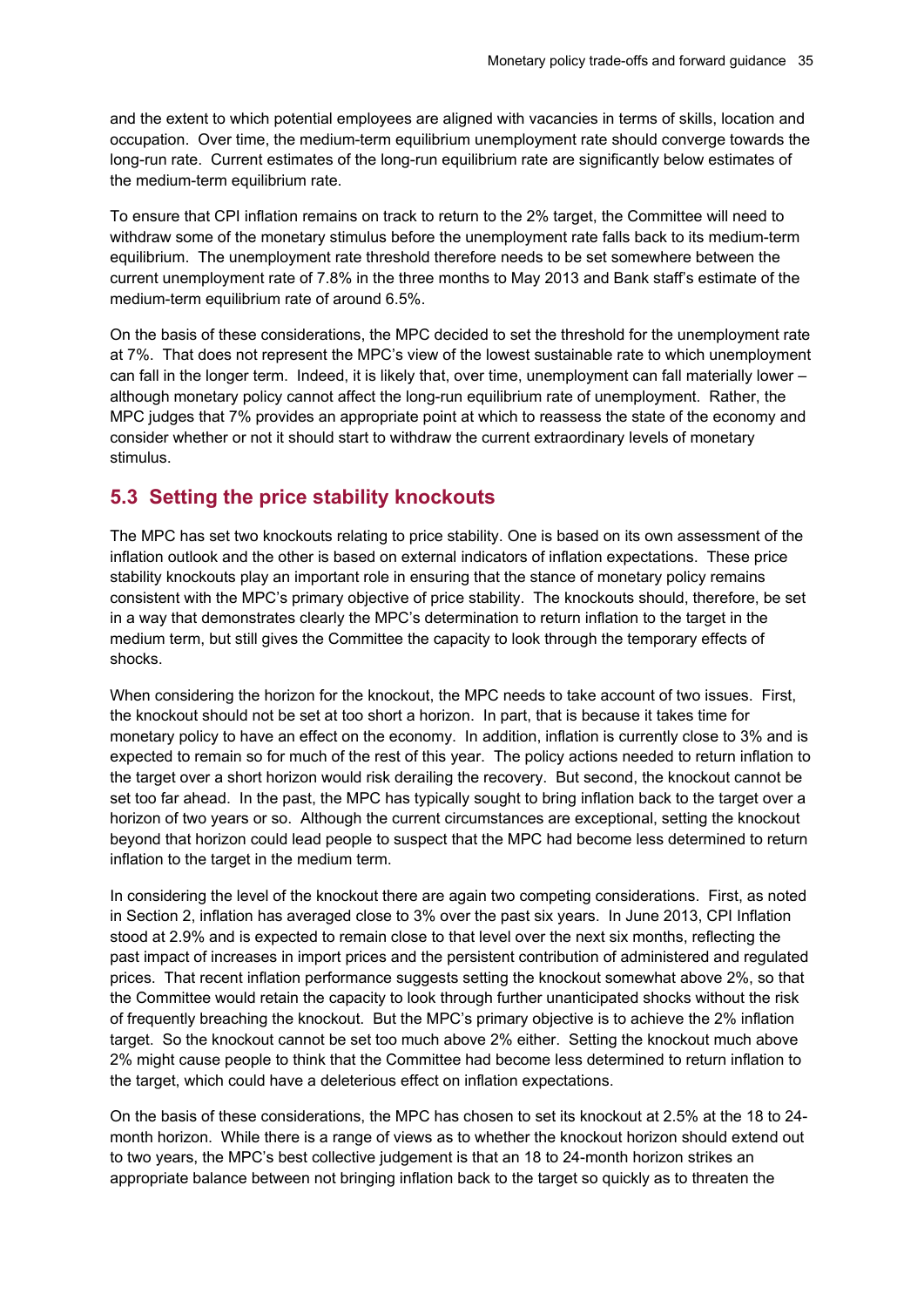recovery, while demonstrating the MPC's determination to bring inflation back to the target over the medium term. The knockout is framed in probabilistic terms, such that it would be breached if, on average, it is more likely than not that the Committee's projection for inflation 18 to 24 months ahead is half a percentage point or more above the  $2\%$  target.<sup>18</sup>

As now, individual MPC members will make their own assessments of the inflation outlook. As such, it is possible that individual members would judge that the price stability knockout had been breached – and therefore that the forward guidance should no longer apply to their policy decision – even if the MPC's best collective view was that the knockout had not been breached. Again, as now any differences of views among Committee members would be communicated in the MPC minutes and speeches.

For the second price stability knockout, the MPC will monitor whether or not the medium-term inflation expectations of households, companies and financial market participants remain sufficiently well anchored. In making its assessment, the MPC will consider: developments in the levels of, and changes in, inflation expectations; movements in uncertainty about future inflation; and the extent to which inflation expectations respond to economic news. The box on pages 36-37 describes how the MPC will make this assessment. Again, individual members could judge that this knockout has been breached even if the MPC's collective view is that it has not.

These two price stability knockouts should give the MPC additional scope to minimise the risk that resources remain underutilised for a protracted period without an adverse shift in inflation expectations. That is because monetary policymakers can achieve a better balance between price stability and output volatility when inflation expectations are well anchored than when they are not. For example, Orphanides and Williams (2005)<sup>19</sup> show that looking through the effects of shocks that push inflation away from the target temporarily in order to avoid volatility in output is more costly when inflation expectations are less well anchored, because the deviation of inflation from the target is liable to be misinterpreted as a change in the central bank's inflation objective. The price stability knockouts may help the MPC to communicate more clearly its willingness to accept: a longer period of above-target inflation, in return for stronger growth in output, provided that does not endanger price stability. That should reduce the risk that inflation expectations become less well anchored.

### **Monitoring medium-term inflation expectations**

Inflation expectations may become less well anchored if people believe that the MPC has become more tolerant of persistent deviations of inflation from the target, or if they doubt the determination of the MPC to return inflation to the target in the long run. As set out in an article in the 2013 Q2 edition of the Bank's Quarterly Bulletin,<sup>1</sup> if people's expectations about inflation were to become less well anchored, then that might become apparent in one of three ways: the levels of inflation expectations might change in ways that are not consistent with developments in the economy; uncertainty about future inflation might increase; and expectations might become more responsive to economic news. The MPC uses a wide range of indicators to monitor for evidence that these symptoms are materialising. This box summarises the indicators monitored.

#### **Changes in the level of medium-term inflation expectations**

-

A range of data provides information about the level of inflation expected by different groups, such as households, professional forecasters and financial market participants, in the medium term. For

<sup>&</sup>lt;sup>18</sup> To assess the likelihood of a breach of the knockout, Committee members will take the average of the probabilities of inflation being at or above 2.5% in the relevant quarters. For the August 2013 projections, 18 to 24 months ahead refers to 2015 Q1 and 2015 Q2.<br><sup>19</sup> Orphanides, A and Williams, J.C (2005) 'Imperfect knowledge, inflation expectations, and monetary policy' in The Inflation

Targeting Debate, Ben Bernanke and Michael Woodford (eds.), Chicago: University of Chicago Press pages 201-234.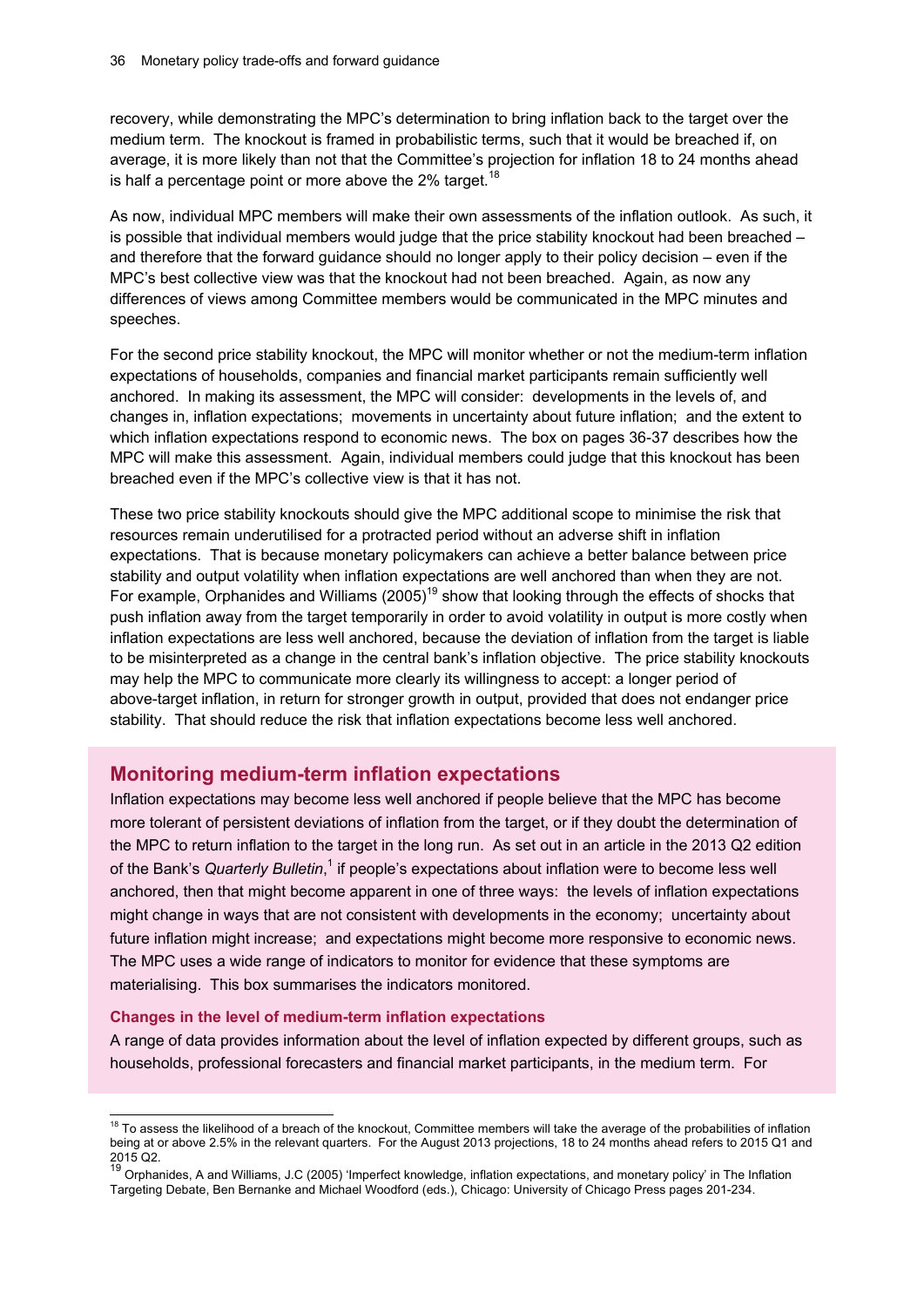example, surveys of households and professional forecasters ask respondents about expected inflation. And instruments traded in financial markets, such as inflation swaps or conventional and index-linked bonds, can give an indication of the rate of inflation expected by financial market participants.

The size of changes in the level of medium-term inflation expectations may, in some instances, provide evidence of expectations shifting away from the target. For example, if individuals' inflation expectations were to become less well anchored, such that they expected developments in the economy to have a more persistent effect on inflation than in the past, then their inflation expectations might change by more than is consistent with those developments.

One way to gauge whether movements in medium-term inflation expectations can be explained by recent developments is to compare those changes with the MPC's judgement of how developments in the economy have affected the outlook for inflation. The latter will be captured by changes in the MPC's projections for CPI inflation, published each quarter in the Bank's *Inflation Report*. An alternative method of assessing whether movements in inflation expectations appear consistent with developments in the economy is to use statistical techniques that estimate the effect that various economic developments have had on inflation expectations in the past.<sup>2</sup>

#### **Uncertainty about future inflation**

Even if central expectations of medium-term inflation do not change, individuals may become less certain about how the MPC will react to current or future developments in the economy that push inflation away from the target. That uncertainty might manifest itself either in greater disagreement across individuals about what inflation is likely to be in the future, or in greater uncertainty for any one individual about the range of possible outcomes.

A range of indicators can be used to monitor uncertainty about inflation in the medium term. Measures of dispersion of inflation expectations, such as the interquartile range, derived from surveys of households and professional forecasters, provide evidence on differences in views across individuals. The Bank of England's survey of forecasters provides evidence on the extent of individual uncertainty because it asks each forecaster to attach specific probabilities to a range of different outcomes for future inflation. Options prices, which can be used to estimate the weight that market participants collectively attach to different future inflation outturns, are likely to contain information about both: they will be influenced by the uncertainty of any one individual trading in the options market and by the variation in views between different market participants.

#### **The responsiveness of expectations to news**

An increase in the responsiveness of medium-term inflation expectations to news about the economic outlook might be indicative of expectations becoming less well anchored. If individuals were to expect deviations of inflation from the target to be more persistent, then they may revise their expectations of inflation in the years ahead when they receive news about a temporary deviation of inflation from the target.

A simple indicator is the change in the response of implied measures of inflation expectations derived from financial instruments to information about CPI inflation on the day that data are published. If inflation expectations were to become less well anchored, it is likely that the correlation between changes in expectations and CPI news would increase.

1. For more information on the indicators that the MPC monitors, see Maule, B and Pugh, A (2013), 'Do inflation expectations currently pose a risk to the economy?', *Bank of England Quarterly Bulletin*, Vol. 53, No. 2, pages 110-121. 2. One statistical technique discussed in the *Quarterly Bulletin* article is a structural vector autoregression.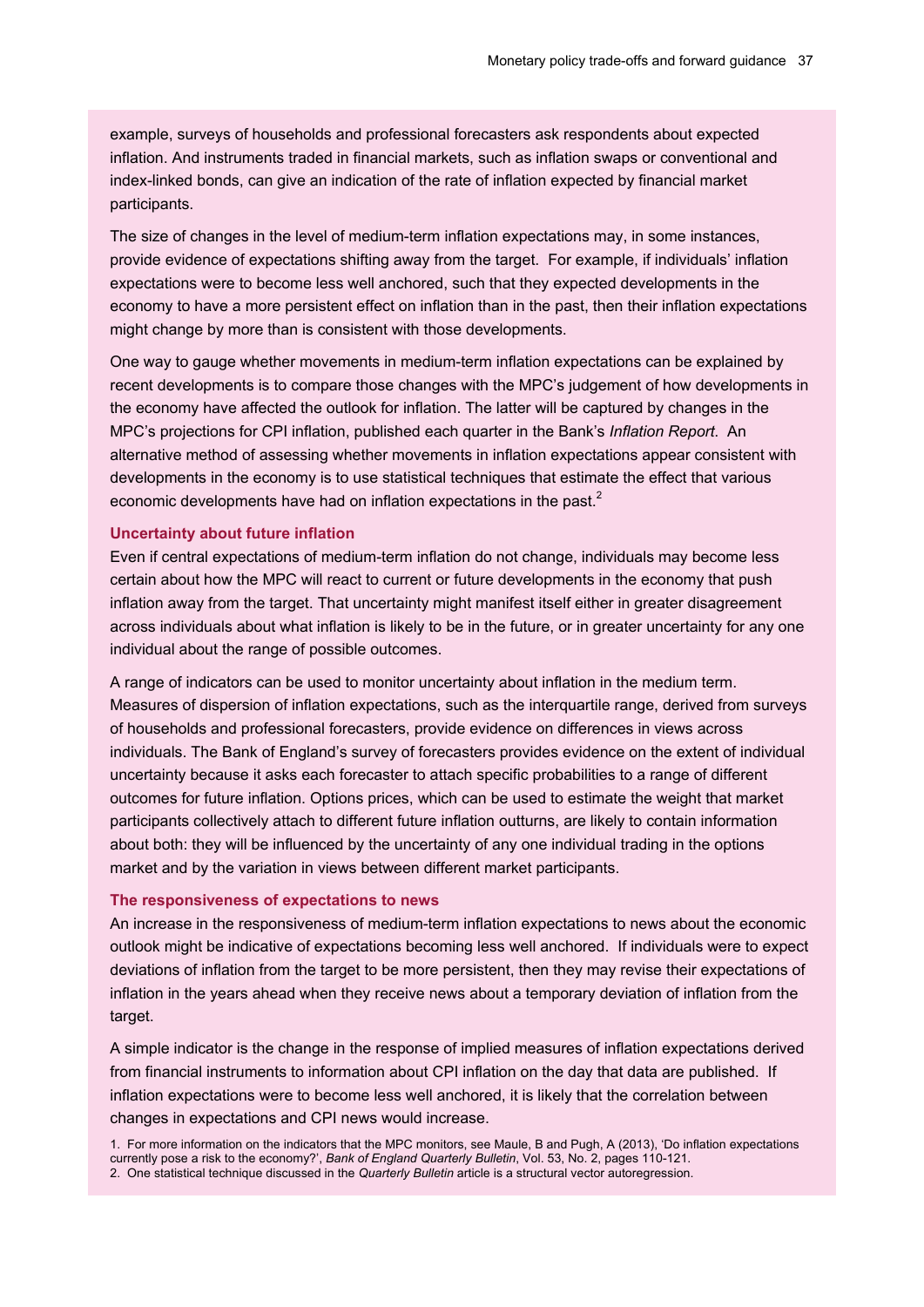## **5.4 Setting the financial stability knockout**

In line with the FPC's draft policy statement  $(2013)$ ,<sup>20</sup> the MPC decided that no single indicator provides a sufficient guide to systemic risks. Instead, consistent with the division of responsibilities between the two Committees, the FPC will alert the MPC publicly if the stance of monetary policy poses a significant threat to financial stability that cannot be contained by the substantial range of mitigating policy actions available to the FPC, the FCA and the PRA in a way consistent with their objectives.

Given the different frequencies at which the FPC and MPC meet, the FPC's formal judgement would initially be made privately to the MPC. It would be published, along with the MPC's response to it, no later than the minutes of the next MPC meeting.

## **5.5 The MPC's monthly policy decision under forward guidance**

During the period over which the MPC's policy guidance is in force, the MPC will continue to meet each month to determine the level of Bank Rate and the size of the asset purchase programme. These decisions will be made in the context of that guidance. While the unemployment rate remains above the 7% threshold, the MPC's monthly decision on Bank Rate will depend on individual members' assessments of the price stability knockouts, and on whether or not the FPC has issued an alert to the MPC. In the event that the unemployment threshold is reached, or if either of the price stability knockouts or the financial stability knockout is breached, the action taken by the Committee would depend on its assessment at that time of the appropriate setting of monetary policy required to fulfil its remit to deliver price stability. There is, therefore, no presumption that there would definitely be an immediate increase in Bank Rate.

The MPC stands ready to undertake further asset purchases if it judges that additional monetary stimulus is warranted by the outlook for activity and inflation. But until the unemployment threshold is reached and, subject to the price and financial stability knockouts not being breached, the MPC intends not to reduce the stock of asset purchases financed by the issuance of central bank reserves and, consistent with that, intends to reinvest the cashflows associated with all maturing gilts held in the Asset Purchase Facility.

1

<sup>&</sup>lt;sup>20</sup> 'The Financial Policy Committee's powers to supplement capital requirements: a draft policy statement' (2013).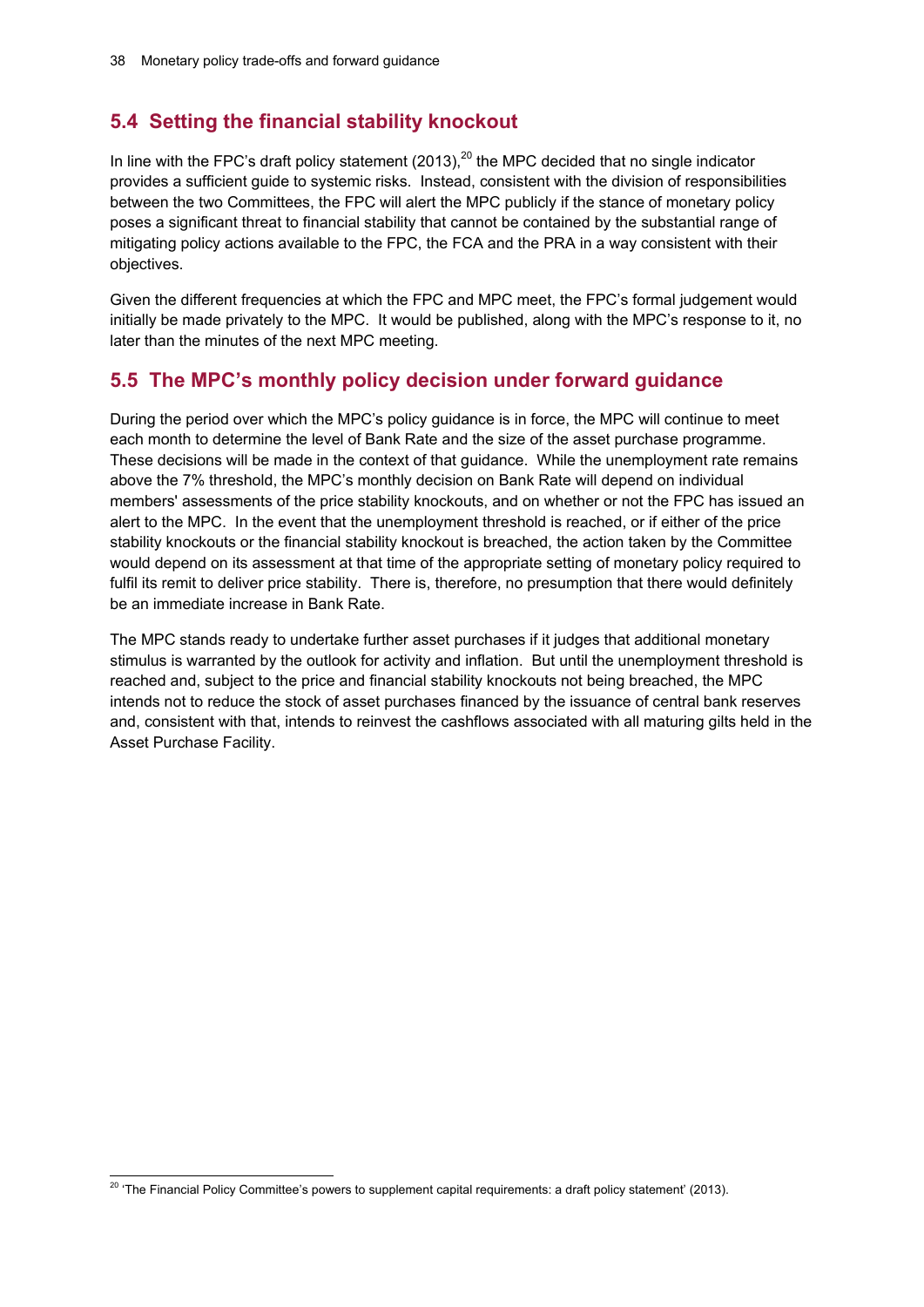# **ANNEX: International experience of forward guidance at the zero lower bound**

## **1. Introduction**

In recent years, a number of other central banks around the world have provided forward guidance about the likely future path of policy rates when they have been at, or close to, the zero lower bound on nominal interest rates. This annex reviews the experiences of these other central banks. It begins by detailing the types of forward guidance employed, before drawing on the academic literature to review its effects.

## **2. Where and when forward guidance at the zero lower bound has been provided**

As set out in Carney (2013), the experiences of central banks that have provided forward guidance about the likely future path of policy rates when those rates have been at, or close to, the zero lower bound can be categorised into three generations of guidance (**Table A**). Moving through the generations, the guidance provided became increasingly explicit and more closely tied to economic conditions: first came open-ended guidance; then time-contingent guidance; and, most recently, state contingent threshold based guidance. The following subsections provide more details about the types of guidance that were issued.

| <b>Central Bank</b>                       | Date adopted / modified                   |  |  |
|-------------------------------------------|-------------------------------------------|--|--|
| Open-ended guidance                       |                                           |  |  |
| Bank of Japan                             | April 1999; April 2013                    |  |  |
| <b>Federal Reserve</b>                    | August 2003; December 2008; March 2009    |  |  |
| European Central Bank                     | <b>July 2013</b>                          |  |  |
| <b>Time-contingent guidance</b>           |                                           |  |  |
| Bank of Canada                            | April 2009                                |  |  |
| Riksbank                                  | April 2009                                |  |  |
| <b>Federal Reserve</b>                    | August 2011; January 2012; September 2012 |  |  |
| State contingent threshold based guidance |                                           |  |  |
| <b>Federal Reserve</b>                    | December 2012                             |  |  |

**Table A** International experience of forward guidance about policy rates at the zero lower bound

#### **2.1 Open-ended guidance**

The first generation of guidance was open-ended in nature. Such guidance provides qualitative information about the future path of monetary policy, alongside a broad indication of the circumstances under which the central bank expected the stance of policy to change. The first central bank to adopt open-ended guidance was the Bank of Japan (BOJ), in 1999: having lowered the policy rate to 0.15% in February 1999, the BOJ indicated in April 1999 that it would maintain it at that rate until 'deflationary concerns' were 'dispelled'.<sup>21</sup> In April 2013, the BOJ published new forward guidance to indicate that it would continue with its programme of 'qualitative and quantitative easing, aiming to achieve the price stability target of 2 percent, as long as it is necessary for maintaining that target in a stable manner'.<sup>22</sup>

In the United States, the Federal Open Market Committee (FOMC) has also provided open-ended guidance. It did so in August 2003, when, with policy rates approaching zero, the FOMC stated that it

<sup>1</sup> <sup>21</sup> Minutes of the 9 April 2001 meeting (English translation prepared by Bank of Japan staff based on the Japanese original).<br><sup>22</sup> Bank of Japan, press release 'Introduction of the "Quantitative and Qualitative Monetary E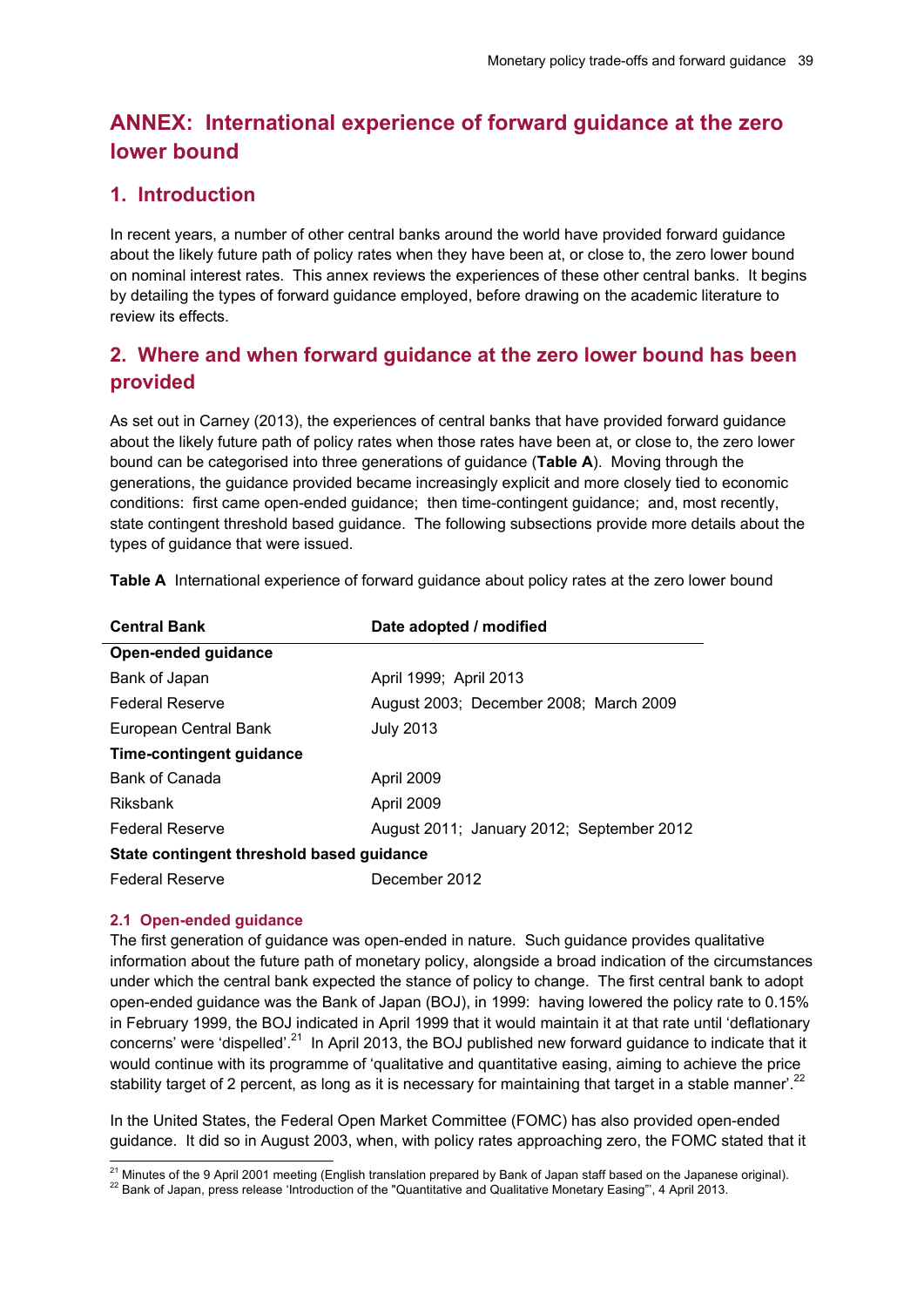believed that 'policy accommodation' could 'be maintained for a considerable period'.<sup>23</sup> Throughout 2004, the FOMC also provided guidance about the pace at which it expected monetary policy to be tightened – for example, indicating in January 2004 that it could 'be patient in removing its policy accommodation',  $24$  and in May 2004 stating that accommodative policy could 'be removed at a pace that is likely to be measured'.<sup>25</sup> The FOMC continued to include open-ended guidance in its statements until late 2005.

More recently, the FOMC reintroduced open-ended guidance in response to the specific challenges faced by its policy rate being at its effective lower bound. In December 2008, the FOMC reduced the target for the federal funds rate to a range of 0% to 0.25% and, in the accompanying statement, said that it anticipated that 'weak economic conditions' were 'likely to warrant exceptionally low levels of the federal funds rate for some time'.<sup>26</sup> And in March 2009, it changed that to 'for an extended period'.<sup>27</sup>

The European Central Bank (ECB) provided open-ended guidance in July 2013. In his opening statement at the press conference that followed the meeting of the Governing Council, the President of the ECB said that the 'Governing Council expects the key ECB interest rates to remain at present or lower levels for an extended period of time'.<sup>28</sup>

#### **2.2 Time-contingent guidance**

The second generation of guidance went further by providing an explicit conditional commitment about the date at which the accommodative stance of policy would begin to be reversed, rather than leaving it to individuals to form their own interpretation of policy statements. The Bank of Canada (BOC) adopted such 'time-contingent' guidance in April 2009. With its policy rate at an effective lower bound of 0.25%, the BOC announced a commitment to maintain it at that level until 2010 Q2, conditional on the outlook for inflation. It reinforced that by extending the horizon of its exceptional liquidity provision for the anticipated duration of the conditional commitment.<sup>29</sup>

In Sweden, the Riksbank also adopted such time-contingent guidance in April 2009. Its Executive Board decided to cut the repo rate to 0.5% and indicated that 'the repo rate is expected to remain at a low level until the beginning of 2011'. In July 2009, when the repo rate was cut to 0.25%, the Executive Board amended its guidance and indicated that 'the repo rate is expected to remain at this low level until autumn 2010'.

In August 2011, the FOMC moved from issuing open-ended guidance to time-contingent guidance. Whereas in its June 2011 statement the FOMC had indicated that economic conditions were likely to warrant the target range for the federal funds rate remaining exceptionally low for 'an extended period', in the August statement it indicated that it expected these conditions to persist 'at least through mid-2013'.<sup>30</sup> The FOMC updated its quidance in subsequent statements: to 'at least through late 2014' in its January 2012 statement; and to 'at least through mid-2015' in its September 2012 statement<sup>31</sup>

#### **2.3 State contingent threshold based guidance**

The third generation of guidance tied the outlook for monetary policy to economic conditions, rather than to a moment in time. The US Federal Reserve is, thus far, the only central bank to have issued explicit state contingent threshold based guidance about its policy rate. It first did so in December  $2012<sup>32</sup>$  when the FOMC specified thresholds for the unemployment rate and its inflation forecast. In

<sup>&</sup>lt;sup>23</sup> US Federal Reserve, press release, 12 August 2003.

<sup>&</sup>lt;sup>24</sup> US Federal Reserve, press release, 28 January 2004.<br>
<sup>25</sup> US Federal Reserve, press release, 4 May 2004.<br>
<sup>26</sup> US Federal Reserve, press statement, 16 December 2008.<br>
<sup>27</sup> US Federal Reserve, press statement, 18 Marc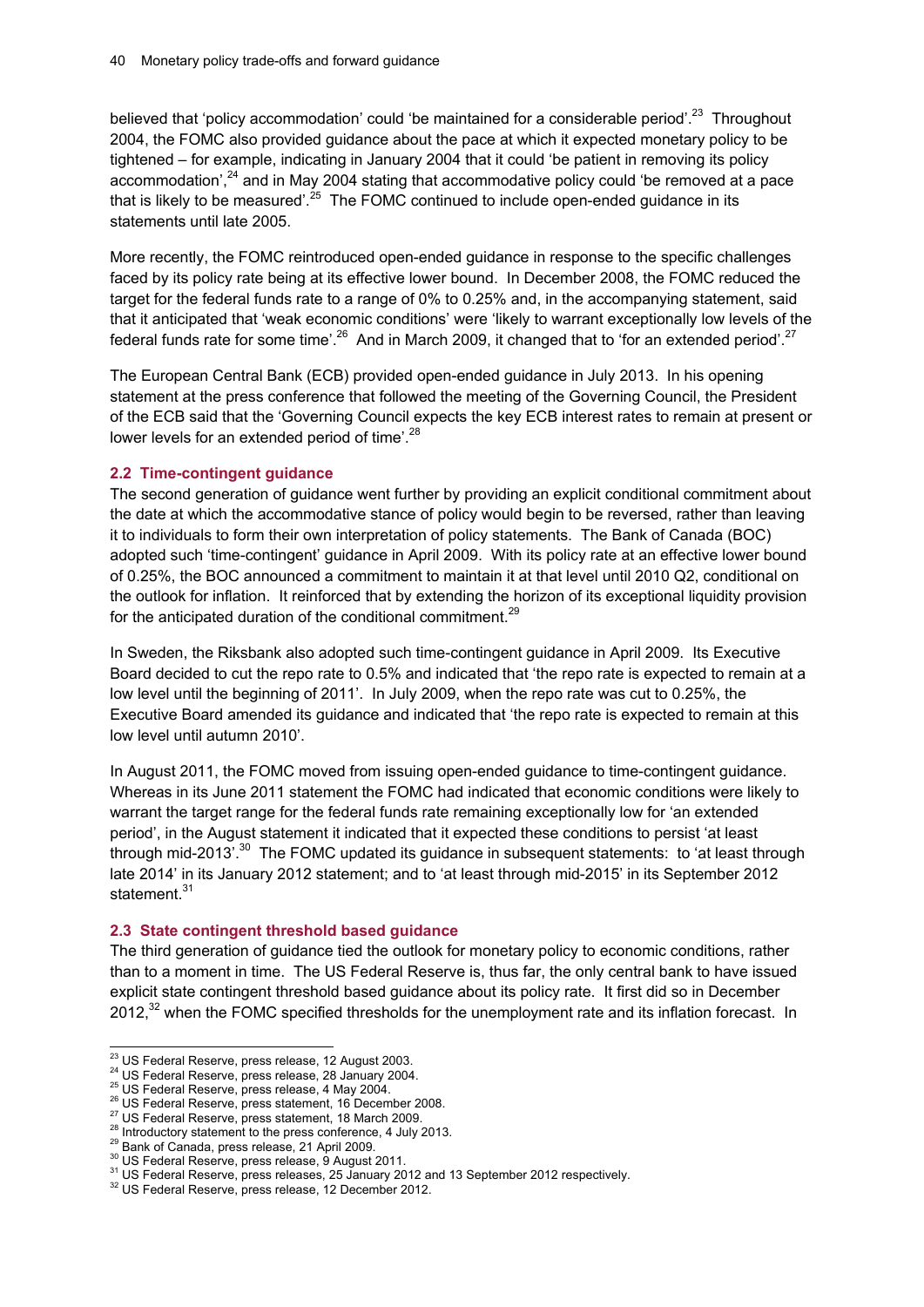particular, it stated that it anticipated that the exceptionally low level of the federal funds rate would 'be appropriate at least as long as the unemployment rate remains above 6-1/2 percent, inflation between one and two years ahead is projected to be no more than a half percentage point above the Committee's 2 percent longer-run goal, and longer-term inflation expectations continue to be well anchored'. The FOMC has continued to provide state contingent threshold based guidance since December 2012, using the same criteria in subsequent statements.

The FOMC has, however, made clear that its policy decisions will not be based solely on these few variables, and has provided information on the broader economic conditions that it expects will lead to a change in the stance of policy. It has set out some of the other information that it would consider when deciding how long to maintain the highly accommodative stance of monetary policy. And it has stated that it expects that the low level of the federal funds rate will 'remain appropriate for a considerable time after the asset purchase program ends and the economic recovery strengthens'. Moreover, it has provided some guidance about how policy is likely to change after the thresholds have been reached, stating that 'when the Committee decides to begin to remove policy accommodation; it will take a balanced approach consistent with its longer-run goals of maximum employment and inflation of 2 percent'.<sup>33</sup>

## **3. The effectiveness of forward guidance**

The central banks that have provided forward guidance about the likely future paths of their policy rates when at the zero lower bound have done so in order to help households, businesses and financial market participants to understand how they intend to set monetary policy. This section draws on the academic literature to review the effects this guidance has had on expectations about the future path of policy rates.

The evidence on Japan's experience of open-ended guidance is mixed. For example, Okina and Shiratsuka (2004) examine the behaviour of the yield curve following the introduction of the guidance. Their findings suggest that the guidance stabilised financial market participants' expectations about the path of short-term interest rates, and so reduced longer-term interest rates and caused the yield curve to flatten. But Bernanke, Reinhart and Sack (2004) find only limited evidence that the zero interest rate policy, including open-ended guidance issued in 1999 and similar guidance issued in 2001 related to the BOJ's purchases of Japanese government bonds, affected financial market expectations.

Studies of Canada's time-contingent guidance find stronger effects. Chang and Feunou (2013) show that the guidance reduced uncertainty about the future path of interest rates in Canada, as measured by implied volatility computed from options on interest rate futures, and realised volatility computed from intraday prices of interest rate futures. He (2010) uses vector autoregressive models to form projections of monthly interest rates, monthly inflation and unemployment rates for Canada and United States during the period for which the BOC implemented time-contingent guidance. Canadian one-year Treasury bill rates and one-year forward three-month rates were generally lower than what the model would have implied after April 2009, while the difference between actual rates and the model-implied rates for the United States over the same period was much smaller. In addition, He finds that the interest rates on government bond yields with maturities of two, five, and ten years were below their model-implied values, although the differences get smaller as the maturities lengthen. These findings indicate that the BOC's guidance may have lowered Canadian interest rates relative to that implied by their historical relationship with inflation and unemployment rates. The findings, however, are subject to a number of caveats – for example, the results are sensitive to the choice of inflation variable.

<sup>1</sup> <sup>33</sup> US Federal Reserve, press release, 12 December 2012.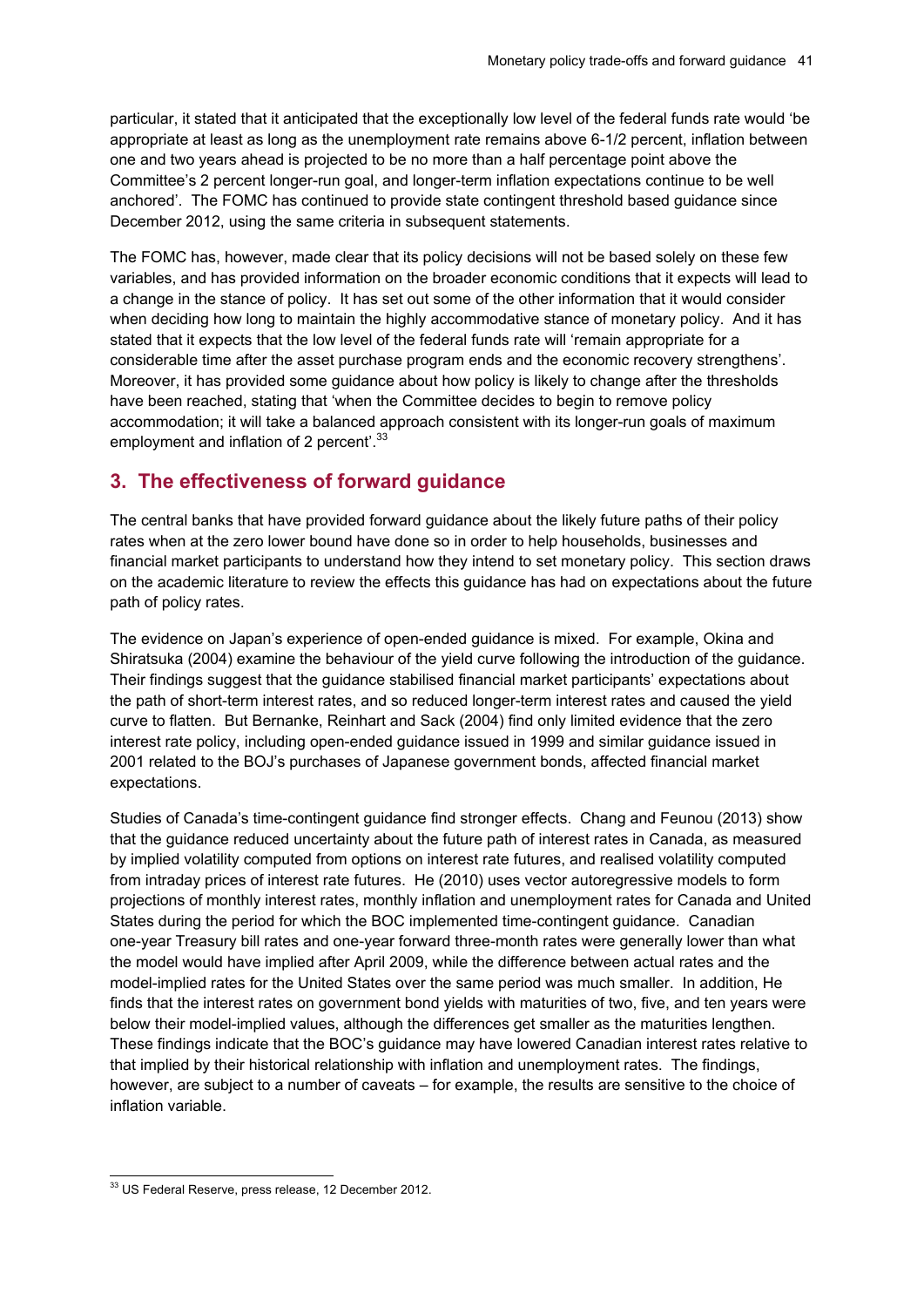Campbell, Evans, Fisher and Justiniano (2012) explore the effects of the FOMC's open-ended and time-contingent guidance. Following a method developed by Gürkaynak, Sack and Swanson (2005), the authors use factor analysis to identify two separate influences on expected short-term interest rates at various horizons, as measured using federal funds futures contracts and Eurodollar futures contracts, on the days that the FOMC issued guidance. The first factor, which is identified by assuming that it has a similar effect on expectations at all horizons, is interpreted as the impact of changes in the current policy rate on expectations. The second factor, which is identified by assuming that it does not affect expectations for the current month but affects them at other dates, is interpreted as the impact of changes in market participants' expectations of future policy that are independent of changes in the current policy rate. Campbell *et al.* then regress these factors on changes in asset prices on those days. They find that the second factor has a significant effect on longer-term Treasury bond rates and corporate bond yields.

Swanson and Williams (2012) investigate the effects of the zero lower bound on interest rates of different maturities by estimating how the high-frequency sensitivity of interest rates to macroeconomic news has changed over time. Their findings indicate that yields on US Treasury securities with a year or more to maturity were not significantly less responsive to news between 2008 and 2010, when the federal funds rate was at the zero lower bound, than they were previously. It was only from late 2011 onwards – around the time that the FOMC moved from open-ended to time-contingent guidance – that the sensitivity of these yields fell closer to zero. The authors draw two conclusions from these results. First, it appears that until late 2011 financial markets consistently expected the federal funds rate to rise within two to four quarters. And second, the FOMC's forward guidance, together with its large-scale asset purchases and expectations that the FOMC would continue with such policies, has helped to offset the effects of the zero bound on medium and longer-term rates after late 2011.

There are very few studies that compare the effects of open-ended and time-contingent guidance. One, by Chehal and Trehan (2009), compares the BOC's time-contingent guidance of 2009 with the FOMC's open-ended guidance of 2008. The authors examine how expected interest rates moved on the day of announcement and how they evolved subsequently. They find that while the BOC's commitment affected interest rates initially, the effect did not appear to have persisted. Furthermore, the close correlation between Canadian and US forward rates either side of the expiry date of the BoC's guidance in mid-2010 seems to suggest that the announcement of a fixed end date did not, in and of itself, significantly affect expectations of monetary policy in Canada differently from the announcement of open-ended guidance in the United States. That is consistent with financial market participants understanding that both open-ended and time-contingent guidance would ultimately be influenced by the economic outlook, and updating their expectations as that outlook changed.

Indeed, studies generally suggest that financial market participants' expectations of the future path of policy rates do not move exactly in line with time-contingent guidance. That is, participants appear to attach some probability to central banks changing the path of policy before the point they have indicated that they are most likely to do so. For example, in the case of Canada's experience of forward guidance in 2009, Woodford (2012) finds that it had an instantaneous effect on market expectations across the whole of the yield curve. Moreover, the yield curve flattened, which would be consistent with expectations of policy rates at longer maturities falling by more than expectations of policy rates at shorter maturities, and with the guidance reducing uncertainty about the path, so reducing term premia. But the rates for ten to twelve-month maturities did not fall to 0.25%, even though the guidance implied that the policy rate would remain at 0.25% for at least twelve months. Woodford comes to similar conclusions for the time-contingent guidance issued by the FOMC and the Riksbank. These results could indicate that time-contingent guidance becomes less credible as the period for which it is offered extends further out, because financial market participants understand that time-contingent guidance is always conditional on the economic outlook, and attach some probability to shocks coming along that would cause the guidance to be reviewed.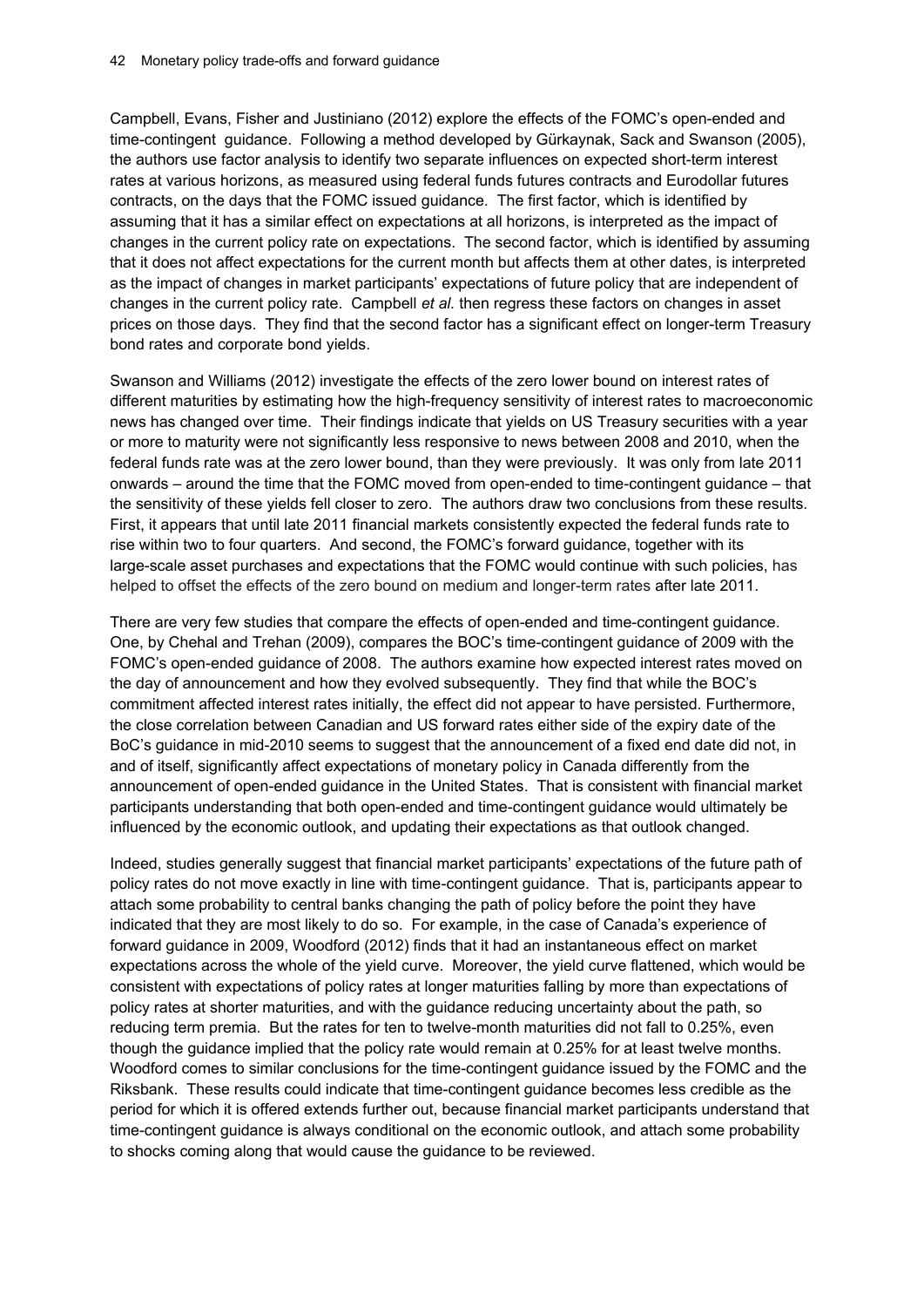Some studies have tried to investigate whether forward guidance affects interest rates because it contains information about the central bank's view of the economic outlook, or because it indicates that the central bank is setting a different stance of monetary policy for a given economic outlook than in the past. Campbell *et al.* (2012) explore this issue in their paper on the FOMC's experience. In order to distinguish between the two channels, they examine how expectations about unemployment and inflation, as measured by the Blue Chip Economic Indicators forecast survey, changed when the FOMC issued open-ended guidance. They find that positive innovations in future federal fund rates are associated with downward revisions to unemployment forecasts, and upward revisions to inflation forecasts, in the survey taken the month after the FOMC statement. This is not what one would expect if a higher expected path of the federal funds rate was related to a shift in the FOMC reaction function towards tighter policy, but it is consistent with the FOMC having a view that the economy would improve. This suggests that the guidance was perceived to contain news about the FOMC's assessment of the future strength of the economy, rather than about how the FOMC was setting policy.

Raskin (2013), however, finds the opposite result for the FOMC's time-contingent guidance. He investigates this issue by using distributions of investors' short-term interest rate expectations derived from interest rate options, together with measures of macroeconomic news derived from surveys. He finds that the FOMC's time-contingent guidance of August 2011 led to a 'statistically significant and economically meaningful change in investors' perceptions of how the FOMC was setting the stance of policy', while the language of January 2012 did not have statistically significant effects.

There has, thus far, been little assessment of the FOMC's more recent state contingent threshold based guidance in the academic literature, perhaps because such guidance has been in place for a relatively short period. There was little response of interest rates on the day that the FOMC's state contingent threshold based guidance was announced. But that is not necessarily evidence that the guidance did not affect expectations. Instead, it could indicate that financial market participants did not think that the FOMC had changed its view on the appropriate stance of policy, but was rather trying to clarify how it formed that view. Indeed, the statement issued by the FOMC noted that the new guidance was 'consistent with its earlier date-based guidance'.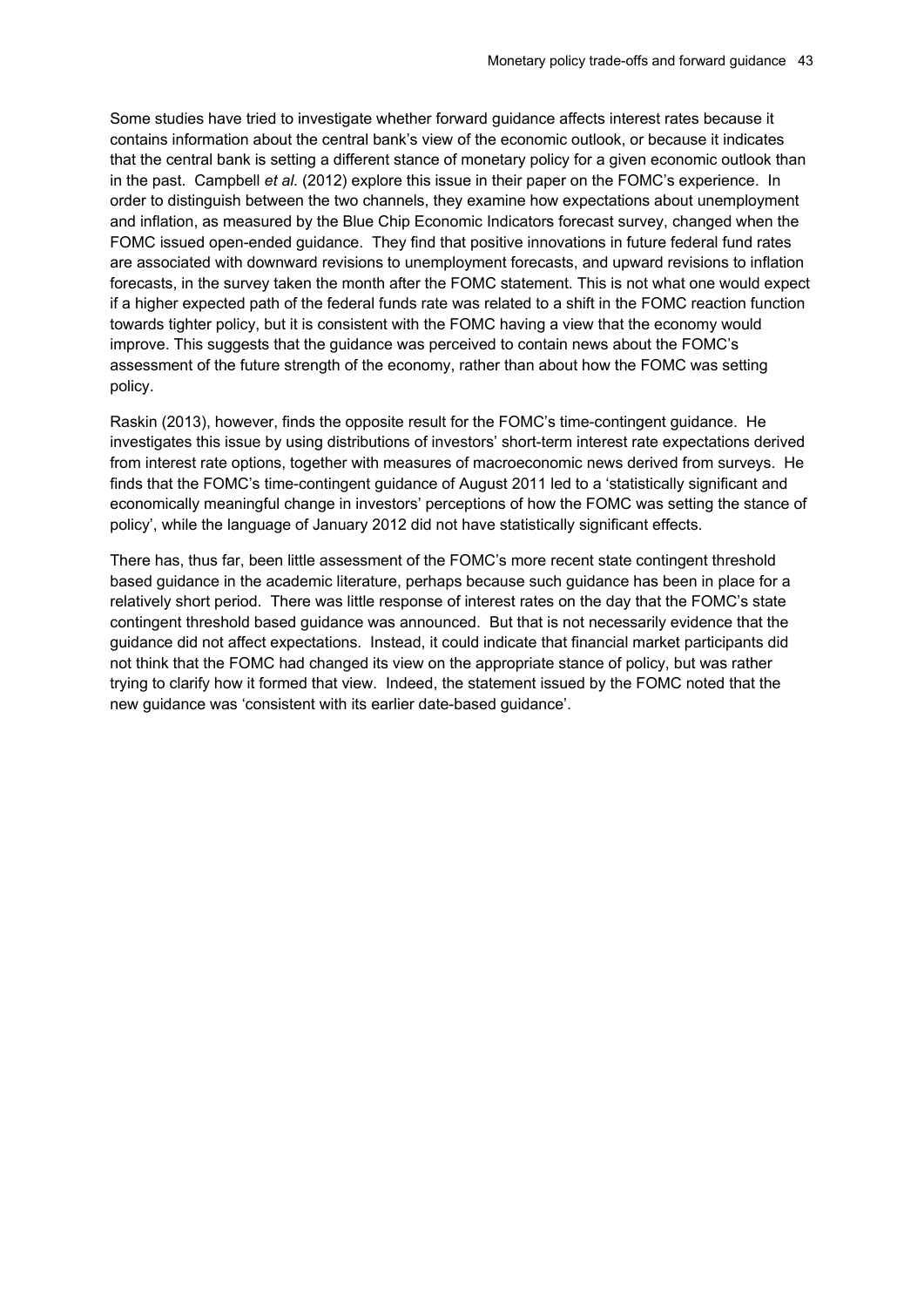## **References**

Bernanke, B, Reinhart, V and Sack, B (2004), 'Monetary policy alternatives at the zero bound: an empirical assessment', *Brookings Papers on Economic Activity, Economic Studies Program,* The Brookings Institution, Vol. 2004, Issue 2, pages 1-100.

Campbell, J, Evans, C, Fisher, J and Justiniano, A (2012), 'Macroeconomics effects of Federal Reserve forward guidance', *Brookings Papers on Economic Activity*, Spring 2012, Issue 1, pages 1-80.

Carney, M (2013), 'Monetary Policy After the Fall', Eric J. Hanson Memorial Lecture, University of Alberta.

Chang, B.Y and Feunou, B (2013), 'Measuring uncertainty in monetary policy using implied volatility and realized volatility', mimeo, Bank of Canada.

Chehal, P and Trehan, B (2009), 'Talking about tomorrow's monetary policy today', *Federal Reserve Bank of San Francisco Economic Letter* No. 2009-35.

Gürkaynak, R, Sack, B and Swanson, E (2005), 'Do actions speak louder than words? The response of asset prices to monetary policy actions and statements' *International Journal of Central Banking*, Vol. 1, No. 1, pages 55–93.

He, Z (2010) 'Evaluating the Effect of the Bank of Canada's Conditional Commitment Policy', Discussion Paper No. 2010–11, Bank of Canada.

Okina, K and Shiratsuka, S (2004),'Policy commitment and expectations formation: Japan's experience under zero interest rates' *North American Journal of Economics and Finance*, Vol. 15, Issue 1, pages 75-100.

Raskin, M (2013), 'The effects of the Federal Reserve's date-based forward guidance', *Finance and Economics Discussion Series*, Federal Reserve Board No. 2013-37.

Swanson, E and Williams, J (2012) 'Measuring the effect of the zero lower bound on medium- and longer-term interest rates', *Federal Reserve Bank of San Francisco Working Paper No. 2012-02*.

Woodford, M (2012), 'Methods of policy accommodation at the interest-rate lower bound', mimeo, Columbia University.